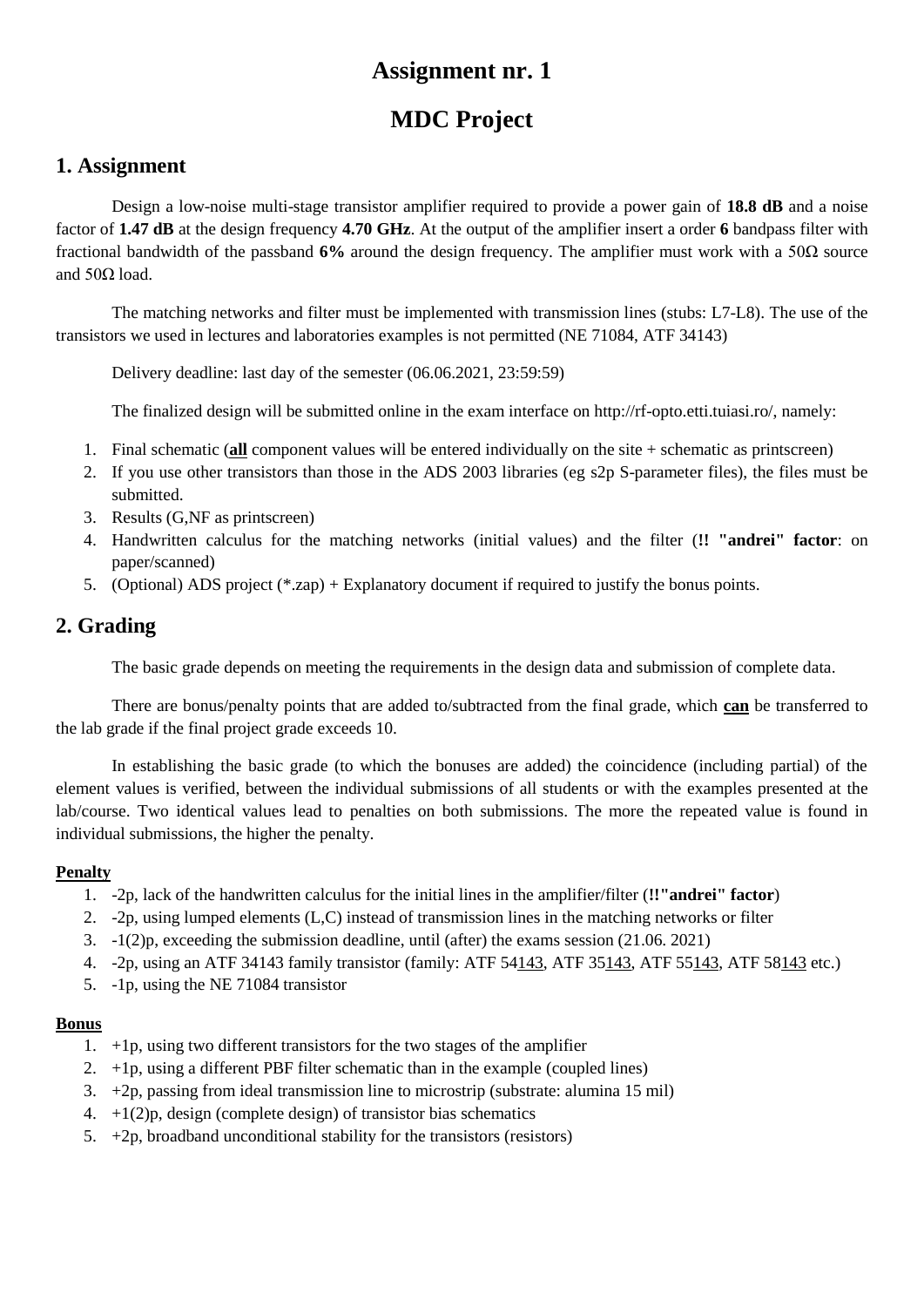# **MDC Project**

### **1. Assignment**

Design a low-noise multi-stage transistor amplifier required to provide a power gain of **19.2 dB** and a noise factor of **1.21 dB** at the design frequency **3.95 GHz**. At the output of the amplifier insert a order **6** bandpass filter with fractional bandwidth of the passband **9%** around the design frequency. The amplifier must work with a 50Ω source and  $50Ω$  load.

The matching networks and filter must be implemented with transmission lines (stubs: L7-L8). The use of the transistors we used in lectures and laboratories examples is not permitted (NE 71084, ATF 34143)

Delivery deadline: last day of the semester (06.06.2021, 23:59:59)

The finalized design will be submitted online in the exam interface on http://rf-opto.etti.tuiasi.ro/, namely:

- 6. Final schematic (**all** component values will be entered individually on the site + schematic as printscreen)
- 7. If you use other transistors than those in the ADS 2003 libraries (eg s2p S-parameter files), the files must be submitted.
- 8. Results (G,NF as printscreen)
- 9. Handwritten calculus for the matching networks (initial values) and the filter (**!! "andrei" factor**: on paper/scanned)
- 10. (Optional) ADS project (\*.zap) + Explanatory document if required to justify the bonus points.

## **2. Grading**

The basic grade depends on meeting the requirements in the design data and submission of complete data.

There are bonus/penalty points that are added to/subtracted from the final grade, which **can** be transferred to the lab grade if the final project grade exceeds 10.

In establishing the basic grade (to which the bonuses are added) the coincidence (including partial) of the element values is verified, between the individual submissions of all students or with the examples presented at the lab/course. Two identical values lead to penalties on both submissions. The more the repeated value is found in individual submissions, the higher the penalty.

#### **Penalty**

- 6. -2p, lack of the handwritten calculus for the initial lines in the amplifier/filter (**!!"andrei" factor**)
- 7. -2p, using lumped elements (L,C) instead of transmission lines in the matching networks or filter
- 8. -1(2)p, exceeding the submission deadline, until (after) the exams session (21.06. 2021)
- 9. -2p, using an ATF 34143 family transistor (family: ATF 54143, ATF 35143, ATF 55143, ATF 58143 etc.)
- 10. -1p, using the NE 71084 transistor

- $6. +1$ p, using two different transistors for the two stages of the amplifier
- 7. +1p, using a different PBF filter schematic than in the example (coupled lines)
- 8. +2p, passing from ideal transmission line to microstrip (substrate: alumina 15 mil)
- 9.  $+1(2)p$ , design (complete design) of transistor bias schematics
- 10. +2p, broadband unconditional stability for the transistors (resistors)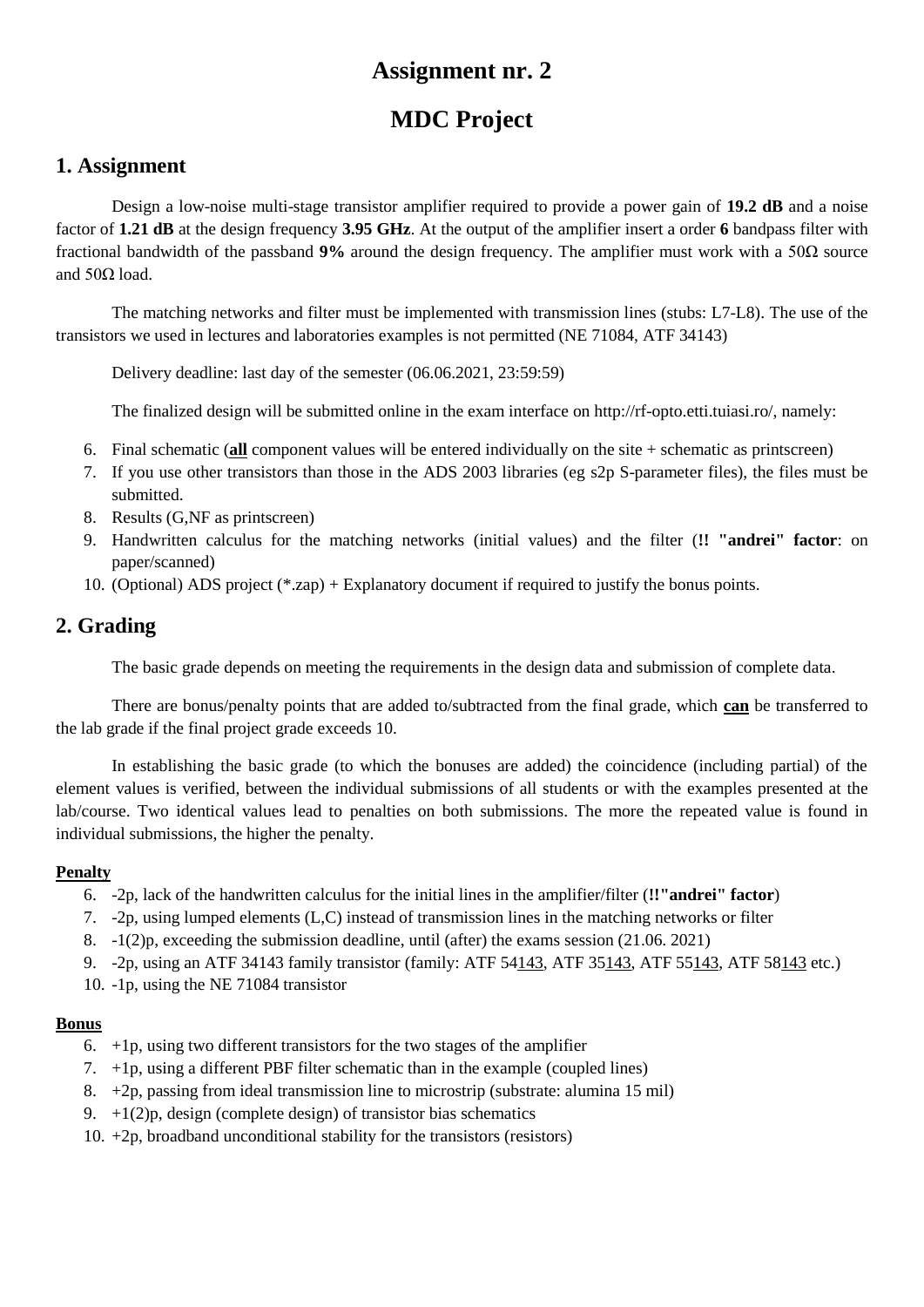# **MDC Project**

### **1. Assignment**

Design a low-noise multi-stage transistor amplifier required to provide a power gain of **18.7 dB** and a noise factor of **1.39 dB** at the design frequency **5.00 GHz**. At the output of the amplifier insert a order **6** bandpass filter with fractional bandwidth of the passband **6%** around the design frequency. The amplifier must work with a 50Ω source and  $50Ω$  load.

The matching networks and filter must be implemented with transmission lines (stubs: L7-L8). The use of the transistors we used in lectures and laboratories examples is not permitted (NE 71084, ATF 34143)

Delivery deadline: last day of the semester (06.06.2021, 23:59:59)

The finalized design will be submitted online in the exam interface on http://rf-opto.etti.tuiasi.ro/, namely:

- 11. Final schematic (**all** component values will be entered individually on the site + schematic as printscreen)
- 12. If you use other transistors than those in the ADS 2003 libraries (eg s2p S-parameter files), the files must be submitted.
- 13. Results (G,NF as printscreen)
- 14. Handwritten calculus for the matching networks (initial values) and the filter (**!! "andrei" factor**: on paper/scanned)
- 15. (Optional) ADS project (\*.zap) + Explanatory document if required to justify the bonus points.

## **2. Grading**

The basic grade depends on meeting the requirements in the design data and submission of complete data.

There are bonus/penalty points that are added to/subtracted from the final grade, which **can** be transferred to the lab grade if the final project grade exceeds 10.

In establishing the basic grade (to which the bonuses are added) the coincidence (including partial) of the element values is verified, between the individual submissions of all students or with the examples presented at the lab/course. Two identical values lead to penalties on both submissions. The more the repeated value is found in individual submissions, the higher the penalty.

#### **Penalty**

- 11. -2p, lack of the handwritten calculus for the initial lines in the amplifier/filter (**!!"andrei" factor**)
- 12. -2p, using lumped elements (L,C) instead of transmission lines in the matching networks or filter
- 13. -1(2)p, exceeding the submission deadline, until (after) the exams session (21.06. 2021)
- 14. -2p, using an ATF 34143 family transistor (family: ATF 54143, ATF 35143, ATF 55143, ATF 58143 etc.)
- 15. -1p, using the NE 71084 transistor

- 11. +1p, using two different transistors for the two stages of the amplifier
- 12. +1p, using a different PBF filter schematic than in the example (coupled lines)
- 13. +2p, passing from ideal transmission line to microstrip (substrate: alumina 15 mil)
- 14.  $+1(2)p$ , design (complete design) of transistor bias schematics
- 15. +2p, broadband unconditional stability for the transistors (resistors)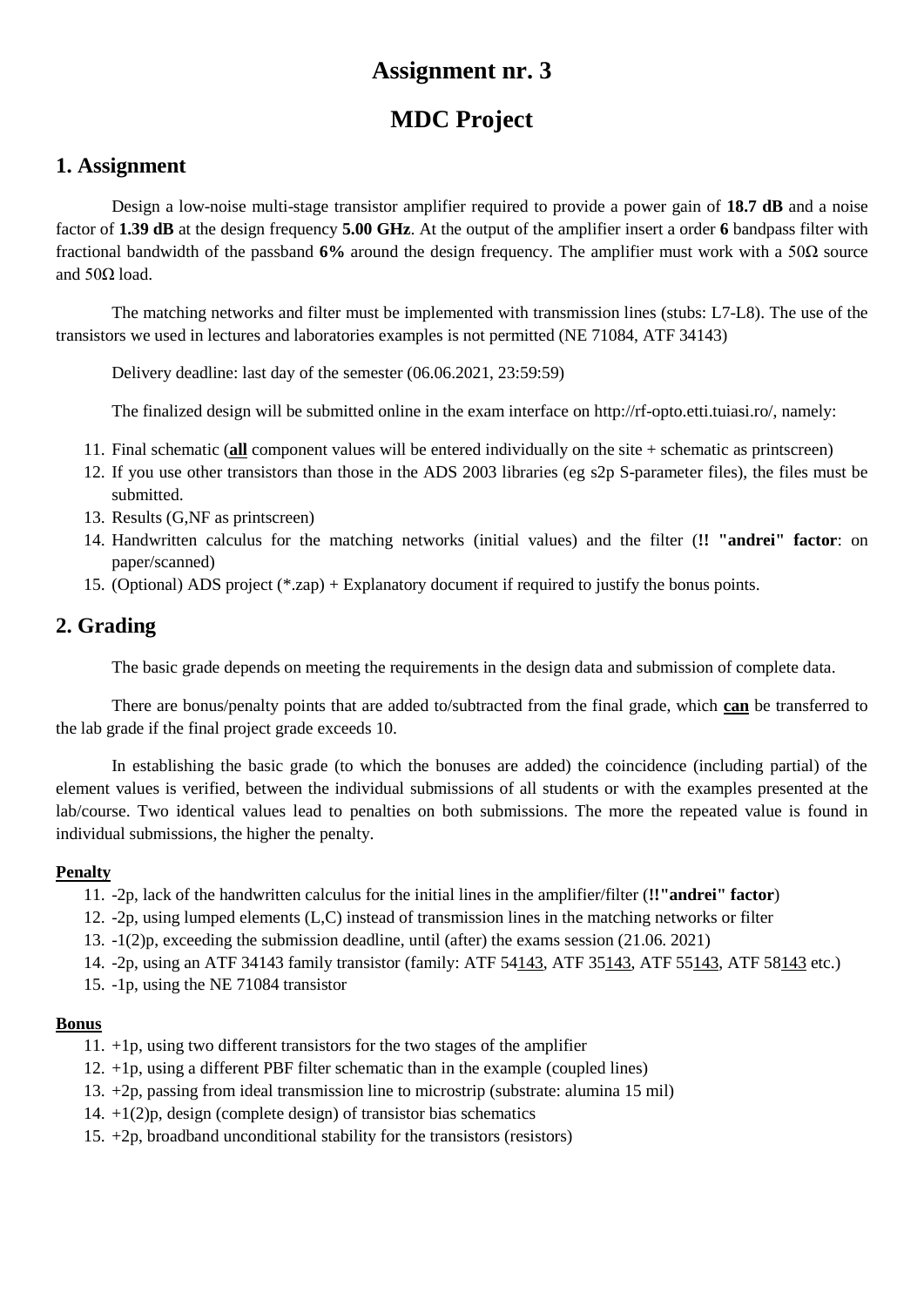# **MDC Project**

### **1. Assignment**

Design a low-noise multi-stage transistor amplifier required to provide a power gain of **20.1 dB** and a noise factor of **1.29 dB** at the design frequency **3.15 GHz**. At the output of the amplifier insert a order **5** bandpass filter with fractional bandwidth of the passband **7%** around the design frequency. The amplifier must work with a 50Ω source and  $50Ω$  load.

The matching networks and filter must be implemented with transmission lines (stubs: L7-L8). The use of the transistors we used in lectures and laboratories examples is not permitted (NE 71084, ATF 34143)

Delivery deadline: last day of the semester (06.06.2021, 23:59:59)

The finalized design will be submitted online in the exam interface on http://rf-opto.etti.tuiasi.ro/, namely:

- 16. Final schematic (**all** component values will be entered individually on the site + schematic as printscreen)
- 17. If you use other transistors than those in the ADS 2003 libraries (eg s2p S-parameter files), the files must be submitted.
- 18. Results (G,NF as printscreen)
- 19. Handwritten calculus for the matching networks (initial values) and the filter (**!! "andrei" factor**: on paper/scanned)
- 20. (Optional) ADS project (\*.zap) + Explanatory document if required to justify the bonus points.

## **2. Grading**

The basic grade depends on meeting the requirements in the design data and submission of complete data.

There are bonus/penalty points that are added to/subtracted from the final grade, which **can** be transferred to the lab grade if the final project grade exceeds 10.

In establishing the basic grade (to which the bonuses are added) the coincidence (including partial) of the element values is verified, between the individual submissions of all students or with the examples presented at the lab/course. Two identical values lead to penalties on both submissions. The more the repeated value is found in individual submissions, the higher the penalty.

#### **Penalty**

- 16. -2p, lack of the handwritten calculus for the initial lines in the amplifier/filter (**!!"andrei" factor**)
- 17. -2p, using lumped elements (L,C) instead of transmission lines in the matching networks or filter
- 18. -1(2)p, exceeding the submission deadline, until (after) the exams session (21.06. 2021)
- 19. -2p, using an ATF 34143 family transistor (family: ATF 54143, ATF 35143, ATF 55143, ATF 58143 etc.)
- 20. -1p, using the NE 71084 transistor

- 16. +1p, using two different transistors for the two stages of the amplifier
- 17. +1p, using a different PBF filter schematic than in the example (coupled lines)
- 18. +2p, passing from ideal transmission line to microstrip (substrate: alumina 15 mil)
- 19.  $+1(2)p$ , design (complete design) of transistor bias schematics
- 20.  $+2p$ , broadband unconditional stability for the transistors (resistors)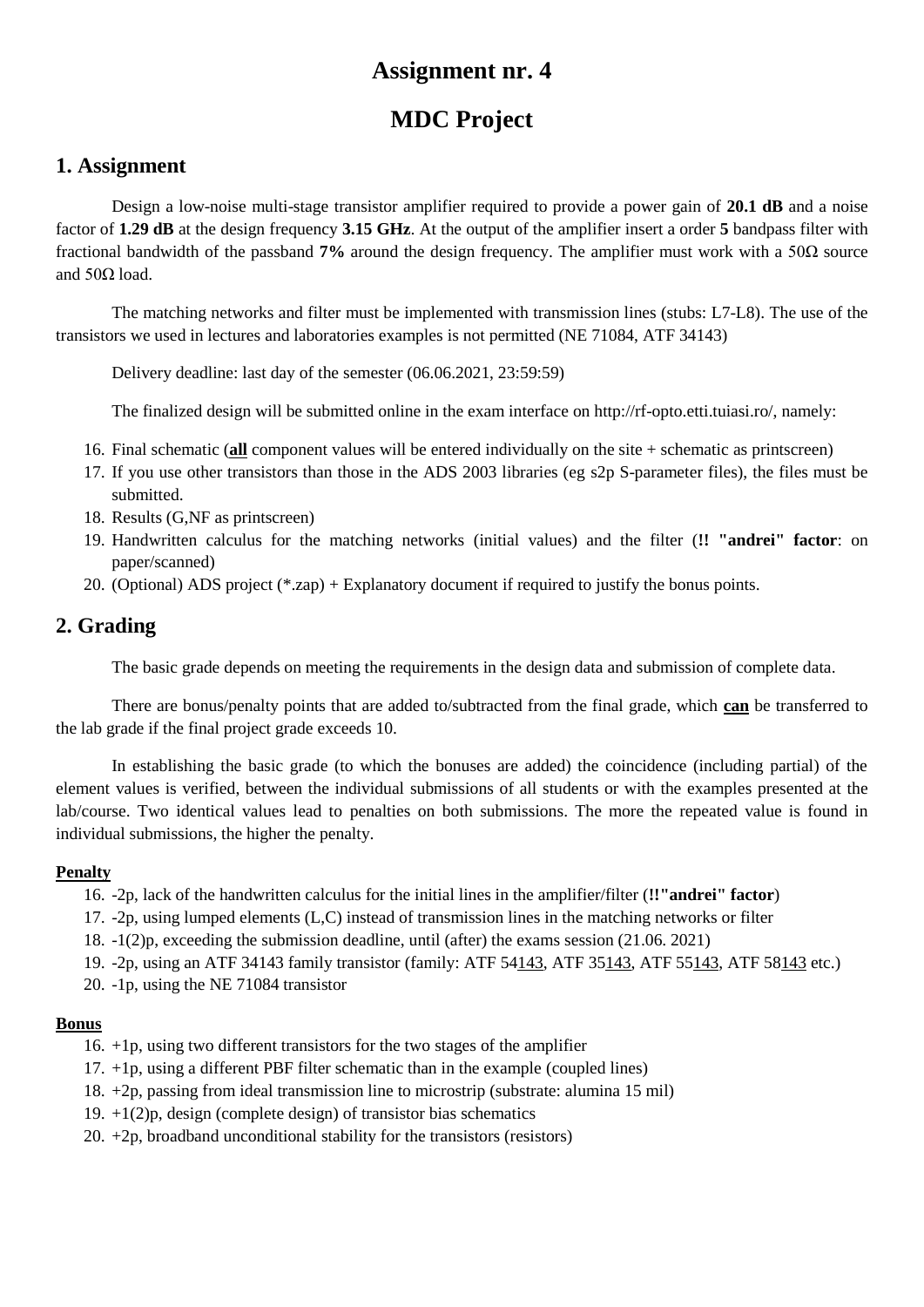# **MDC Project**

## **1. Assignment**

Design a low-noise multi-stage transistor amplifier required to provide a power gain of **19.8 dB** and a noise factor of **1.36 dB** at the design frequency **3.40 GHz**. At the output of the amplifier insert a order **6** bandpass filter with fractional bandwidth of the passband **8%** around the design frequency. The amplifier must work with a 50Ω source and  $50Ω$  load.

The matching networks and filter must be implemented with transmission lines (stubs: L7-L8). The use of the transistors we used in lectures and laboratories examples is not permitted (NE 71084, ATF 34143)

Delivery deadline: last day of the semester (06.06.2021, 23:59:59)

The finalized design will be submitted online in the exam interface on http://rf-opto.etti.tuiasi.ro/, namely:

- 21. Final schematic (**all** component values will be entered individually on the site + schematic as printscreen)
- 22. If you use other transistors than those in the ADS 2003 libraries (eg s2p S-parameter files), the files must be submitted.
- 23. Results (G,NF as printscreen)
- 24. Handwritten calculus for the matching networks (initial values) and the filter (**!! "andrei" factor**: on paper/scanned)
- 25. (Optional) ADS project (\*.zap) + Explanatory document if required to justify the bonus points.

## **2. Grading**

The basic grade depends on meeting the requirements in the design data and submission of complete data.

There are bonus/penalty points that are added to/subtracted from the final grade, which **can** be transferred to the lab grade if the final project grade exceeds 10.

In establishing the basic grade (to which the bonuses are added) the coincidence (including partial) of the element values is verified, between the individual submissions of all students or with the examples presented at the lab/course. Two identical values lead to penalties on both submissions. The more the repeated value is found in individual submissions, the higher the penalty.

#### **Penalty**

- 21. -2p, lack of the handwritten calculus for the initial lines in the amplifier/filter (**!!"andrei" factor**)
- 22. -2p, using lumped elements (L,C) instead of transmission lines in the matching networks or filter
- 23. -1(2)p, exceeding the submission deadline, until (after) the exams session (21.06. 2021)
- 24. -2p, using an ATF 34143 family transistor (family: ATF 54143, ATF 35143, ATF 55143, ATF 58143 etc.)
- 25. -1p, using the NE 71084 transistor

- 21. +1p, using two different transistors for the two stages of the amplifier
- 22. +1p, using a different PBF filter schematic than in the example (coupled lines)
- 23. +2p, passing from ideal transmission line to microstrip (substrate: alumina 15 mil)
- 24.  $+1(2)p$ , design (complete design) of transistor bias schematics
- 25.  $+2p$ , broadband unconditional stability for the transistors (resistors)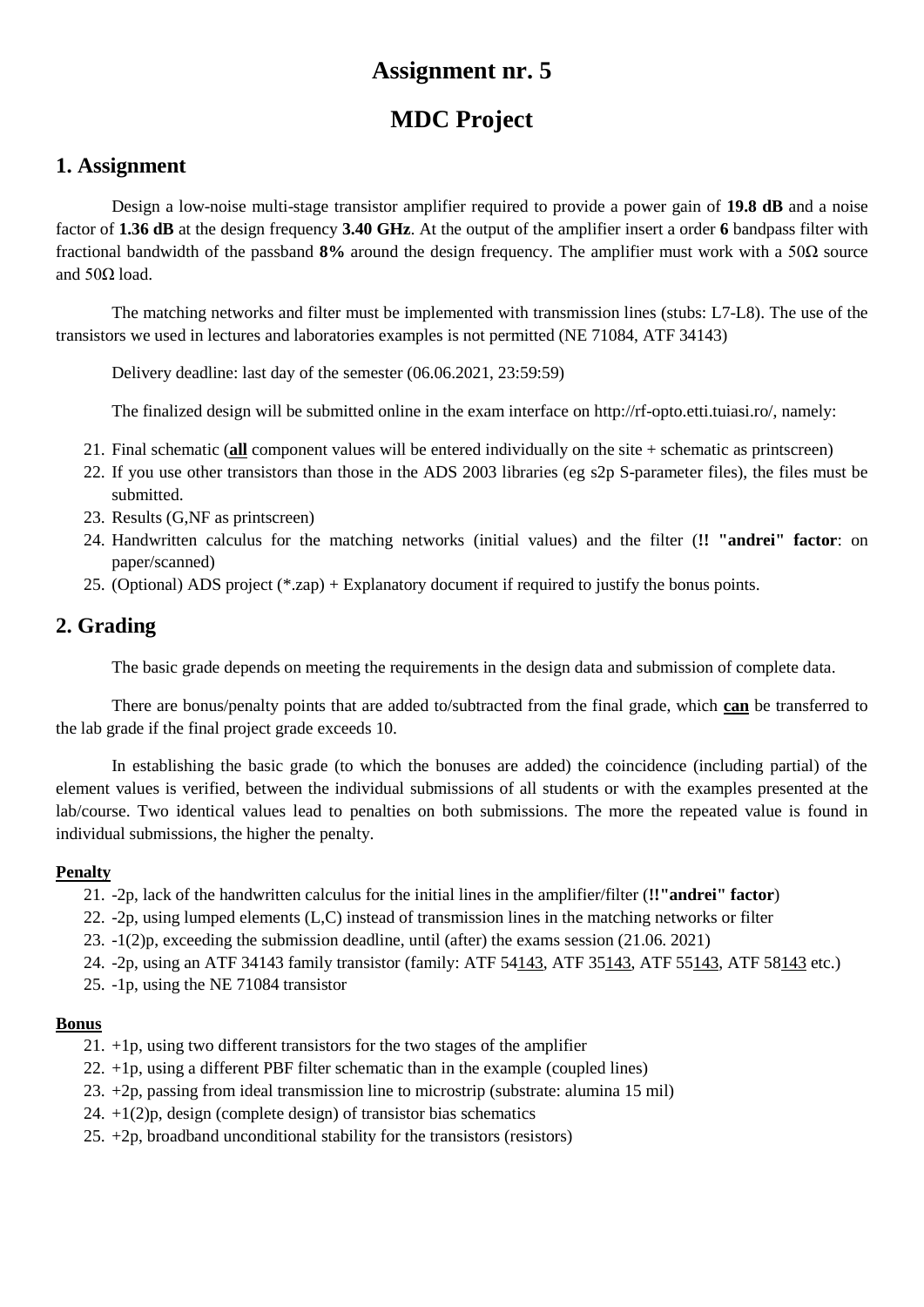# **MDC Project**

### **1. Assignment**

Design a low-noise multi-stage transistor amplifier required to provide a power gain of **18.5 dB** and a noise factor of **1.24 dB** at the design frequency **3.95 GHz**. At the output of the amplifier insert a order **6** bandpass filter with fractional bandwidth of the passband **7%** around the design frequency. The amplifier must work with a 50Ω source and  $50Ω$  load.

The matching networks and filter must be implemented with transmission lines (stubs: L7-L8). The use of the transistors we used in lectures and laboratories examples is not permitted (NE 71084, ATF 34143)

Delivery deadline: last day of the semester (06.06.2021, 23:59:59)

The finalized design will be submitted online in the exam interface on http://rf-opto.etti.tuiasi.ro/, namely:

- 26. Final schematic (**all** component values will be entered individually on the site + schematic as printscreen)
- 27. If you use other transistors than those in the ADS 2003 libraries (eg s2p S-parameter files), the files must be submitted.
- 28. Results (G,NF as printscreen)
- 29. Handwritten calculus for the matching networks (initial values) and the filter (**!! "andrei" factor**: on paper/scanned)
- 30. (Optional) ADS project (\*.zap) + Explanatory document if required to justify the bonus points.

## **2. Grading**

The basic grade depends on meeting the requirements in the design data and submission of complete data.

There are bonus/penalty points that are added to/subtracted from the final grade, which **can** be transferred to the lab grade if the final project grade exceeds 10.

In establishing the basic grade (to which the bonuses are added) the coincidence (including partial) of the element values is verified, between the individual submissions of all students or with the examples presented at the lab/course. Two identical values lead to penalties on both submissions. The more the repeated value is found in individual submissions, the higher the penalty.

#### **Penalty**

- 26. -2p, lack of the handwritten calculus for the initial lines in the amplifier/filter (**!!"andrei" factor**)
- 27. -2p, using lumped elements (L,C) instead of transmission lines in the matching networks or filter
- 28. -1(2)p, exceeding the submission deadline, until (after) the exams session (21.06. 2021)
- 29. -2p, using an ATF 34143 family transistor (family: ATF 54143, ATF 35143, ATF 55143, ATF 58143 etc.)
- 30. -1p, using the NE 71084 transistor

- 26. +1p, using two different transistors for the two stages of the amplifier
- 27. +1p, using a different PBF filter schematic than in the example (coupled lines)
- 28. +2p, passing from ideal transmission line to microstrip (substrate: alumina 15 mil)
- 29.  $+1(2)p$ , design (complete design) of transistor bias schematics
- 30. +2p, broadband unconditional stability for the transistors (resistors)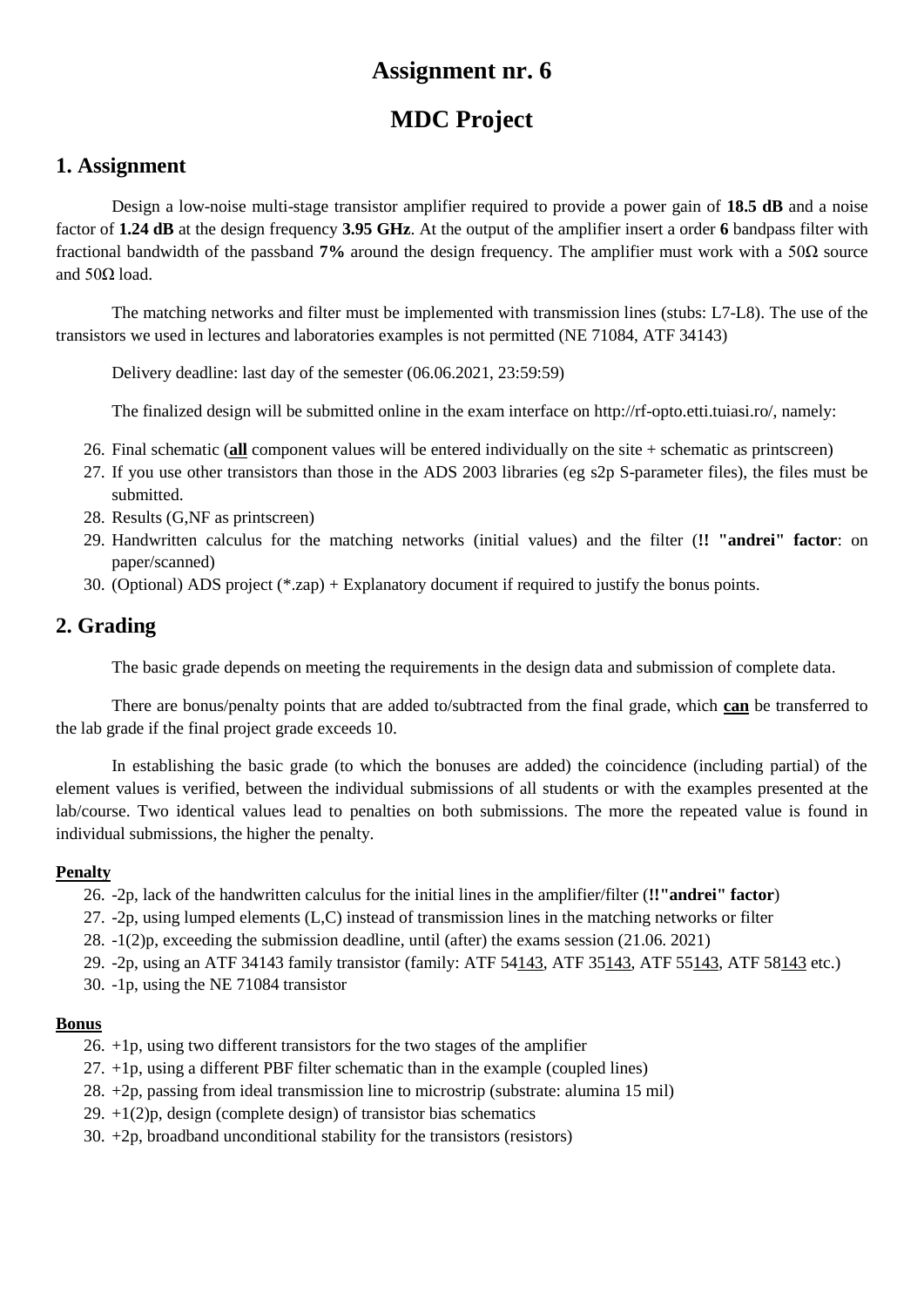# **MDC Project**

### **1. Assignment**

Design a low-noise multi-stage transistor amplifier required to provide a power gain of **21.3 dB** and a noise factor of **1.35 dB** at the design frequency **2.90 GHz**. At the output of the amplifier insert a order **6** bandpass filter with fractional bandwidth of the passband **5%** around the design frequency. The amplifier must work with a 50Ω source and  $50Ω$  load.

The matching networks and filter must be implemented with transmission lines (stubs: L7-L8). The use of the transistors we used in lectures and laboratories examples is not permitted (NE 71084, ATF 34143)

Delivery deadline: last day of the semester (06.06.2021, 23:59:59)

The finalized design will be submitted online in the exam interface on http://rf-opto.etti.tuiasi.ro/, namely:

- 31. Final schematic (**all** component values will be entered individually on the site + schematic as printscreen)
- 32. If you use other transistors than those in the ADS 2003 libraries (eg s2p S-parameter files), the files must be submitted.
- 33. Results (G,NF as printscreen)
- 34. Handwritten calculus for the matching networks (initial values) and the filter (**!! "andrei" factor**: on paper/scanned)
- 35. (Optional) ADS project (\*.zap) + Explanatory document if required to justify the bonus points.

## **2. Grading**

The basic grade depends on meeting the requirements in the design data and submission of complete data.

There are bonus/penalty points that are added to/subtracted from the final grade, which **can** be transferred to the lab grade if the final project grade exceeds 10.

In establishing the basic grade (to which the bonuses are added) the coincidence (including partial) of the element values is verified, between the individual submissions of all students or with the examples presented at the lab/course. Two identical values lead to penalties on both submissions. The more the repeated value is found in individual submissions, the higher the penalty.

#### **Penalty**

- 31. -2p, lack of the handwritten calculus for the initial lines in the amplifier/filter (**!!"andrei" factor**)
- 32. -2p, using lumped elements (L,C) instead of transmission lines in the matching networks or filter
- 33. -1(2)p, exceeding the submission deadline, until (after) the exams session (21.06. 2021)
- 34. -2p, using an ATF 34143 family transistor (family: ATF 54143, ATF 35143, ATF 55143, ATF 58143 etc.)
- 35. -1p, using the NE 71084 transistor

- 31. +1p, using two different transistors for the two stages of the amplifier
- 32. +1p, using a different PBF filter schematic than in the example (coupled lines)
- 33. +2p, passing from ideal transmission line to microstrip (substrate: alumina 15 mil)
- 34.  $+1(2)p$ , design (complete design) of transistor bias schematics
- 35. +2p, broadband unconditional stability for the transistors (resistors)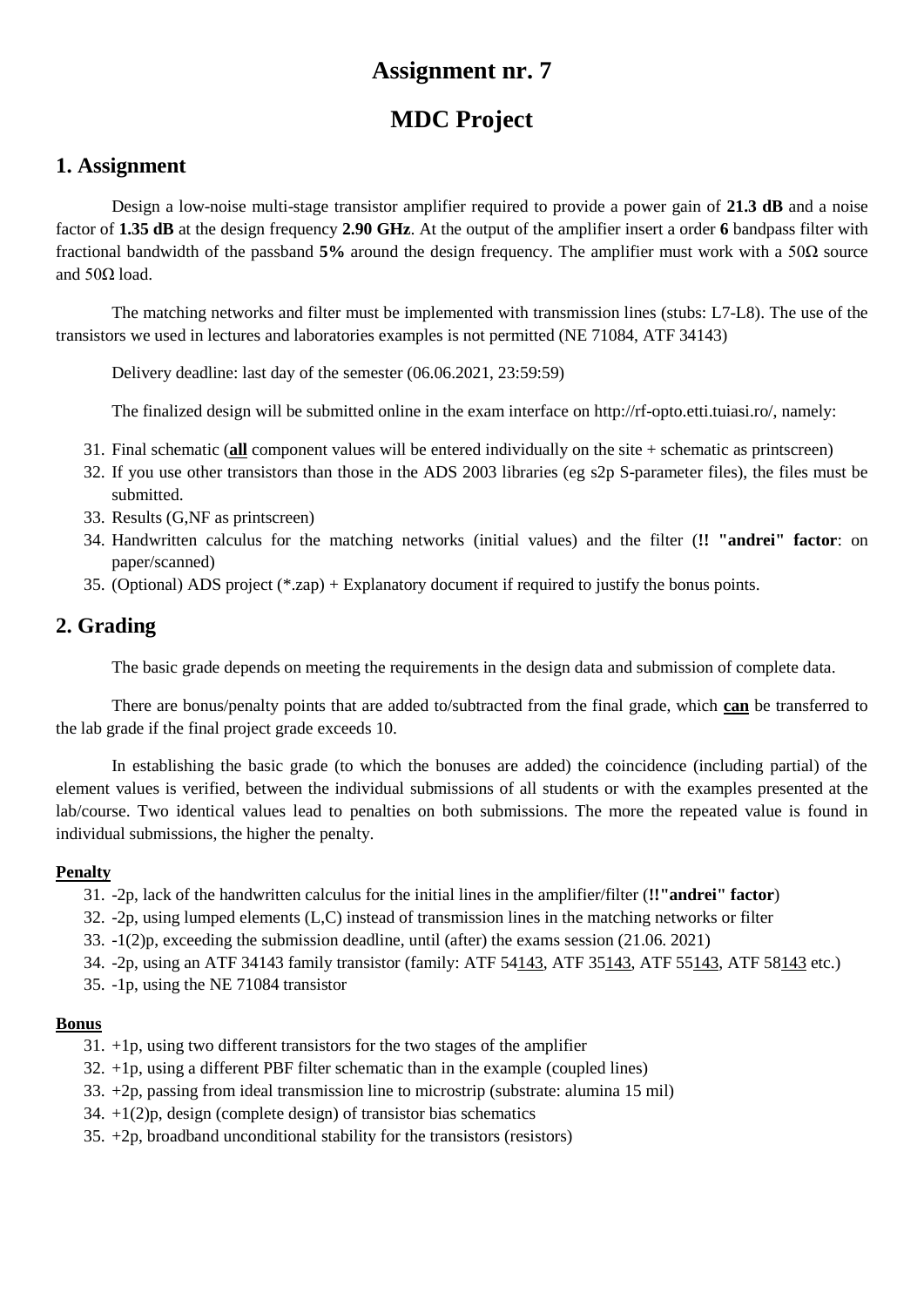# **MDC Project**

### **1. Assignment**

Design a low-noise multi-stage transistor amplifier required to provide a power gain of **21.9 dB** and a noise factor of **1.25 dB** at the design frequency **2.20 GHz**. At the output of the amplifier insert a order **5** bandpass filter with fractional bandwidth of the passband **8%** around the design frequency. The amplifier must work with a 50Ω source and  $50Ω$  load.

The matching networks and filter must be implemented with transmission lines (stubs: L7-L8). The use of the transistors we used in lectures and laboratories examples is not permitted (NE 71084, ATF 34143)

Delivery deadline: last day of the semester (06.06.2021, 23:59:59)

The finalized design will be submitted online in the exam interface on http://rf-opto.etti.tuiasi.ro/, namely:

- 36. Final schematic (**all** component values will be entered individually on the site + schematic as printscreen)
- 37. If you use other transistors than those in the ADS 2003 libraries (eg s2p S-parameter files), the files must be submitted.
- 38. Results (G,NF as printscreen)
- 39. Handwritten calculus for the matching networks (initial values) and the filter (**!! "andrei" factor**: on paper/scanned)
- 40. (Optional) ADS project (\*.zap) + Explanatory document if required to justify the bonus points.

## **2. Grading**

The basic grade depends on meeting the requirements in the design data and submission of complete data.

There are bonus/penalty points that are added to/subtracted from the final grade, which **can** be transferred to the lab grade if the final project grade exceeds 10.

In establishing the basic grade (to which the bonuses are added) the coincidence (including partial) of the element values is verified, between the individual submissions of all students or with the examples presented at the lab/course. Two identical values lead to penalties on both submissions. The more the repeated value is found in individual submissions, the higher the penalty.

#### **Penalty**

- 36. -2p, lack of the handwritten calculus for the initial lines in the amplifier/filter (**!!"andrei" factor**)
- 37. -2p, using lumped elements (L,C) instead of transmission lines in the matching networks or filter
- 38. -1(2)p, exceeding the submission deadline, until (after) the exams session (21.06. 2021)
- 39. -2p, using an ATF 34143 family transistor (family: ATF 54143, ATF 35143, ATF 55143, ATF 58143 etc.)
- 40. -1p, using the NE 71084 transistor

- 36. +1p, using two different transistors for the two stages of the amplifier
- 37. +1p, using a different PBF filter schematic than in the example (coupled lines)
- 38. +2p, passing from ideal transmission line to microstrip (substrate: alumina 15 mil)
- 39.  $+1(2)p$ , design (complete design) of transistor bias schematics
- 40.  $+2p$ , broadband unconditional stability for the transistors (resistors)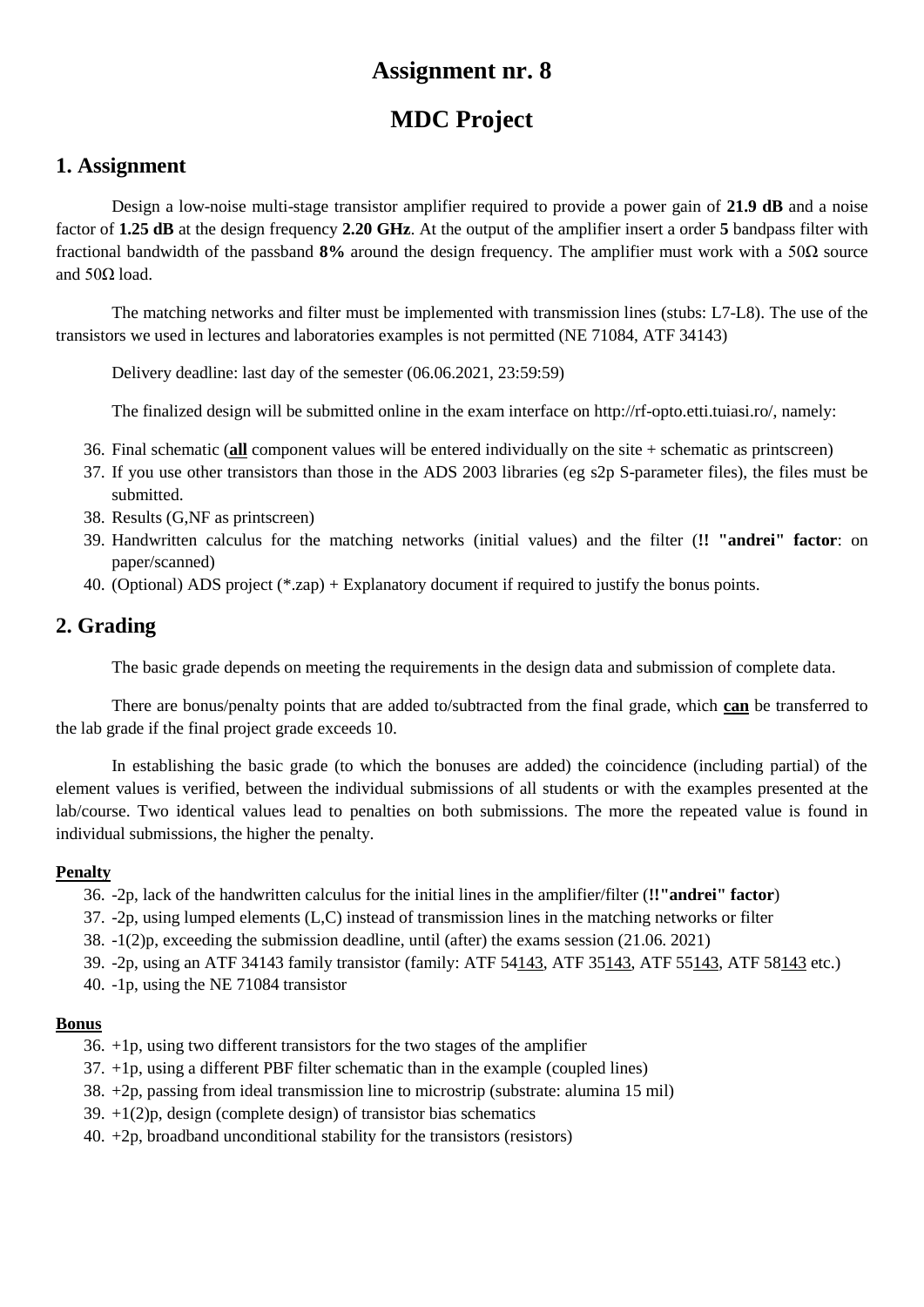# **MDC Project**

### **1. Assignment**

Design a low-noise multi-stage transistor amplifier required to provide a power gain of **21.9 dB** and a noise factor of **1.26 dB** at the design frequency **2.30 GHz**. At the output of the amplifier insert a order **5** bandpass filter with fractional bandwidth of the passband **8%** around the design frequency. The amplifier must work with a 50Ω source and  $50Ω$  load.

The matching networks and filter must be implemented with transmission lines (stubs: L7-L8). The use of the transistors we used in lectures and laboratories examples is not permitted (NE 71084, ATF 34143)

Delivery deadline: last day of the semester (06.06.2021, 23:59:59)

The finalized design will be submitted online in the exam interface on http://rf-opto.etti.tuiasi.ro/, namely:

- 41. Final schematic (**all** component values will be entered individually on the site + schematic as printscreen)
- 42. If you use other transistors than those in the ADS 2003 libraries (eg s2p S-parameter files), the files must be submitted.
- 43. Results (G,NF as printscreen)
- 44. Handwritten calculus for the matching networks (initial values) and the filter (**!! "andrei" factor**: on paper/scanned)
- 45. (Optional) ADS project (\*.zap) + Explanatory document if required to justify the bonus points.

## **2. Grading**

The basic grade depends on meeting the requirements in the design data and submission of complete data.

There are bonus/penalty points that are added to/subtracted from the final grade, which **can** be transferred to the lab grade if the final project grade exceeds 10.

In establishing the basic grade (to which the bonuses are added) the coincidence (including partial) of the element values is verified, between the individual submissions of all students or with the examples presented at the lab/course. Two identical values lead to penalties on both submissions. The more the repeated value is found in individual submissions, the higher the penalty.

#### **Penalty**

- 41. -2p, lack of the handwritten calculus for the initial lines in the amplifier/filter (**!!"andrei" factor**)
- 42. -2p, using lumped elements (L,C) instead of transmission lines in the matching networks or filter
- 43. -1(2)p, exceeding the submission deadline, until (after) the exams session (21.06. 2021)
- 44. -2p, using an ATF 34143 family transistor (family: ATF 54143, ATF 35143, ATF 55143, ATF 58143 etc.)
- 45. -1p, using the NE 71084 transistor

- 41. +1p, using two different transistors for the two stages of the amplifier
- 42. +1p, using a different PBF filter schematic than in the example (coupled lines)
- 43. +2p, passing from ideal transmission line to microstrip (substrate: alumina 15 mil)
- 44.  $+1(2)p$ , design (complete design) of transistor bias schematics
- 45. +2p, broadband unconditional stability for the transistors (resistors)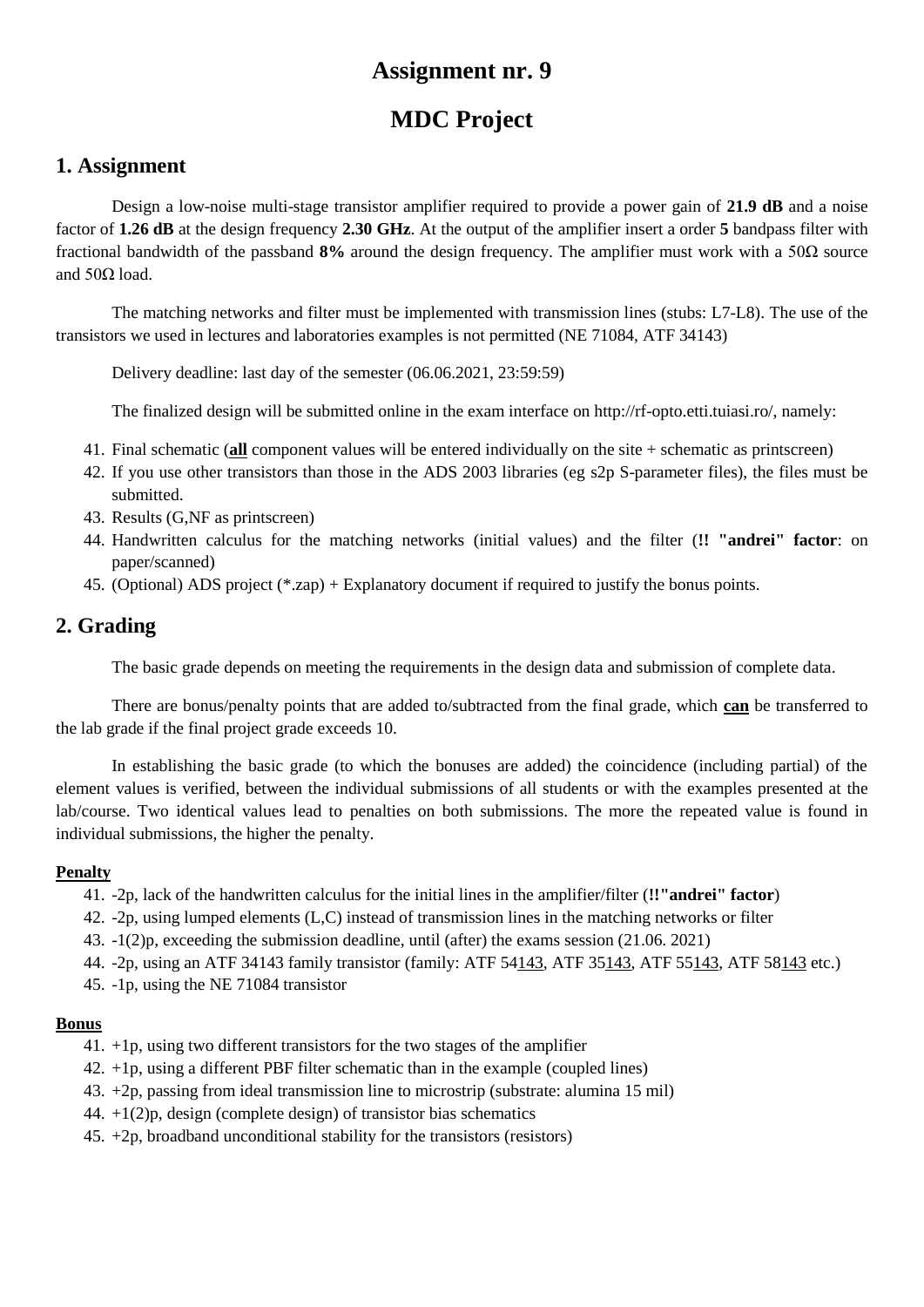# **MDC Project**

### **1. Assignment**

Design a low-noise multi-stage transistor amplifier required to provide a power gain of **20.3 dB** and a noise factor of **1.17 dB** at the design frequency **3.55 GHz**. At the output of the amplifier insert a order **5** bandpass filter with fractional bandwidth of the passband **9%** around the design frequency. The amplifier must work with a 50Ω source and  $50Ω$  load.

The matching networks and filter must be implemented with transmission lines (stubs: L7-L8). The use of the transistors we used in lectures and laboratories examples is not permitted (NE 71084, ATF 34143)

Delivery deadline: last day of the semester (06.06.2021, 23:59:59)

The finalized design will be submitted online in the exam interface on http://rf-opto.etti.tuiasi.ro/, namely:

- 46. Final schematic (**all** component values will be entered individually on the site + schematic as printscreen)
- 47. If you use other transistors than those in the ADS 2003 libraries (eg s2p S-parameter files), the files must be submitted.
- 48. Results (G,NF as printscreen)
- 49. Handwritten calculus for the matching networks (initial values) and the filter (**!! "andrei" factor**: on paper/scanned)
- 50. (Optional) ADS project (\*.zap) + Explanatory document if required to justify the bonus points.

## **2. Grading**

The basic grade depends on meeting the requirements in the design data and submission of complete data.

There are bonus/penalty points that are added to/subtracted from the final grade, which **can** be transferred to the lab grade if the final project grade exceeds 10.

In establishing the basic grade (to which the bonuses are added) the coincidence (including partial) of the element values is verified, between the individual submissions of all students or with the examples presented at the lab/course. Two identical values lead to penalties on both submissions. The more the repeated value is found in individual submissions, the higher the penalty.

#### **Penalty**

- 46. -2p, lack of the handwritten calculus for the initial lines in the amplifier/filter (**!!"andrei" factor**)
- 47. -2p, using lumped elements (L,C) instead of transmission lines in the matching networks or filter
- 48. -1(2)p, exceeding the submission deadline, until (after) the exams session (21.06. 2021)
- 49. -2p, using an ATF 34143 family transistor (family: ATF 54143, ATF 35143, ATF 55143, ATF 58143 etc.)
- 50. -1p, using the NE 71084 transistor

- 46. +1p, using two different transistors for the two stages of the amplifier
- 47. +1p, using a different PBF filter schematic than in the example (coupled lines)
- 48. +2p, passing from ideal transmission line to microstrip (substrate: alumina 15 mil)
- 49.  $+1(2)p$ , design (complete design) of transistor bias schematics
- 50. +2p, broadband unconditional stability for the transistors (resistors)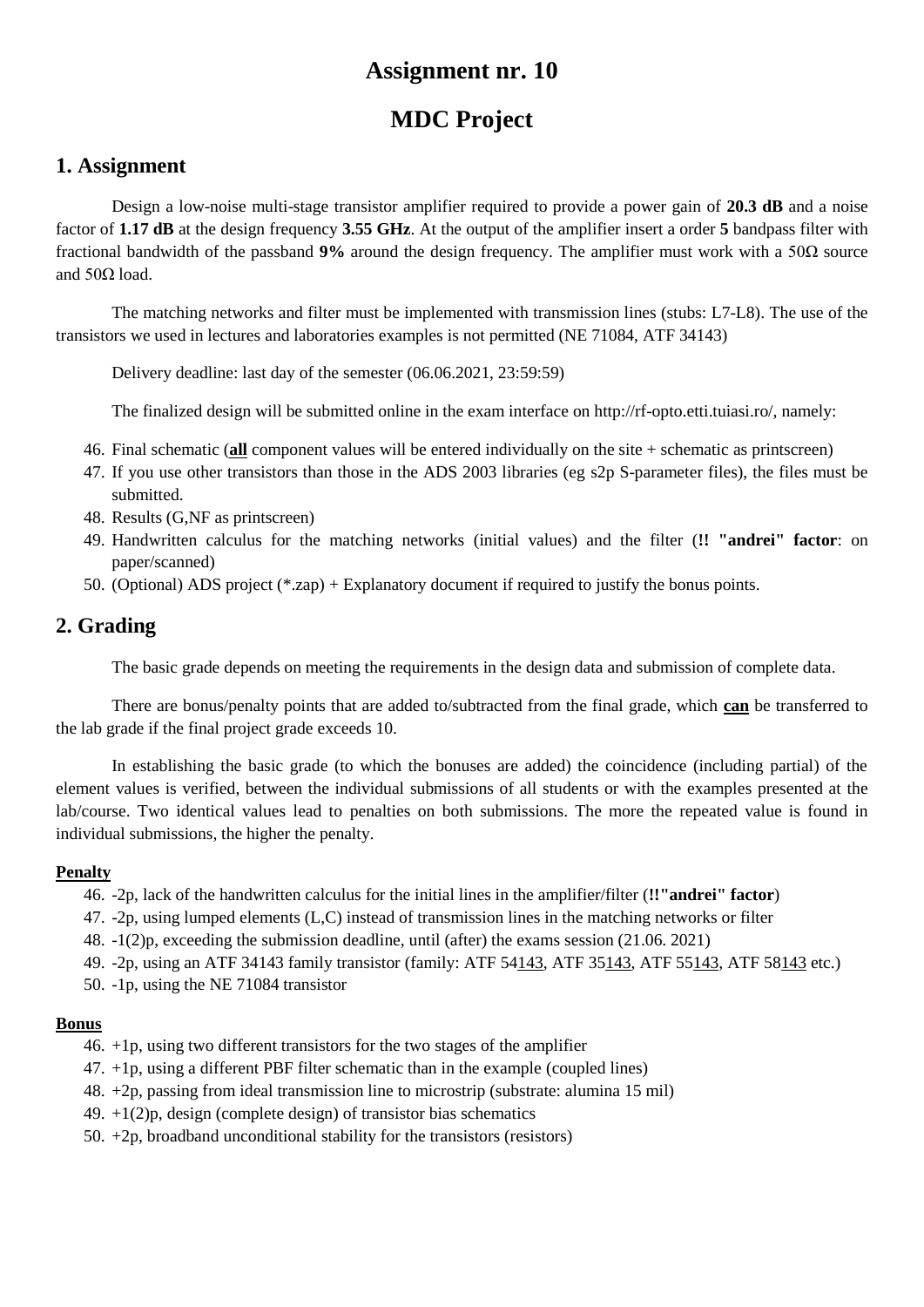# **MDC Project**

### **1. Assignment**

Design a low-noise multi-stage transistor amplifier required to provide a power gain of **23.3 dB** and a noise factor of **1.16 dB** at the design frequency **1.95 GHz**. At the output of the amplifier insert a order **5** bandpass filter with fractional bandwidth of the passband **5%** around the design frequency. The amplifier must work with a 50Ω source and  $50Ω$  load.

The matching networks and filter must be implemented with transmission lines (stubs: L7-L8). The use of the transistors we used in lectures and laboratories examples is not permitted (NE 71084, ATF 34143)

Delivery deadline: last day of the semester (06.06.2021, 23:59:59)

The finalized design will be submitted online in the exam interface on http://rf-opto.etti.tuiasi.ro/, namely:

- 51. Final schematic (**all** component values will be entered individually on the site + schematic as printscreen)
- 52. If you use other transistors than those in the ADS 2003 libraries (eg s2p S-parameter files), the files must be submitted.
- 53. Results (G,NF as printscreen)
- 54. Handwritten calculus for the matching networks (initial values) and the filter (**!! "andrei" factor**: on paper/scanned)
- 55. (Optional) ADS project (\*.zap) + Explanatory document if required to justify the bonus points.

## **2. Grading**

The basic grade depends on meeting the requirements in the design data and submission of complete data.

There are bonus/penalty points that are added to/subtracted from the final grade, which **can** be transferred to the lab grade if the final project grade exceeds 10.

In establishing the basic grade (to which the bonuses are added) the coincidence (including partial) of the element values is verified, between the individual submissions of all students or with the examples presented at the lab/course. Two identical values lead to penalties on both submissions. The more the repeated value is found in individual submissions, the higher the penalty.

#### **Penalty**

- 51. -2p, lack of the handwritten calculus for the initial lines in the amplifier/filter (**!!"andrei" factor**)
- 52. -2p, using lumped elements (L,C) instead of transmission lines in the matching networks or filter
- 53. -1(2)p, exceeding the submission deadline, until (after) the exams session (21.06. 2021)
- 54. -2p, using an ATF 34143 family transistor (family: ATF 54143, ATF 35143, ATF 55143, ATF 58143 etc.)
- 55. -1p, using the NE 71084 transistor

- 51. +1p, using two different transistors for the two stages of the amplifier
- 52. +1p, using a different PBF filter schematic than in the example (coupled lines)
- 53. +2p, passing from ideal transmission line to microstrip (substrate: alumina 15 mil)
- 54. +1(2)p, design (complete design) of transistor bias schematics
- 55. +2p, broadband unconditional stability for the transistors (resistors)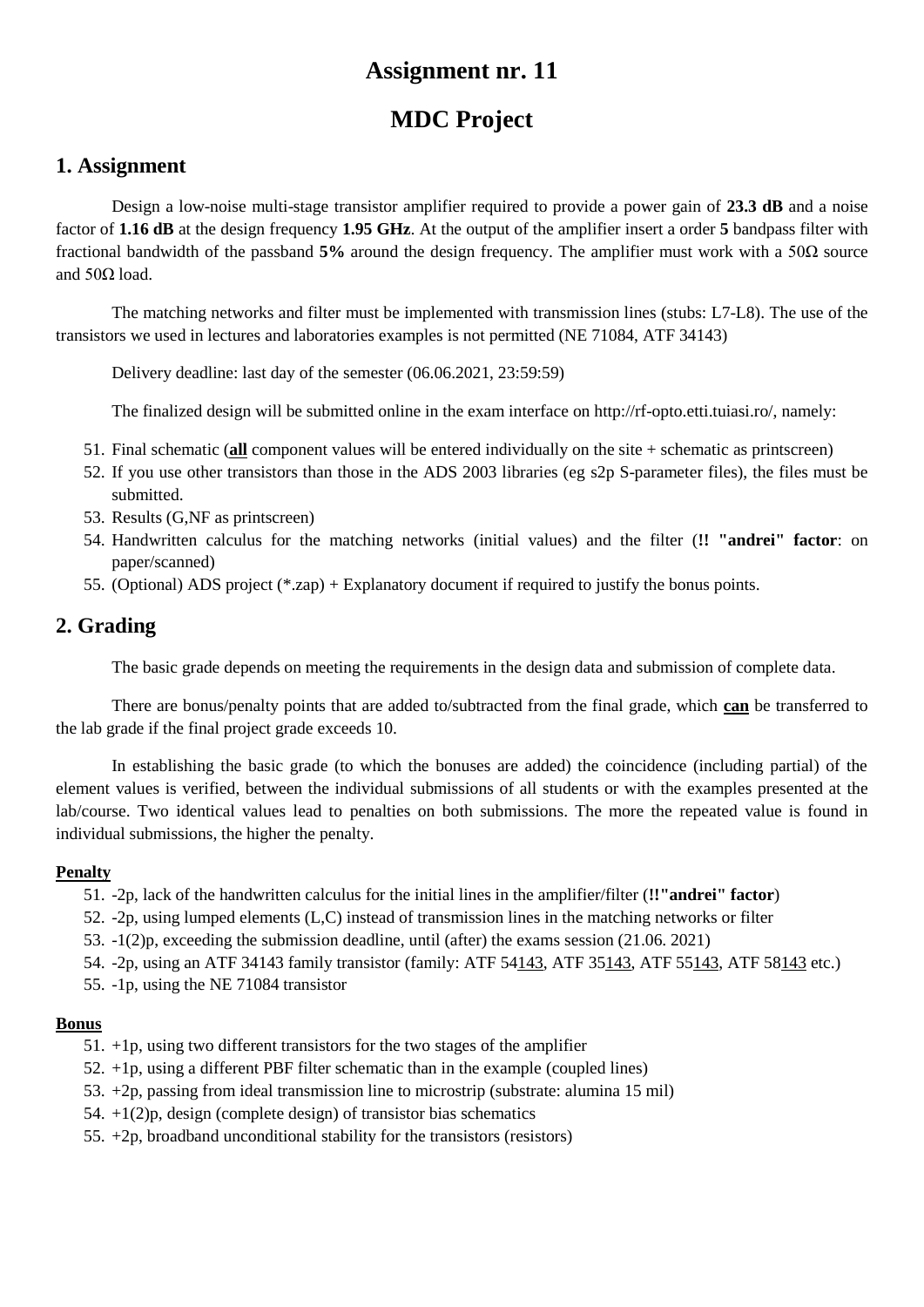# **MDC Project**

### **1. Assignment**

Design a low-noise multi-stage transistor amplifier required to provide a power gain of **19.8 dB** and a noise factor of **1.29 dB** at the design frequency **4.75 GHz**. At the output of the amplifier insert a order **5** bandpass filter with fractional bandwidth of the passband **8%** around the design frequency. The amplifier must work with a 50Ω source and  $50Ω$  load.

The matching networks and filter must be implemented with transmission lines (stubs: L7-L8). The use of the transistors we used in lectures and laboratories examples is not permitted (NE 71084, ATF 34143)

Delivery deadline: last day of the semester (06.06.2021, 23:59:59)

The finalized design will be submitted online in the exam interface on http://rf-opto.etti.tuiasi.ro/, namely:

- 56. Final schematic (**all** component values will be entered individually on the site + schematic as printscreen)
- 57. If you use other transistors than those in the ADS 2003 libraries (eg s2p S-parameter files), the files must be submitted.
- 58. Results (G,NF as printscreen)
- 59. Handwritten calculus for the matching networks (initial values) and the filter (**!! "andrei" factor**: on paper/scanned)
- 60. (Optional) ADS project (\*.zap) + Explanatory document if required to justify the bonus points.

## **2. Grading**

The basic grade depends on meeting the requirements in the design data and submission of complete data.

There are bonus/penalty points that are added to/subtracted from the final grade, which **can** be transferred to the lab grade if the final project grade exceeds 10.

In establishing the basic grade (to which the bonuses are added) the coincidence (including partial) of the element values is verified, between the individual submissions of all students or with the examples presented at the lab/course. Two identical values lead to penalties on both submissions. The more the repeated value is found in individual submissions, the higher the penalty.

#### **Penalty**

- 56. -2p, lack of the handwritten calculus for the initial lines in the amplifier/filter (**!!"andrei" factor**)
- 57. -2p, using lumped elements (L,C) instead of transmission lines in the matching networks or filter
- 58. -1(2)p, exceeding the submission deadline, until (after) the exams session (21.06. 2021)
- 59. -2p, using an ATF 34143 family transistor (family: ATF 54143, ATF 35143, ATF 55143, ATF 58143 etc.)
- 60. -1p, using the NE 71084 transistor

- 56. +1p, using two different transistors for the two stages of the amplifier
- 57. +1p, using a different PBF filter schematic than in the example (coupled lines)
- 58. +2p, passing from ideal transmission line to microstrip (substrate: alumina 15 mil)
- 59.  $+1(2)p$ , design (complete design) of transistor bias schematics
- 60.  $+2p$ , broadband unconditional stability for the transistors (resistors)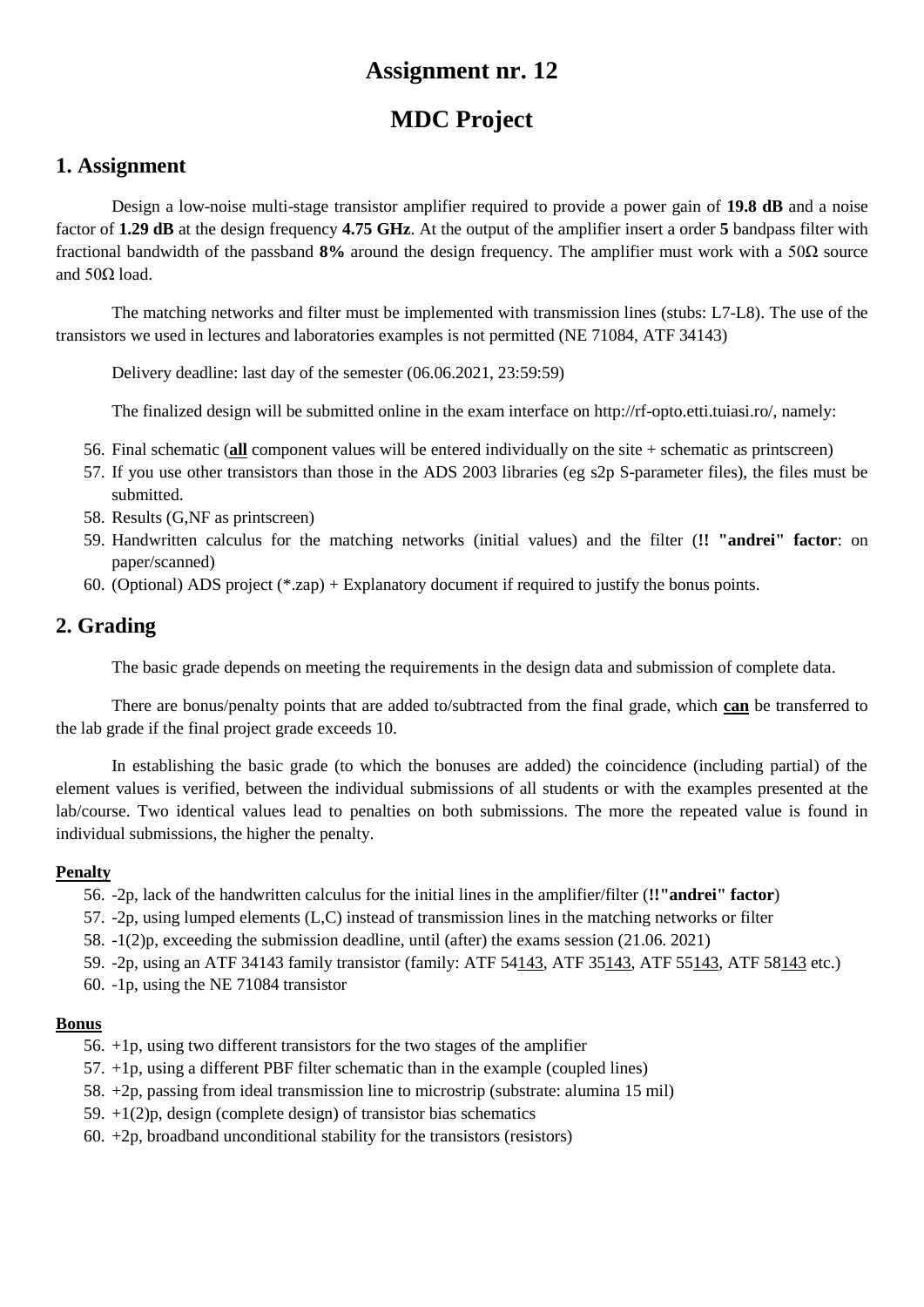# **MDC Project**

### **1. Assignment**

Design a low-noise multi-stage transistor amplifier required to provide a power gain of **23.0 dB** and a noise factor of **1.18 dB** at the design frequency **1.80 GHz**. At the output of the amplifier insert a order **6** bandpass filter with fractional bandwidth of the passband **9%** around the design frequency. The amplifier must work with a 50Ω source and  $50Ω$  load.

The matching networks and filter must be implemented with transmission lines (stubs: L7-L8). The use of the transistors we used in lectures and laboratories examples is not permitted (NE 71084, ATF 34143)

Delivery deadline: last day of the semester (06.06.2021, 23:59:59)

The finalized design will be submitted online in the exam interface on http://rf-opto.etti.tuiasi.ro/, namely:

- 61. Final schematic (**all** component values will be entered individually on the site + schematic as printscreen)
- 62. If you use other transistors than those in the ADS 2003 libraries (eg s2p S-parameter files), the files must be submitted.
- 63. Results (G,NF as printscreen)
- 64. Handwritten calculus for the matching networks (initial values) and the filter (**!! "andrei" factor**: on paper/scanned)
- 65. (Optional) ADS project (\*.zap) + Explanatory document if required to justify the bonus points.

## **2. Grading**

The basic grade depends on meeting the requirements in the design data and submission of complete data.

There are bonus/penalty points that are added to/subtracted from the final grade, which **can** be transferred to the lab grade if the final project grade exceeds 10.

In establishing the basic grade (to which the bonuses are added) the coincidence (including partial) of the element values is verified, between the individual submissions of all students or with the examples presented at the lab/course. Two identical values lead to penalties on both submissions. The more the repeated value is found in individual submissions, the higher the penalty.

#### **Penalty**

- 61. -2p, lack of the handwritten calculus for the initial lines in the amplifier/filter (**!!"andrei" factor**)
- 62. -2p, using lumped elements (L,C) instead of transmission lines in the matching networks or filter
- 63. -1(2)p, exceeding the submission deadline, until (after) the exams session (21.06. 2021)
- 64. -2p, using an ATF 34143 family transistor (family: ATF 54143, ATF 35143, ATF 55143, ATF 58143 etc.)
- 65. -1p, using the NE 71084 transistor

- $61. +1$ p, using two different transistors for the two stages of the amplifier
- $62. +1p$ , using a different PBF filter schematic than in the example (coupled lines)
- 63. +2p, passing from ideal transmission line to microstrip (substrate: alumina 15 mil)
- 64.  $+1(2)p$ , design (complete design) of transistor bias schematics
- $65. +2p$ , broadband unconditional stability for the transistors (resistors)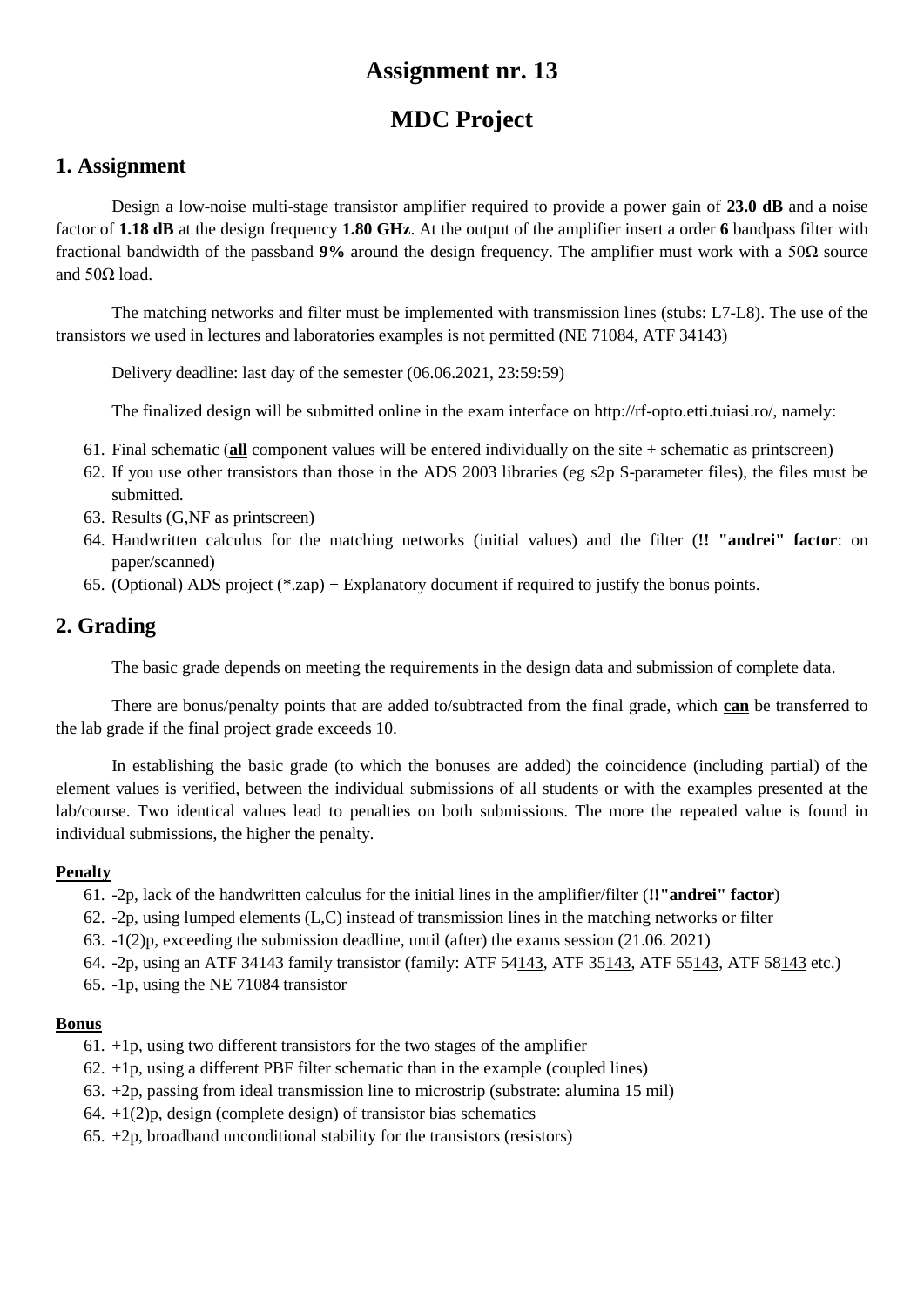# **MDC Project**

### **1. Assignment**

Design a low-noise multi-stage transistor amplifier required to provide a power gain of **22.4 dB** and a noise factor of **1.19 dB** at the design frequency **2.35 GHz**. At the output of the amplifier insert a order **5** bandpass filter with fractional bandwidth of the passband **6%** around the design frequency. The amplifier must work with a 50Ω source and  $50Ω$  load.

The matching networks and filter must be implemented with transmission lines (stubs: L7-L8). The use of the transistors we used in lectures and laboratories examples is not permitted (NE 71084, ATF 34143)

Delivery deadline: last day of the semester (06.06.2021, 23:59:59)

The finalized design will be submitted online in the exam interface on http://rf-opto.etti.tuiasi.ro/, namely:

- 66. Final schematic (**all** component values will be entered individually on the site + schematic as printscreen)
- 67. If you use other transistors than those in the ADS 2003 libraries (eg s2p S-parameter files), the files must be submitted.
- 68. Results (G,NF as printscreen)
- 69. Handwritten calculus for the matching networks (initial values) and the filter (**!! "andrei" factor**: on paper/scanned)
- 70. (Optional) ADS project (\*.zap) + Explanatory document if required to justify the bonus points.

## **2. Grading**

The basic grade depends on meeting the requirements in the design data and submission of complete data.

There are bonus/penalty points that are added to/subtracted from the final grade, which **can** be transferred to the lab grade if the final project grade exceeds 10.

In establishing the basic grade (to which the bonuses are added) the coincidence (including partial) of the element values is verified, between the individual submissions of all students or with the examples presented at the lab/course. Two identical values lead to penalties on both submissions. The more the repeated value is found in individual submissions, the higher the penalty.

#### **Penalty**

- 66. -2p, lack of the handwritten calculus for the initial lines in the amplifier/filter (**!!"andrei" factor**)
- 67. -2p, using lumped elements (L,C) instead of transmission lines in the matching networks or filter
- 68. -1(2)p, exceeding the submission deadline, until (after) the exams session (21.06. 2021)
- 69. -2p, using an ATF 34143 family transistor (family: ATF 54143, ATF 35143, ATF 55143, ATF 58143 etc.)
- 70. -1p, using the NE 71084 transistor

- $66. +1$  p, using two different transistors for the two stages of the amplifier
- $67. +1p$ , using a different PBF filter schematic than in the example (coupled lines)
- 68. +2p, passing from ideal transmission line to microstrip (substrate: alumina 15 mil)
- 69.  $+1(2)p$ , design (complete design) of transistor bias schematics
- 70. +2p, broadband unconditional stability for the transistors (resistors)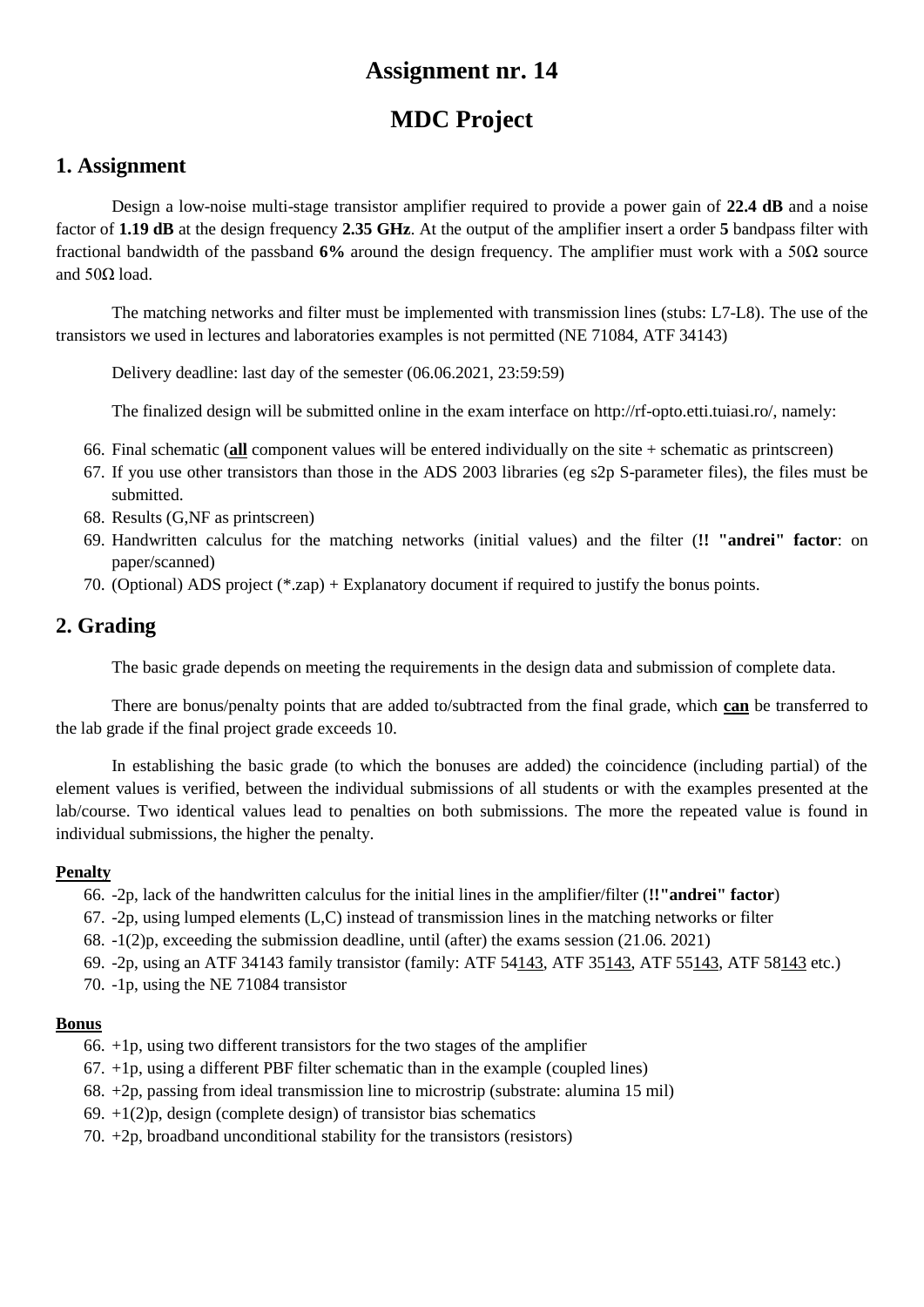# **MDC Project**

### **1. Assignment**

Design a low-noise multi-stage transistor amplifier required to provide a power gain of **19.0 dB** and a noise factor of **1.31 dB** at the design frequency **4.70 GHz**. At the output of the amplifier insert a order **5** bandpass filter with fractional bandwidth of the passband **6%** around the design frequency. The amplifier must work with a 50Ω source and  $50Ω$  load.

The matching networks and filter must be implemented with transmission lines (stubs: L7-L8). The use of the transistors we used in lectures and laboratories examples is not permitted (NE 71084, ATF 34143)

Delivery deadline: last day of the semester (06.06.2021, 23:59:59)

The finalized design will be submitted online in the exam interface on http://rf-opto.etti.tuiasi.ro/, namely:

- 71. Final schematic (**all** component values will be entered individually on the site + schematic as printscreen)
- 72. If you use other transistors than those in the ADS 2003 libraries (eg s2p S-parameter files), the files must be submitted.
- 73. Results (G,NF as printscreen)
- 74. Handwritten calculus for the matching networks (initial values) and the filter (**!! "andrei" factor**: on paper/scanned)
- 75. (Optional) ADS project (\*.zap) + Explanatory document if required to justify the bonus points.

## **2. Grading**

The basic grade depends on meeting the requirements in the design data and submission of complete data.

There are bonus/penalty points that are added to/subtracted from the final grade, which **can** be transferred to the lab grade if the final project grade exceeds 10.

In establishing the basic grade (to which the bonuses are added) the coincidence (including partial) of the element values is verified, between the individual submissions of all students or with the examples presented at the lab/course. Two identical values lead to penalties on both submissions. The more the repeated value is found in individual submissions, the higher the penalty.

#### **Penalty**

- 71. -2p, lack of the handwritten calculus for the initial lines in the amplifier/filter (**!!"andrei" factor**)
- 72. -2p, using lumped elements (L,C) instead of transmission lines in the matching networks or filter
- 73. -1(2)p, exceeding the submission deadline, until (after) the exams session (21.06. 2021)
- 74. -2p, using an ATF 34143 family transistor (family: ATF 54143, ATF 35143, ATF 55143, ATF 58143 etc.)
- 75. -1p, using the NE 71084 transistor

- 71. +1p, using two different transistors for the two stages of the amplifier
- 72. +1p, using a different PBF filter schematic than in the example (coupled lines)
- 73. +2p, passing from ideal transmission line to microstrip (substrate: alumina 15 mil)
- 74. +1(2)p, design (complete design) of transistor bias schematics
- 75. +2p, broadband unconditional stability for the transistors (resistors)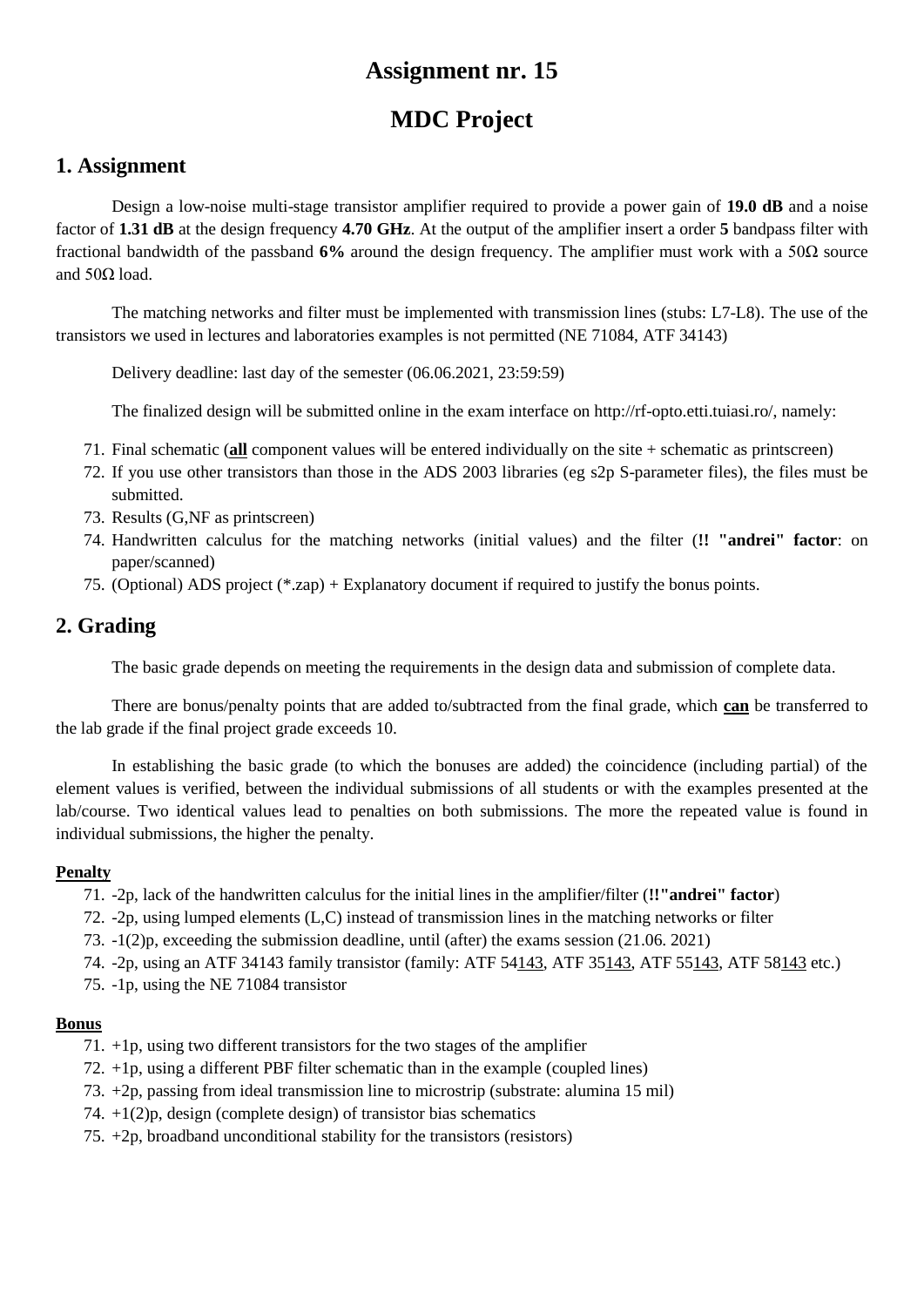# **MDC Project**

### **1. Assignment**

Design a low-noise multi-stage transistor amplifier required to provide a power gain of **23.4 dB** and a noise factor of **1.35 dB** at the design frequency **2.00 GHz**. At the output of the amplifier insert a order **6** bandpass filter with fractional bandwidth of the passband **6%** around the design frequency. The amplifier must work with a 50Ω source and  $50Ω$  load.

The matching networks and filter must be implemented with transmission lines (stubs: L7-L8). The use of the transistors we used in lectures and laboratories examples is not permitted (NE 71084, ATF 34143)

Delivery deadline: last day of the semester (06.06.2021, 23:59:59)

The finalized design will be submitted online in the exam interface on http://rf-opto.etti.tuiasi.ro/, namely:

- 76. Final schematic (**all** component values will be entered individually on the site + schematic as printscreen)
- 77. If you use other transistors than those in the ADS 2003 libraries (eg s2p S-parameter files), the files must be submitted.
- 78. Results (G,NF as printscreen)
- 79. Handwritten calculus for the matching networks (initial values) and the filter (**!! "andrei" factor**: on paper/scanned)
- 80. (Optional) ADS project (\*.zap) + Explanatory document if required to justify the bonus points.

## **2. Grading**

The basic grade depends on meeting the requirements in the design data and submission of complete data.

There are bonus/penalty points that are added to/subtracted from the final grade, which **can** be transferred to the lab grade if the final project grade exceeds 10.

In establishing the basic grade (to which the bonuses are added) the coincidence (including partial) of the element values is verified, between the individual submissions of all students or with the examples presented at the lab/course. Two identical values lead to penalties on both submissions. The more the repeated value is found in individual submissions, the higher the penalty.

#### **Penalty**

- 76. -2p, lack of the handwritten calculus for the initial lines in the amplifier/filter (**!!"andrei" factor**)
- 77. -2p, using lumped elements (L,C) instead of transmission lines in the matching networks or filter
- 78. -1(2)p, exceeding the submission deadline, until (after) the exams session (21.06. 2021)
- 79. -2p, using an ATF 34143 family transistor (family: ATF 54143, ATF 35143, ATF 55143, ATF 58143 etc.)
- 80. -1p, using the NE 71084 transistor

- 76. +1p, using two different transistors for the two stages of the amplifier
- 77. +1p, using a different PBF filter schematic than in the example (coupled lines)
- 78. +2p, passing from ideal transmission line to microstrip (substrate: alumina 15 mil)
- 79. +1(2)p, design (complete design) of transistor bias schematics
- 80.  $+2p$ , broadband unconditional stability for the transistors (resistors)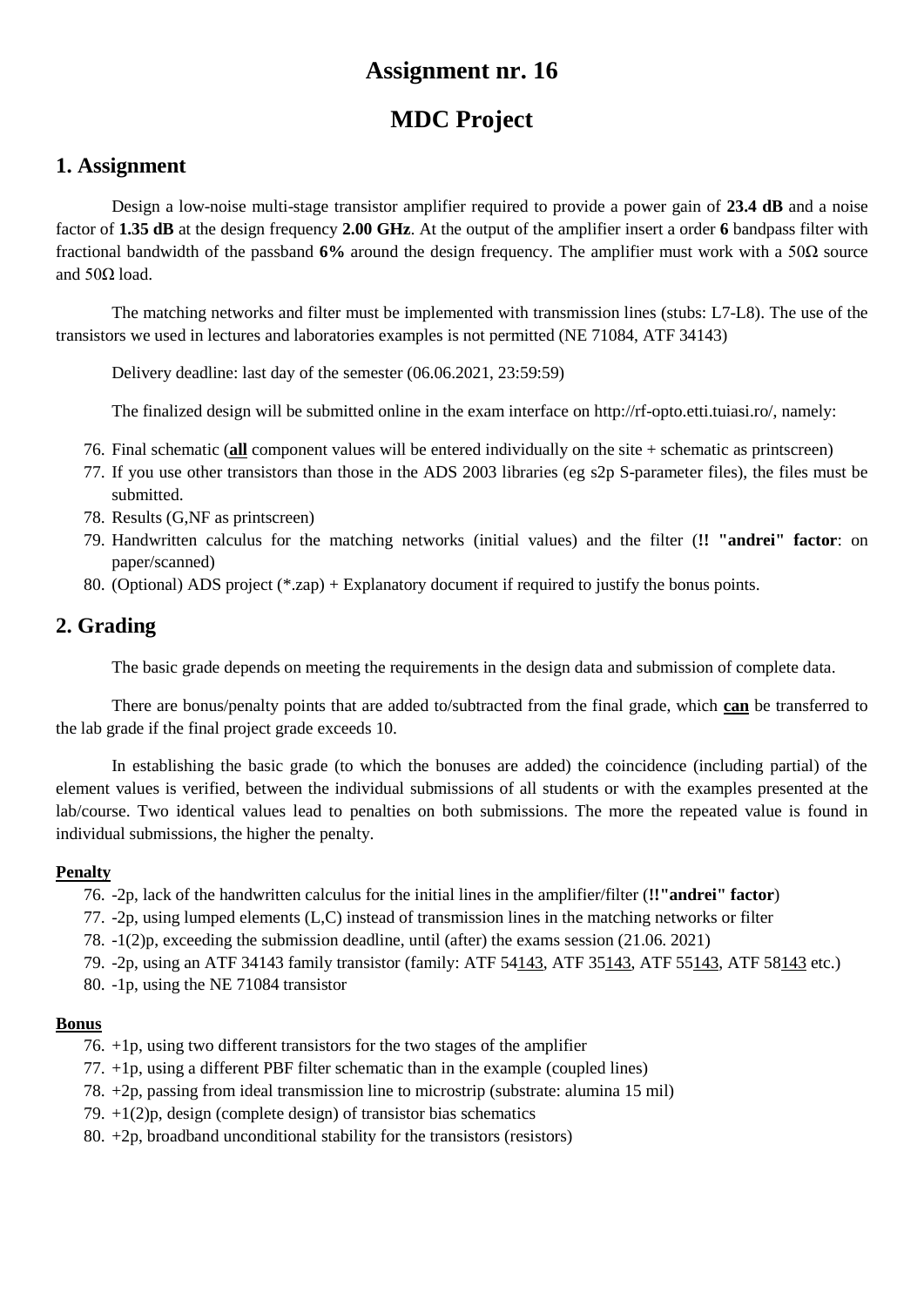# **MDC Project**

### **1. Assignment**

Design a low-noise multi-stage transistor amplifier required to provide a power gain of **23.1 dB** and a noise factor of **1.35 dB** at the design frequency **2.15 GHz**. At the output of the amplifier insert a order **5** bandpass filter with fractional bandwidth of the passband **8%** around the design frequency. The amplifier must work with a 50Ω source and  $50Ω$  load.

The matching networks and filter must be implemented with transmission lines (stubs: L7-L8). The use of the transistors we used in lectures and laboratories examples is not permitted (NE 71084, ATF 34143)

Delivery deadline: last day of the semester (06.06.2021, 23:59:59)

The finalized design will be submitted online in the exam interface on http://rf-opto.etti.tuiasi.ro/, namely:

- 81. Final schematic (**all** component values will be entered individually on the site + schematic as printscreen)
- 82. If you use other transistors than those in the ADS 2003 libraries (eg s2p S-parameter files), the files must be submitted.
- 83. Results (G,NF as printscreen)
- 84. Handwritten calculus for the matching networks (initial values) and the filter (**!! "andrei" factor**: on paper/scanned)
- 85. (Optional) ADS project (\*.zap) + Explanatory document if required to justify the bonus points.

## **2. Grading**

The basic grade depends on meeting the requirements in the design data and submission of complete data.

There are bonus/penalty points that are added to/subtracted from the final grade, which **can** be transferred to the lab grade if the final project grade exceeds 10.

In establishing the basic grade (to which the bonuses are added) the coincidence (including partial) of the element values is verified, between the individual submissions of all students or with the examples presented at the lab/course. Two identical values lead to penalties on both submissions. The more the repeated value is found in individual submissions, the higher the penalty.

#### **Penalty**

- 81. -2p, lack of the handwritten calculus for the initial lines in the amplifier/filter (**!!"andrei" factor**)
- 82. -2p, using lumped elements (L,C) instead of transmission lines in the matching networks or filter
- 83. -1(2)p, exceeding the submission deadline, until (after) the exams session (21.06. 2021)
- 84. -2p, using an ATF 34143 family transistor (family: ATF 54143, ATF 35143, ATF 55143, ATF 58143 etc.)
- 85. -1p, using the NE 71084 transistor

- 81. +1p, using two different transistors for the two stages of the amplifier
- 82. +1p, using a different PBF filter schematic than in the example (coupled lines)
- 83. +2p, passing from ideal transmission line to microstrip (substrate: alumina 15 mil)
- 84.  $+1(2)p$ , design (complete design) of transistor bias schematics
- 85. +2p, broadband unconditional stability for the transistors (resistors)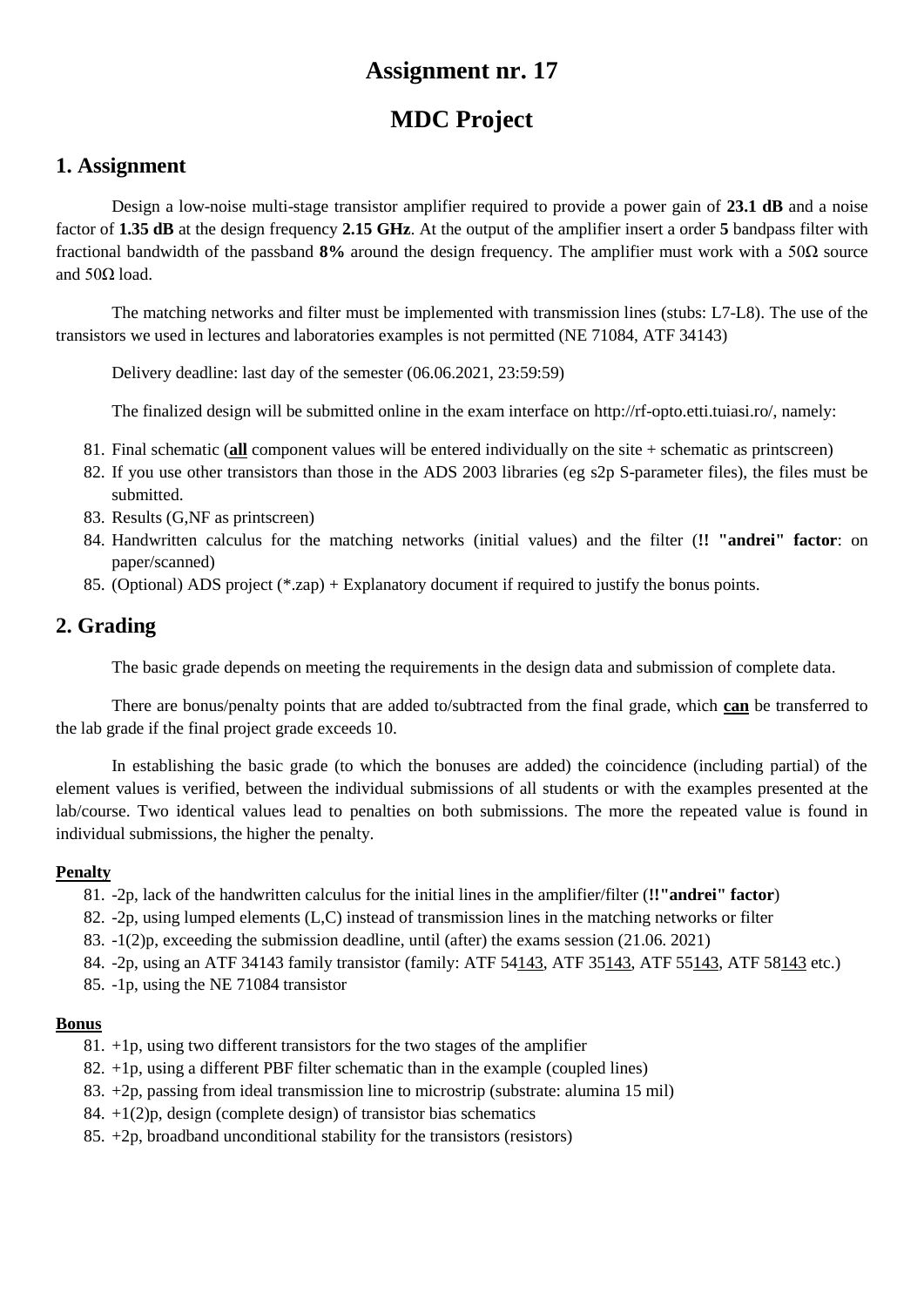# **MDC Project**

### **1. Assignment**

Design a low-noise multi-stage transistor amplifier required to provide a power gain of **20.2 dB** and a noise factor of **1.12 dB** at the design frequency **3.15 GHz**. At the output of the amplifier insert a order **6** bandpass filter with fractional bandwidth of the passband **5%** around the design frequency. The amplifier must work with a 50Ω source and  $50Ω$  load.

The matching networks and filter must be implemented with transmission lines (stubs: L7-L8). The use of the transistors we used in lectures and laboratories examples is not permitted (NE 71084, ATF 34143)

Delivery deadline: last day of the semester (06.06.2021, 23:59:59)

The finalized design will be submitted online in the exam interface on http://rf-opto.etti.tuiasi.ro/, namely:

- 86. Final schematic (**all** component values will be entered individually on the site + schematic as printscreen)
- 87. If you use other transistors than those in the ADS 2003 libraries (eg s2p S-parameter files), the files must be submitted.
- 88. Results (G,NF as printscreen)
- 89. Handwritten calculus for the matching networks (initial values) and the filter (**!! "andrei" factor**: on paper/scanned)
- 90. (Optional) ADS project (\*.zap) + Explanatory document if required to justify the bonus points.

## **2. Grading**

The basic grade depends on meeting the requirements in the design data and submission of complete data.

There are bonus/penalty points that are added to/subtracted from the final grade, which **can** be transferred to the lab grade if the final project grade exceeds 10.

In establishing the basic grade (to which the bonuses are added) the coincidence (including partial) of the element values is verified, between the individual submissions of all students or with the examples presented at the lab/course. Two identical values lead to penalties on both submissions. The more the repeated value is found in individual submissions, the higher the penalty.

#### **Penalty**

- 86. -2p, lack of the handwritten calculus for the initial lines in the amplifier/filter (**!!"andrei" factor**)
- 87. -2p, using lumped elements (L,C) instead of transmission lines in the matching networks or filter
- 88. -1(2)p, exceeding the submission deadline, until (after) the exams session (21.06. 2021)
- 89. -2p, using an ATF 34143 family transistor (family: ATF 54143, ATF 35143, ATF 55143, ATF 58143 etc.)
- 90. -1p, using the NE 71084 transistor

- 86. +1p, using two different transistors for the two stages of the amplifier
- 87. +1p, using a different PBF filter schematic than in the example (coupled lines)
- 88. +2p, passing from ideal transmission line to microstrip (substrate: alumina 15 mil)
- 89.  $+1(2)p$ , design (complete design) of transistor bias schematics
- 90. +2p, broadband unconditional stability for the transistors (resistors)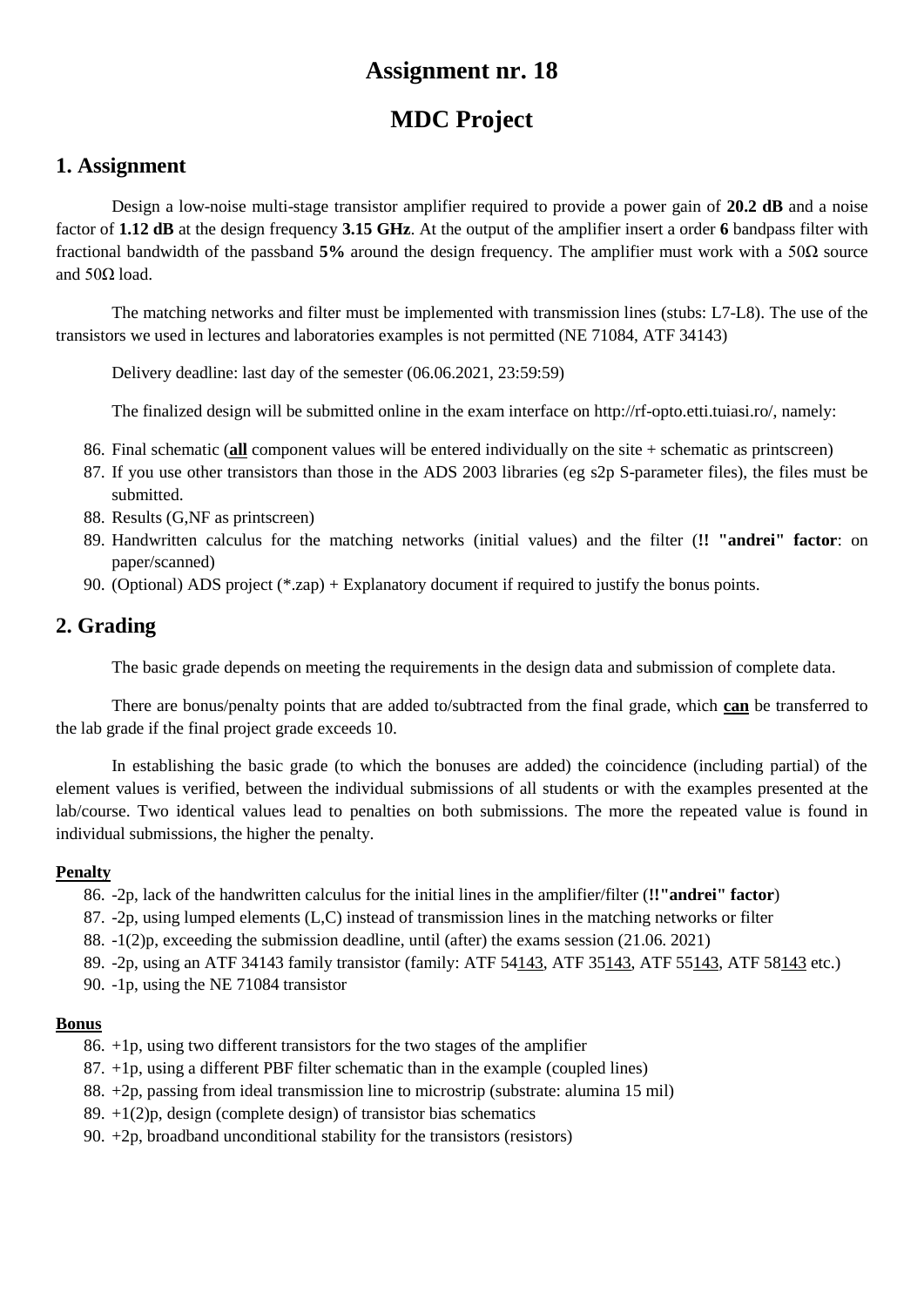# **MDC Project**

### **1. Assignment**

Design a low-noise multi-stage transistor amplifier required to provide a power gain of **22.6 dB** and a noise factor of **1.37 dB** at the design frequency **2.45 GHz**. At the output of the amplifier insert a order **5** bandpass filter with fractional bandwidth of the passband **9%** around the design frequency. The amplifier must work with a 50Ω source and  $50Ω$  load.

The matching networks and filter must be implemented with transmission lines (stubs: L7-L8). The use of the transistors we used in lectures and laboratories examples is not permitted (NE 71084, ATF 34143)

Delivery deadline: last day of the semester (06.06.2021, 23:59:59)

The finalized design will be submitted online in the exam interface on http://rf-opto.etti.tuiasi.ro/, namely:

- 91. Final schematic (**all** component values will be entered individually on the site + schematic as printscreen)
- 92. If you use other transistors than those in the ADS 2003 libraries (eg s2p S-parameter files), the files must be submitted.
- 93. Results (G,NF as printscreen)
- 94. Handwritten calculus for the matching networks (initial values) and the filter (**!! "andrei" factor**: on paper/scanned)
- 95. (Optional) ADS project (\*.zap) + Explanatory document if required to justify the bonus points.

## **2. Grading**

The basic grade depends on meeting the requirements in the design data and submission of complete data.

There are bonus/penalty points that are added to/subtracted from the final grade, which **can** be transferred to the lab grade if the final project grade exceeds 10.

In establishing the basic grade (to which the bonuses are added) the coincidence (including partial) of the element values is verified, between the individual submissions of all students or with the examples presented at the lab/course. Two identical values lead to penalties on both submissions. The more the repeated value is found in individual submissions, the higher the penalty.

#### **Penalty**

- 91. -2p, lack of the handwritten calculus for the initial lines in the amplifier/filter (**!!"andrei" factor**)
- 92. -2p, using lumped elements (L,C) instead of transmission lines in the matching networks or filter
- 93. -1(2)p, exceeding the submission deadline, until (after) the exams session (21.06. 2021)
- 94. -2p, using an ATF 34143 family transistor (family: ATF 54143, ATF 35143, ATF 55143, ATF 58143 etc.)
- 95. -1p, using the NE 71084 transistor

- 91. +1p, using two different transistors for the two stages of the amplifier
- 92. +1p, using a different PBF filter schematic than in the example (coupled lines)
- 93. +2p, passing from ideal transmission line to microstrip (substrate: alumina 15 mil)
- 94.  $+1(2)p$ , design (complete design) of transistor bias schematics
- 95. +2p, broadband unconditional stability for the transistors (resistors)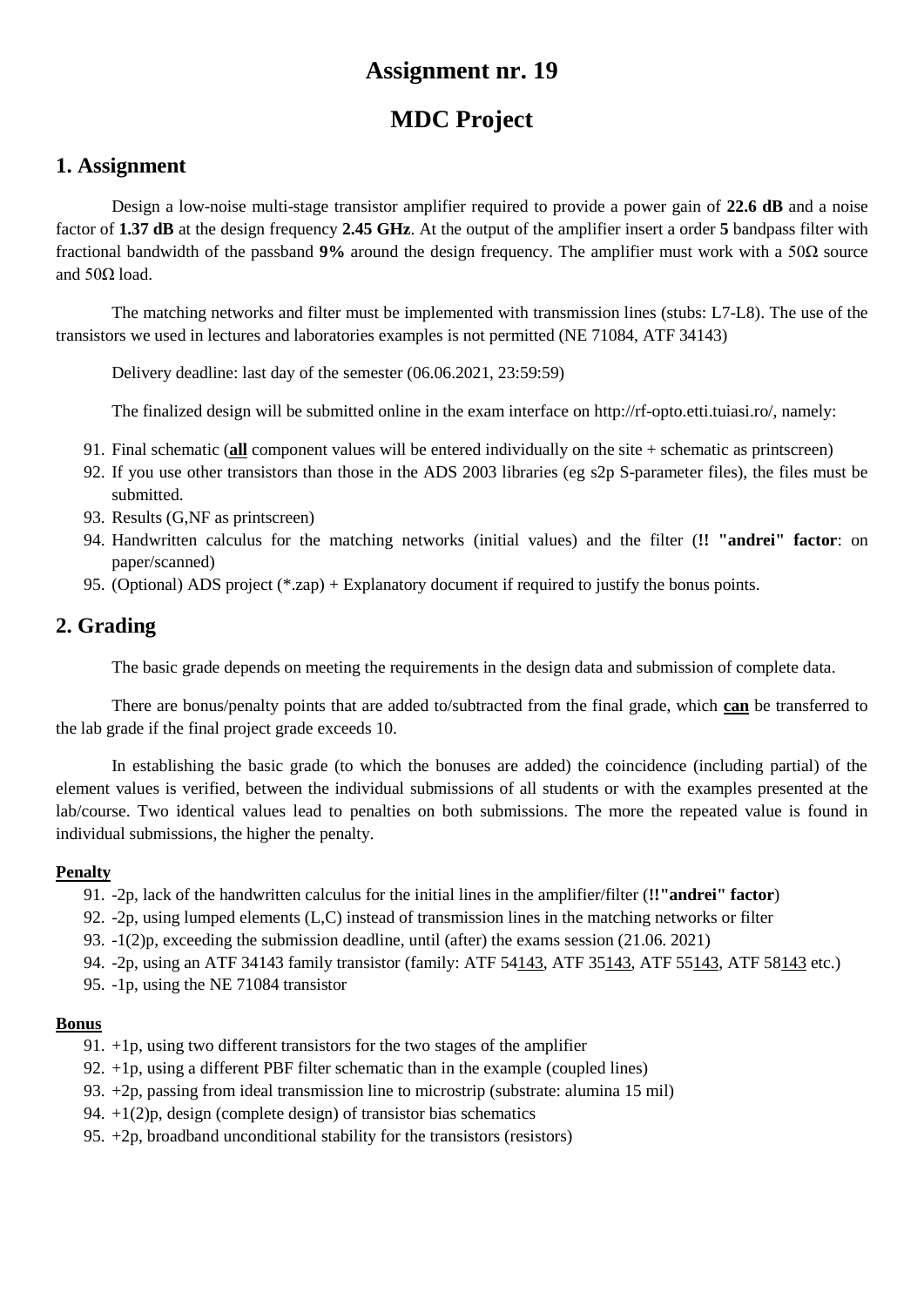# **MDC Project**

## **1. Assignment**

Design a low-noise multi-stage transistor amplifier required to provide a power gain of **22.8 dB** and a noise factor of **1.10 dB** at the design frequency **1.95 GHz**. At the output of the amplifier insert a order **6** bandpass filter with fractional bandwidth of the passband **7%** around the design frequency. The amplifier must work with a 50Ω source and  $50Ω$  load.

The matching networks and filter must be implemented with transmission lines (stubs: L7-L8). The use of the transistors we used in lectures and laboratories examples is not permitted (NE 71084, ATF 34143)

Delivery deadline: last day of the semester (06.06.2021, 23:59:59)

The finalized design will be submitted online in the exam interface on http://rf-opto.etti.tuiasi.ro/, namely:

- 96. Final schematic (**all** component values will be entered individually on the site + schematic as printscreen)
- 97. If you use other transistors than those in the ADS 2003 libraries (eg s2p S-parameter files), the files must be submitted.
- 98. Results (G,NF as printscreen)
- 99. Handwritten calculus for the matching networks (initial values) and the filter (**!! "andrei" factor**: on paper/scanned)
- 100. (Optional) ADS project (\*.zap) + Explanatory document if required to justify the bonus points.

## **2. Grading**

The basic grade depends on meeting the requirements in the design data and submission of complete data.

There are bonus/penalty points that are added to/subtracted from the final grade, which **can** be transferred to the lab grade if the final project grade exceeds 10.

In establishing the basic grade (to which the bonuses are added) the coincidence (including partial) of the element values is verified, between the individual submissions of all students or with the examples presented at the lab/course. Two identical values lead to penalties on both submissions. The more the repeated value is found in individual submissions, the higher the penalty.

#### **Penalty**

96. -2p, lack of the handwritten calculus for the initial lines in the amplifier/filter (**!!"andrei" factor**)

- 97. -2p, using lumped elements (L,C) instead of transmission lines in the matching networks or filter
- 98. -1(2)p, exceeding the submission deadline, until (after) the exams session (21.06. 2021)
- 99. -2p, using an ATF 34143 family transistor (family: ATF 54143, ATF 35143, ATF 55143, ATF 58143 etc.)

100. -1p, using the NE 71084 transistor

- 96. +1p, using two different transistors for the two stages of the amplifier
- 97. +1p, using a different PBF filter schematic than in the example (coupled lines)
- 98. +2p, passing from ideal transmission line to microstrip (substrate: alumina 15 mil)
- 99.  $+1(2)p$ , design (complete design) of transistor bias schematics
- 100.  $+2p$ , broadband unconditional stability for the transistors (resistors)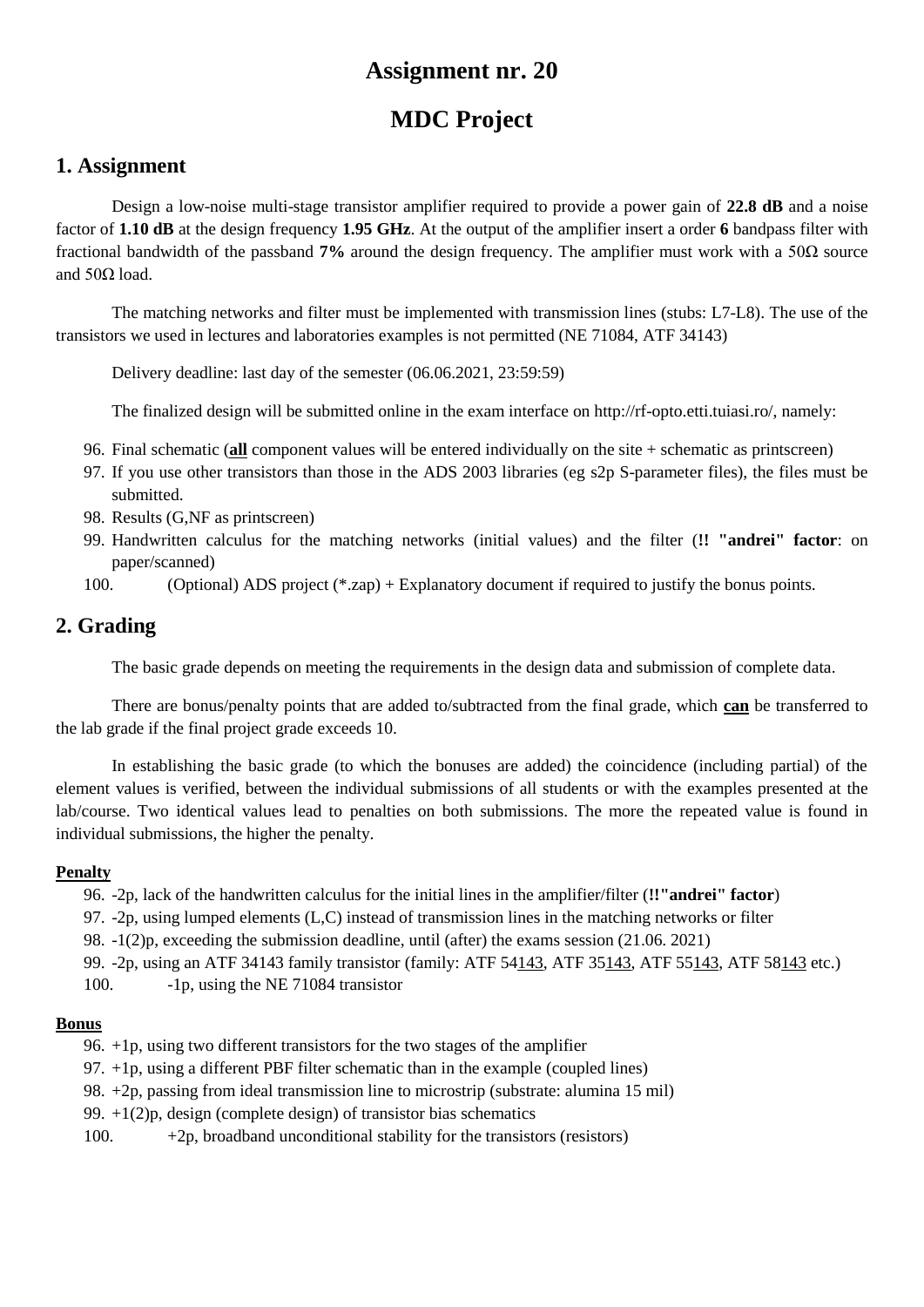# **MDC Project**

### **1. Assignment**

Design a low-noise multi-stage transistor amplifier required to provide a power gain of **23.5 dB** and a noise factor of **1.34 dB** at the design frequency **1.80 GHz**. At the output of the amplifier insert a order **5** bandpass filter with fractional bandwidth of the passband **7%** around the design frequency. The amplifier must work with a 50Ω source and  $50Ω$  load.

The matching networks and filter must be implemented with transmission lines (stubs: L7-L8). The use of the transistors we used in lectures and laboratories examples is not permitted (NE 71084, ATF 34143)

Delivery deadline: last day of the semester (06.06.2021, 23:59:59)

The finalized design will be submitted online in the exam interface on http://rf-opto.etti.tuiasi.ro/, namely:

- 101. Final schematic (**all** component values will be entered individually on the site + schematic as printscreen)
- 102. If you use other transistors than those in the ADS 2003 libraries (eg s2p S-parameter files), the files must be submitted.
- 103. Results (G,NF as printscreen)
- 104. Handwritten calculus for the matching networks (initial values) and the filter (**!! "andrei" factor**: on paper/scanned)

105. (Optional) ADS project (\*.zap) + Explanatory document if required to justify the bonus points.

## **2. Grading**

The basic grade depends on meeting the requirements in the design data and submission of complete data.

There are bonus/penalty points that are added to/subtracted from the final grade, which **can** be transferred to the lab grade if the final project grade exceeds 10.

In establishing the basic grade (to which the bonuses are added) the coincidence (including partial) of the element values is verified, between the individual submissions of all students or with the examples presented at the lab/course. Two identical values lead to penalties on both submissions. The more the repeated value is found in individual submissions, the higher the penalty.

#### **Penalty**

| 101.  | -2p, lack of the handwritten calculus for the initial lines in the amplifier/filter (!'"andrei" factor) |
|-------|---------------------------------------------------------------------------------------------------------|
| 102.  | -2p, using lumped elements $(L, C)$ instead of transmission lines in the matching networks or filter    |
| 103.  | $-1(2)p$ , exceeding the submission deadline, until (after) the exams session (21.06.2021)              |
| 104.  | -2p, using an ATF 34143 family transistor (family: ATF 54143, ATF 35143, ATF 55143, ATF 58143           |
| etc.) |                                                                                                         |
| 105.  | -1p, using the NE 71084 transistor                                                                      |
|       |                                                                                                         |

| 101. | $+1p$ , using two different transistors for the two stages of the amplifier         |
|------|-------------------------------------------------------------------------------------|
| 102. | $+1p$ , using a different PBF filter schematic than in the example (coupled lines)  |
| 103. | +2p, passing from ideal transmission line to microstrip (substrate: alumina 15 mil) |
| 104. | $+1(2)p$ , design (complete design) of transistor bias schematics                   |
| 105. | $+2p$ , broadband unconditional stability for the transistors (resistors)           |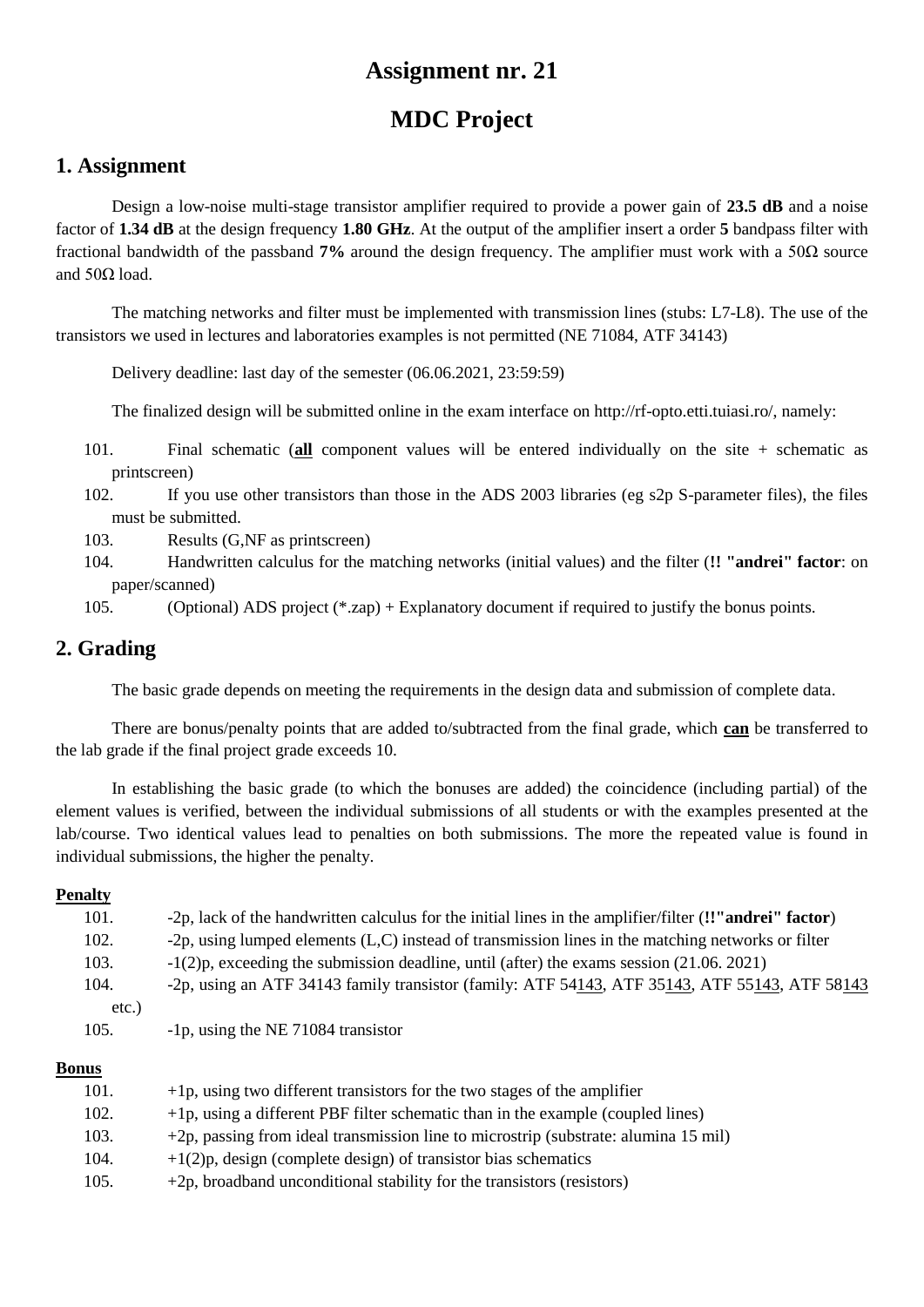# **MDC Project**

### **1. Assignment**

Design a low-noise multi-stage transistor amplifier required to provide a power gain of **22.3 dB** and a noise factor of **1.24 dB** at the design frequency **1.75 GHz**. At the output of the amplifier insert a order **5** bandpass filter with fractional bandwidth of the passband **8%** around the design frequency. The amplifier must work with a 50Ω source and  $50Ω$  load.

The matching networks and filter must be implemented with transmission lines (stubs: L7-L8). The use of the transistors we used in lectures and laboratories examples is not permitted (NE 71084, ATF 34143)

Delivery deadline: last day of the semester (06.06.2021, 23:59:59)

The finalized design will be submitted online in the exam interface on http://rf-opto.etti.tuiasi.ro/, namely:

- 106. Final schematic (**all** component values will be entered individually on the site + schematic as printscreen)
- 107. If you use other transistors than those in the ADS 2003 libraries (eg s2p S-parameter files), the files must be submitted.
- 108. Results (G,NF as printscreen)
- 109. Handwritten calculus for the matching networks (initial values) and the filter (**!! "andrei" factor**: on paper/scanned)
- 110. (Optional) ADS project (\*.zap) + Explanatory document if required to justify the bonus points.

## **2. Grading**

The basic grade depends on meeting the requirements in the design data and submission of complete data.

There are bonus/penalty points that are added to/subtracted from the final grade, which **can** be transferred to the lab grade if the final project grade exceeds 10.

In establishing the basic grade (to which the bonuses are added) the coincidence (including partial) of the element values is verified, between the individual submissions of all students or with the examples presented at the lab/course. Two identical values lead to penalties on both submissions. The more the repeated value is found in individual submissions, the higher the penalty.

#### **Penalty**

| 106.     | -2p, lack of the handwritten calculus for the initial lines in the amplifier/filter (!'"andrei" factor) |
|----------|---------------------------------------------------------------------------------------------------------|
| 107.     | -2p, using lumped elements (L,C) instead of transmission lines in the matching networks or filter       |
| 108.     | $-1(2)p$ , exceeding the submission deadline, until (after) the exams session (21.06.2021)              |
| 109.     | -2p, using an ATF 34143 family transistor (family: ATF 54143, ATF 35143, ATF 55143, ATF 58143           |
| $etc.$ ) |                                                                                                         |
| 110.     | -1p, using the NE 71084 transistor                                                                      |

| 106. | $+1p$ , using two different transistors for the two stages of the amplifier         |
|------|-------------------------------------------------------------------------------------|
| 107. | $+1p$ , using a different PBF filter schematic than in the example (coupled lines)  |
| 108. | +2p, passing from ideal transmission line to microstrip (substrate: alumina 15 mil) |
| 109. | $+1(2)p$ , design (complete design) of transistor bias schematics                   |
| 110. | $+2p$ , broadband unconditional stability for the transistors (resistors)           |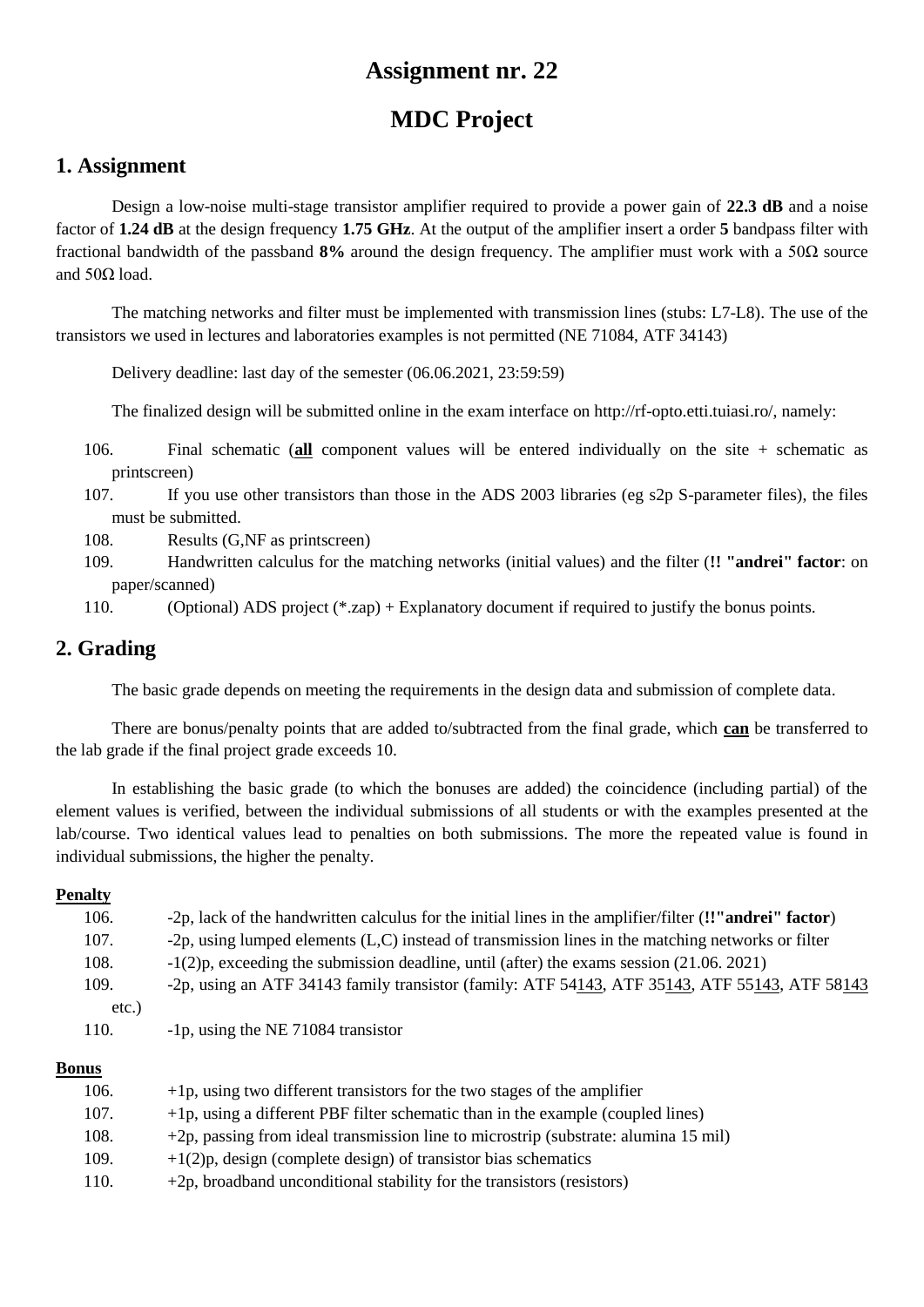# **MDC Project**

### **1. Assignment**

Design a low-noise multi-stage transistor amplifier required to provide a power gain of **18.4 dB** and a noise factor of **1.30 dB** at the design frequency **4.25 GHz**. At the output of the amplifier insert a order **5** bandpass filter with fractional bandwidth of the passband **8%** around the design frequency. The amplifier must work with a 50Ω source and  $50Ω$  load.

The matching networks and filter must be implemented with transmission lines (stubs: L7-L8). The use of the transistors we used in lectures and laboratories examples is not permitted (NE 71084, ATF 34143)

Delivery deadline: last day of the semester (06.06.2021, 23:59:59)

The finalized design will be submitted online in the exam interface on http://rf-opto.etti.tuiasi.ro/, namely:

- 111. Final schematic (**all** component values will be entered individually on the site + schematic as printscreen)
- 112. If you use other transistors than those in the ADS 2003 libraries (eg s2p S-parameter files), the files must be submitted.
- 113. Results (G,NF as printscreen)
- 114. Handwritten calculus for the matching networks (initial values) and the filter (**!! "andrei" factor**: on paper/scanned)
- 115. (Optional) ADS project (\*.zap) + Explanatory document if required to justify the bonus points.

## **2. Grading**

The basic grade depends on meeting the requirements in the design data and submission of complete data.

There are bonus/penalty points that are added to/subtracted from the final grade, which **can** be transferred to the lab grade if the final project grade exceeds 10.

In establishing the basic grade (to which the bonuses are added) the coincidence (including partial) of the element values is verified, between the individual submissions of all students or with the examples presented at the lab/course. Two identical values lead to penalties on both submissions. The more the repeated value is found in individual submissions, the higher the penalty.

#### **Penalty**

| 111.  | -2p, lack of the handwritten calculus for the initial lines in the amplifier/filter (!'"andrei" factor) |
|-------|---------------------------------------------------------------------------------------------------------|
| 112.  | -2p, using lumped elements (L,C) instead of transmission lines in the matching networks or filter       |
| 113.  | $-1(2)p$ , exceeding the submission deadline, until (after) the exams session (21.06.2021)              |
| 114.  | -2p, using an ATF 34143 family transistor (family: ATF 54143, ATF 35143, ATF 55143, ATF 58143           |
| etc.) |                                                                                                         |
| 115.  | -1p, using the NE 71084 transistor                                                                      |
|       |                                                                                                         |

| 111. | $+1p$ , using two different transistors for the two stages of the amplifier         |
|------|-------------------------------------------------------------------------------------|
| 112. | $+1p$ , using a different PBF filter schematic than in the example (coupled lines)  |
| 113. | +2p, passing from ideal transmission line to microstrip (substrate: alumina 15 mil) |
| 114. | $+1(2)p$ , design (complete design) of transistor bias schematics                   |
| 115. | $+2p$ , broadband unconditional stability for the transistors (resistors)           |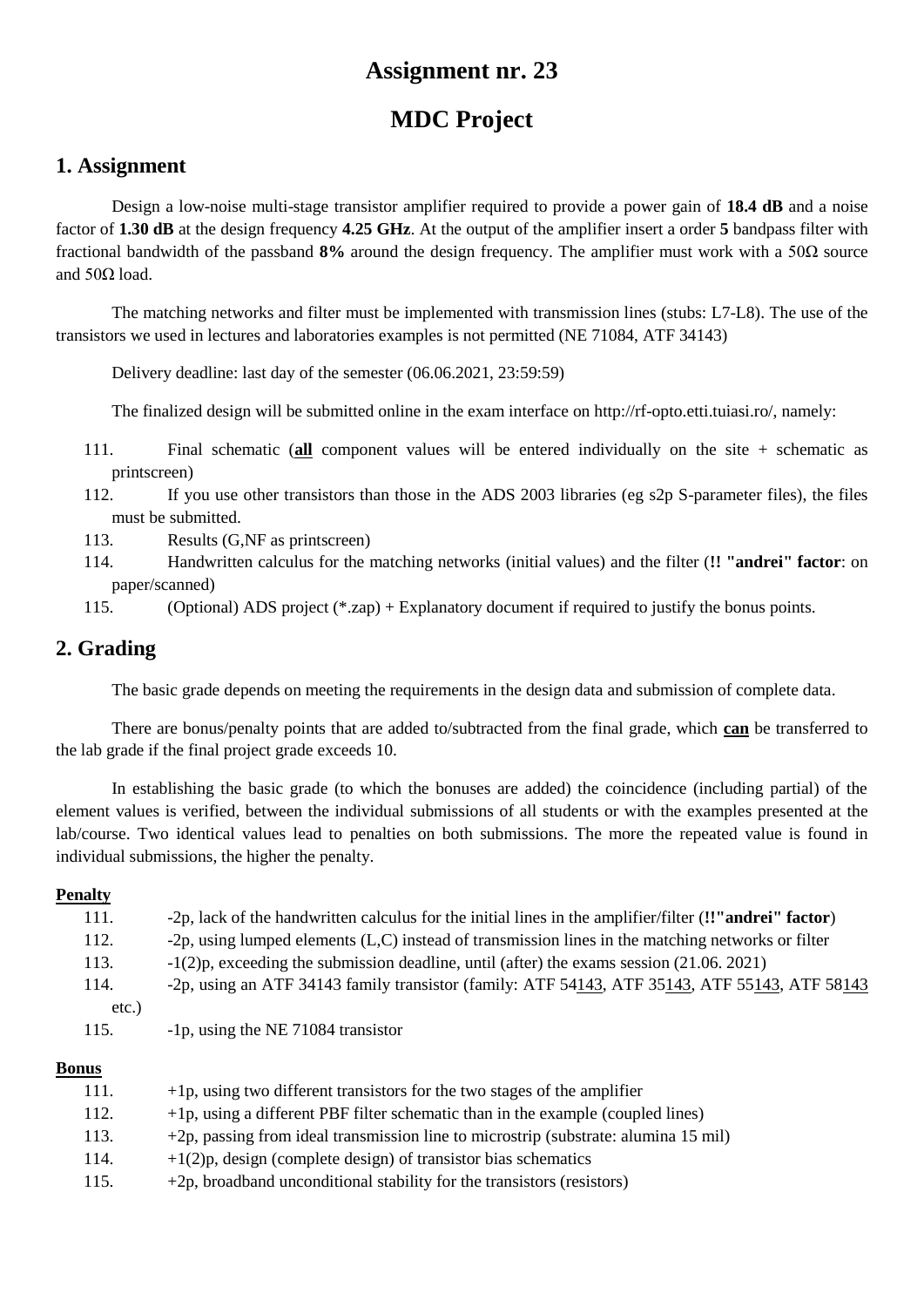# **MDC Project**

### **1. Assignment**

Design a low-noise multi-stage transistor amplifier required to provide a power gain of **21.4 dB** and a noise factor of **1.29 dB** at the design frequency **2.80 GHz**. At the output of the amplifier insert a order **6** bandpass filter with fractional bandwidth of the passband **8%** around the design frequency. The amplifier must work with a 50Ω source and  $50Ω$  load.

The matching networks and filter must be implemented with transmission lines (stubs: L7-L8). The use of the transistors we used in lectures and laboratories examples is not permitted (NE 71084, ATF 34143)

Delivery deadline: last day of the semester (06.06.2021, 23:59:59)

The finalized design will be submitted online in the exam interface on http://rf-opto.etti.tuiasi.ro/, namely:

- 116. Final schematic (**all** component values will be entered individually on the site + schematic as printscreen)
- 117. If you use other transistors than those in the ADS 2003 libraries (eg s2p S-parameter files), the files must be submitted.
- 118. Results (G,NF as printscreen)
- 119. Handwritten calculus for the matching networks (initial values) and the filter (**!! "andrei" factor**: on paper/scanned)

120. (Optional) ADS project (\*.zap) + Explanatory document if required to justify the bonus points.

## **2. Grading**

The basic grade depends on meeting the requirements in the design data and submission of complete data.

There are bonus/penalty points that are added to/subtracted from the final grade, which **can** be transferred to the lab grade if the final project grade exceeds 10.

In establishing the basic grade (to which the bonuses are added) the coincidence (including partial) of the element values is verified, between the individual submissions of all students or with the examples presented at the lab/course. Two identical values lead to penalties on both submissions. The more the repeated value is found in individual submissions, the higher the penalty.

#### **Penalty**

| 116.  | -2p, lack of the handwritten calculus for the initial lines in the amplifier/filter (!'"andrei" factor) |
|-------|---------------------------------------------------------------------------------------------------------|
| 117.  | -2p, using lumped elements $(L, C)$ instead of transmission lines in the matching networks or filter    |
| 118.  | $-1(2)p$ , exceeding the submission deadline, until (after) the exams session (21.06.2021)              |
| 119.  | -2p, using an ATF 34143 family transistor (family: ATF 54143, ATF 35143, ATF 55143, ATF 58143           |
| etc.) |                                                                                                         |
| 120.  | -1p, using the NE 71084 transistor                                                                      |
|       |                                                                                                         |

| 116. | $+1p$ , using two different transistors for the two stages of the amplifier         |
|------|-------------------------------------------------------------------------------------|
| 117. | $+1p$ , using a different PBF filter schematic than in the example (coupled lines)  |
| 118. | +2p, passing from ideal transmission line to microstrip (substrate: alumina 15 mil) |
| 119. | $+1(2)p$ , design (complete design) of transistor bias schematics                   |
| 120. | $+2p$ , broadband unconditional stability for the transistors (resistors)           |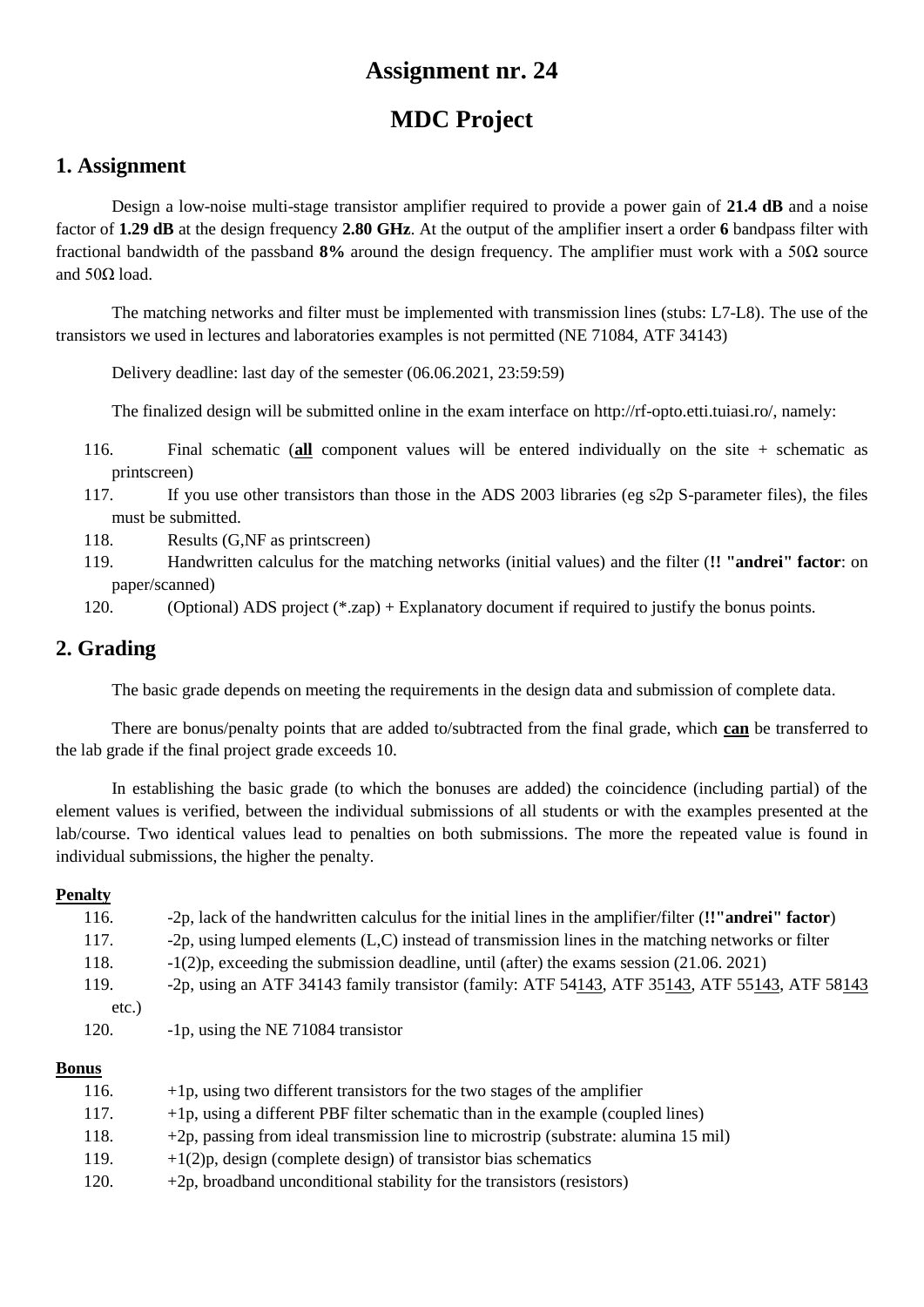# **MDC Project**

### **1. Assignment**

Design a low-noise multi-stage transistor amplifier required to provide a power gain of **24.1 dB** and a noise factor of **1.31 dB** at the design frequency **1.85 GHz**. At the output of the amplifier insert a order **6** bandpass filter with fractional bandwidth of the passband **7%** around the design frequency. The amplifier must work with a 50Ω source and  $50Ω$  load.

The matching networks and filter must be implemented with transmission lines (stubs: L7-L8). The use of the transistors we used in lectures and laboratories examples is not permitted (NE 71084, ATF 34143)

Delivery deadline: last day of the semester (06.06.2021, 23:59:59)

The finalized design will be submitted online in the exam interface on http://rf-opto.etti.tuiasi.ro/, namely:

- 121. Final schematic (**all** component values will be entered individually on the site + schematic as printscreen)
- 122. If you use other transistors than those in the ADS 2003 libraries (eg s2p S-parameter files), the files must be submitted.
- 123. Results (G,NF as printscreen)
- 124. Handwritten calculus for the matching networks (initial values) and the filter (**!! "andrei" factor**: on paper/scanned)
- 125. (Optional) ADS project (\*.zap) + Explanatory document if required to justify the bonus points.

## **2. Grading**

The basic grade depends on meeting the requirements in the design data and submission of complete data.

There are bonus/penalty points that are added to/subtracted from the final grade, which **can** be transferred to the lab grade if the final project grade exceeds 10.

In establishing the basic grade (to which the bonuses are added) the coincidence (including partial) of the element values is verified, between the individual submissions of all students or with the examples presented at the lab/course. Two identical values lead to penalties on both submissions. The more the repeated value is found in individual submissions, the higher the penalty.

#### **Penalty**

| 121.  | -2p, lack of the handwritten calculus for the initial lines in the amplifier/filter (!'"andrei" factor) |
|-------|---------------------------------------------------------------------------------------------------------|
| 122.  | -2p, using lumped elements (L,C) instead of transmission lines in the matching networks or filter       |
| 123.  | $-1(2)p$ , exceeding the submission deadline, until (after) the exams session (21.06.2021)              |
| 124.  | -2p, using an ATF 34143 family transistor (family: ATF 54143, ATF 35143, ATF 55143, ATF 58143           |
| etc.) |                                                                                                         |
| 125.  | -1p, using the NE 71084 transistor                                                                      |
|       |                                                                                                         |

| 121. | $+1p$ , using two different transistors for the two stages of the amplifier         |
|------|-------------------------------------------------------------------------------------|
| 122. | $+1p$ , using a different PBF filter schematic than in the example (coupled lines)  |
| 123. | +2p, passing from ideal transmission line to microstrip (substrate: alumina 15 mil) |
| 124. | $+1(2)p$ , design (complete design) of transistor bias schematics                   |
| 125. | $+2p$ , broadband unconditional stability for the transistors (resistors)           |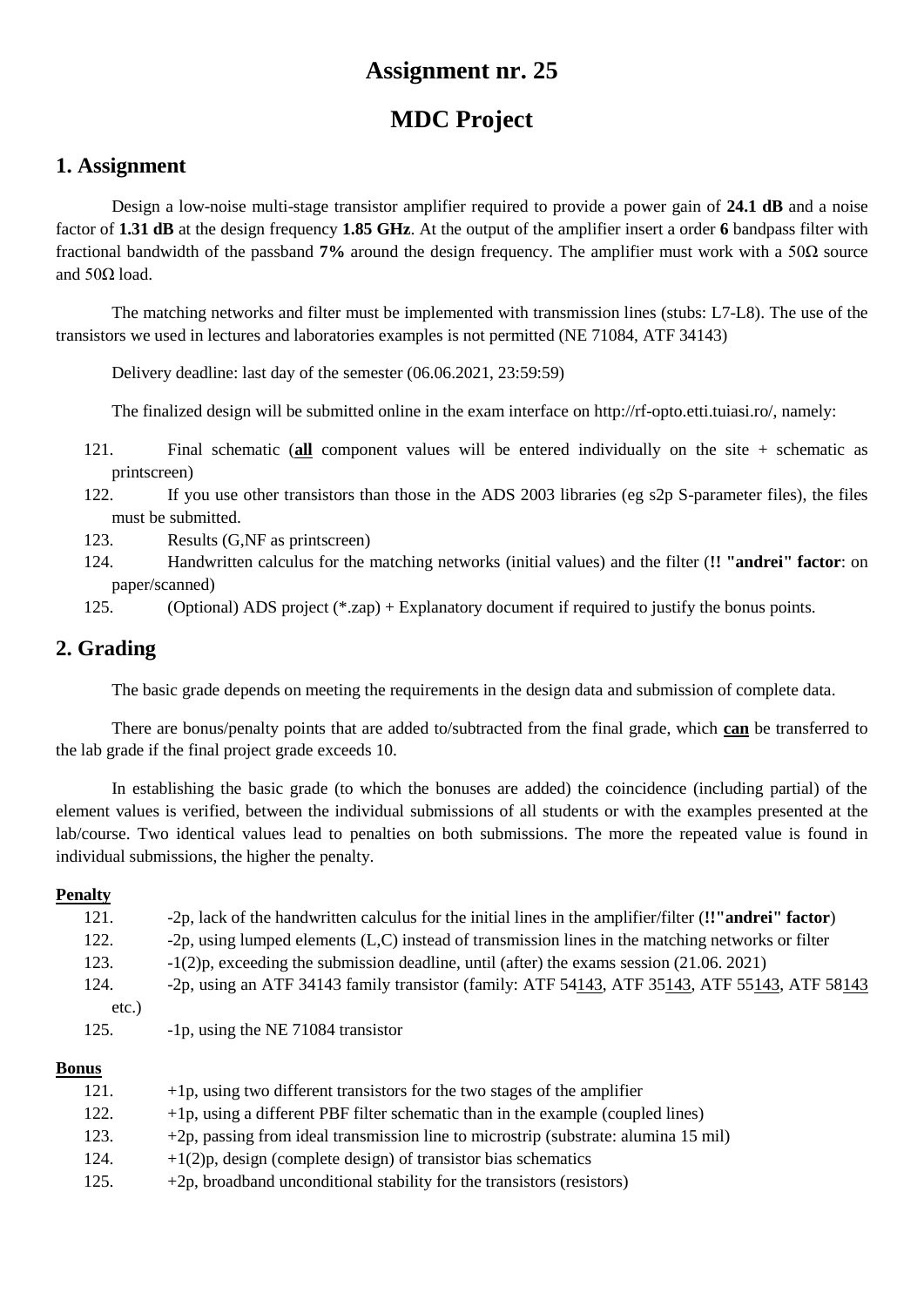# **MDC Project**

### **1. Assignment**

Design a low-noise multi-stage transistor amplifier required to provide a power gain of **23.0 dB** and a noise factor of **1.17 dB** at the design frequency **1.45 GHz**. At the output of the amplifier insert a order **5** bandpass filter with fractional bandwidth of the passband **7%** around the design frequency. The amplifier must work with a 50Ω source and  $50Ω$  load.

The matching networks and filter must be implemented with transmission lines (stubs: L7-L8). The use of the transistors we used in lectures and laboratories examples is not permitted (NE 71084, ATF 34143)

Delivery deadline: last day of the semester (06.06.2021, 23:59:59)

The finalized design will be submitted online in the exam interface on http://rf-opto.etti.tuiasi.ro/, namely:

- 126. Final schematic (**all** component values will be entered individually on the site + schematic as printscreen)
- 127. If you use other transistors than those in the ADS 2003 libraries (eg s2p S-parameter files), the files must be submitted.
- 128. Results (G,NF as printscreen)
- 129. Handwritten calculus for the matching networks (initial values) and the filter (**!! "andrei" factor**: on paper/scanned)
- 130. (Optional) ADS project (\*.zap) + Explanatory document if required to justify the bonus points.

## **2. Grading**

The basic grade depends on meeting the requirements in the design data and submission of complete data.

There are bonus/penalty points that are added to/subtracted from the final grade, which **can** be transferred to the lab grade if the final project grade exceeds 10.

In establishing the basic grade (to which the bonuses are added) the coincidence (including partial) of the element values is verified, between the individual submissions of all students or with the examples presented at the lab/course. Two identical values lead to penalties on both submissions. The more the repeated value is found in individual submissions, the higher the penalty.

#### **Penalty**

| 126.     | -2p, lack of the handwritten calculus for the initial lines in the amplifier/filter (!'"andrei" factor) |
|----------|---------------------------------------------------------------------------------------------------------|
| 127.     | -2p, using lumped elements $(L, C)$ instead of transmission lines in the matching networks or filter    |
| 128.     | $-1(2)p$ , exceeding the submission deadline, until (after) the exams session (21.06.2021)              |
| 129.     | -2p, using an ATF 34143 family transistor (family: ATF 54143, ATF 35143, ATF 55143, ATF 58143           |
| $etc.$ ) |                                                                                                         |
| 130.     | -1p, using the NE 71084 transistor                                                                      |
|          |                                                                                                         |

| 126. | $+1p$ , using two different transistors for the two stages of the amplifier         |
|------|-------------------------------------------------------------------------------------|
| 127. | $+1p$ , using a different PBF filter schematic than in the example (coupled lines)  |
| 128. | +2p, passing from ideal transmission line to microstrip (substrate: alumina 15 mil) |
| 129. | $+1(2)p$ , design (complete design) of transistor bias schematics                   |
| 130. | $+2p$ , broadband unconditional stability for the transistors (resistors)           |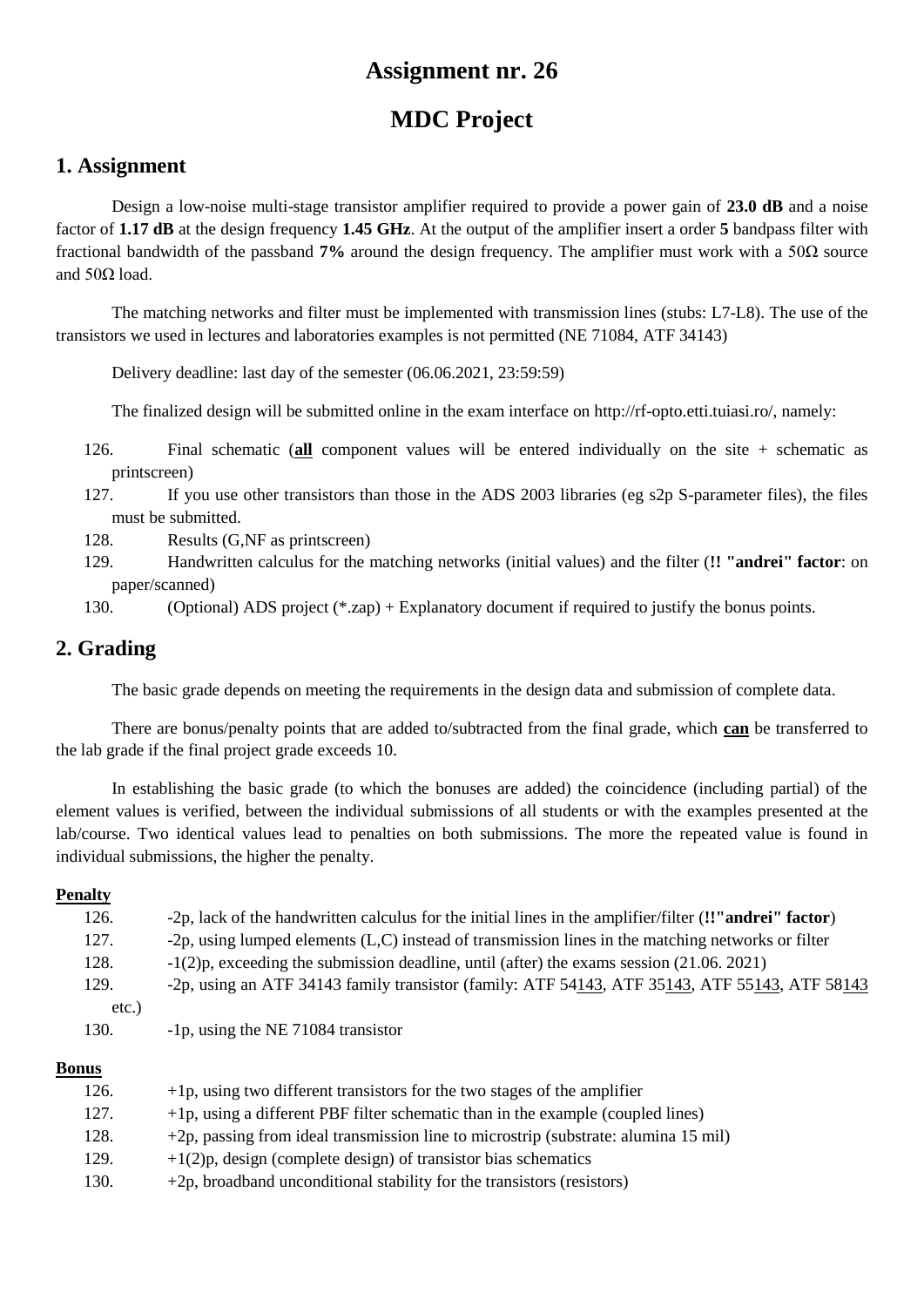# **MDC Project**

### **1. Assignment**

Design a low-noise multi-stage transistor amplifier required to provide a power gain of **18.9 dB** and a noise factor of **1.34 dB** at the design frequency **3.75 GHz**. At the output of the amplifier insert a order **6** bandpass filter with fractional bandwidth of the passband **6%** around the design frequency. The amplifier must work with a 50Ω source and  $50Ω$  load.

The matching networks and filter must be implemented with transmission lines (stubs: L7-L8). The use of the transistors we used in lectures and laboratories examples is not permitted (NE 71084, ATF 34143)

Delivery deadline: last day of the semester (06.06.2021, 23:59:59)

The finalized design will be submitted online in the exam interface on http://rf-opto.etti.tuiasi.ro/, namely:

- 131. Final schematic (**all** component values will be entered individually on the site + schematic as printscreen)
- 132. If you use other transistors than those in the ADS 2003 libraries (eg s2p S-parameter files), the files must be submitted.
- 133. Results (G,NF as printscreen)
- 134. Handwritten calculus for the matching networks (initial values) and the filter (**!! "andrei" factor**: on paper/scanned)
- 135. (Optional) ADS project (\*.zap) + Explanatory document if required to justify the bonus points.

## **2. Grading**

The basic grade depends on meeting the requirements in the design data and submission of complete data.

There are bonus/penalty points that are added to/subtracted from the final grade, which **can** be transferred to the lab grade if the final project grade exceeds 10.

In establishing the basic grade (to which the bonuses are added) the coincidence (including partial) of the element values is verified, between the individual submissions of all students or with the examples presented at the lab/course. Two identical values lead to penalties on both submissions. The more the repeated value is found in individual submissions, the higher the penalty.

#### **Penalty**

| 131.  | -2p, lack of the handwritten calculus for the initial lines in the amplifier/filter (!'"andrei" factor) |
|-------|---------------------------------------------------------------------------------------------------------|
| 132.  | -2p, using lumped elements $(L, C)$ instead of transmission lines in the matching networks or filter    |
| 133.  | $-1(2)p$ , exceeding the submission deadline, until (after) the exams session (21.06.2021)              |
| 134.  | -2p, using an ATF 34143 family transistor (family: ATF 54143, ATF 35143, ATF 55143, ATF 58143           |
| etc.) |                                                                                                         |
| 135.  | -1p, using the NE 71084 transistor                                                                      |
|       |                                                                                                         |

| 131. | $+1p$ , using two different transistors for the two stages of the amplifier         |
|------|-------------------------------------------------------------------------------------|
| 132. | $+1p$ , using a different PBF filter schematic than in the example (coupled lines)  |
| 133. | +2p, passing from ideal transmission line to microstrip (substrate: alumina 15 mil) |
| 134. | $+1(2)p$ , design (complete design) of transistor bias schematics                   |
| 135. | $+2p$ , broadband unconditional stability for the transistors (resistors)           |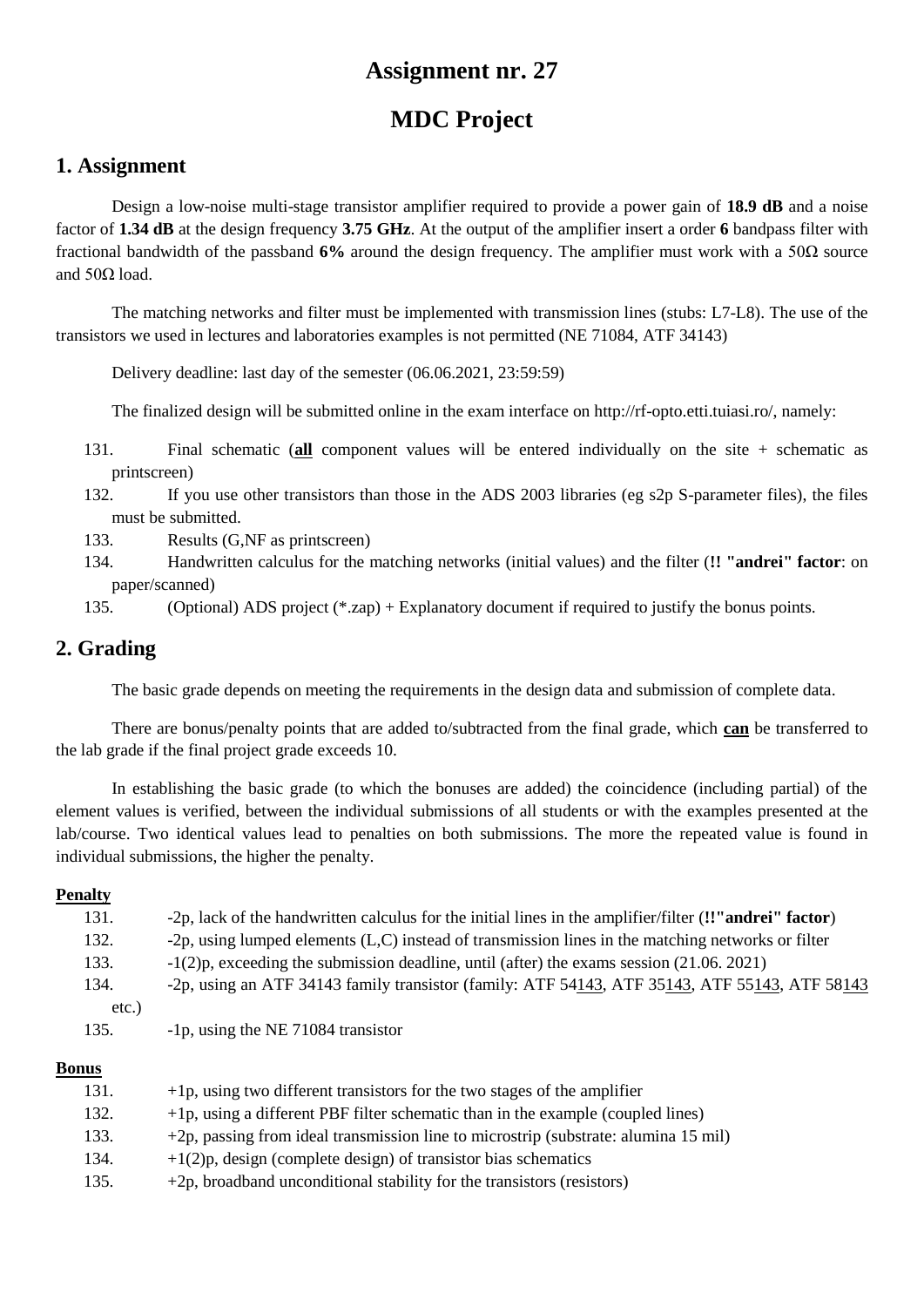# **MDC Project**

### **1. Assignment**

Design a low-noise multi-stage transistor amplifier required to provide a power gain of **21.3 dB** and a noise factor of **1.25 dB** at the design frequency **2.60 GHz**. At the output of the amplifier insert a order **5** bandpass filter with fractional bandwidth of the passband **6%** around the design frequency. The amplifier must work with a 50Ω source and  $50Ω$  load.

The matching networks and filter must be implemented with transmission lines (stubs: L7-L8). The use of the transistors we used in lectures and laboratories examples is not permitted (NE 71084, ATF 34143)

Delivery deadline: last day of the semester (06.06.2021, 23:59:59)

The finalized design will be submitted online in the exam interface on http://rf-opto.etti.tuiasi.ro/, namely:

- 136. Final schematic (**all** component values will be entered individually on the site + schematic as printscreen)
- 137. If you use other transistors than those in the ADS 2003 libraries (eg s2p S-parameter files), the files must be submitted.
- 138. Results (G,NF as printscreen)
- 139. Handwritten calculus for the matching networks (initial values) and the filter (**!! "andrei" factor**: on paper/scanned)
- 140. (Optional) ADS project (\*.zap) + Explanatory document if required to justify the bonus points.

## **2. Grading**

The basic grade depends on meeting the requirements in the design data and submission of complete data.

There are bonus/penalty points that are added to/subtracted from the final grade, which **can** be transferred to the lab grade if the final project grade exceeds 10.

In establishing the basic grade (to which the bonuses are added) the coincidence (including partial) of the element values is verified, between the individual submissions of all students or with the examples presented at the lab/course. Two identical values lead to penalties on both submissions. The more the repeated value is found in individual submissions, the higher the penalty.

#### **Penalty**

| 136.  | -2p, lack of the handwritten calculus for the initial lines in the amplifier/filter (!'"andrei" factor)  |
|-------|----------------------------------------------------------------------------------------------------------|
| 137.  | -2p, using lumped elements (L,C) instead of transmission lines in the matching networks or filter        |
| 138.  | $-1(2)p$ , exceeding the submission deadline, until (after) the exams session (21.06.2021)               |
| 139.  | -2p, using an ATF 34143 family transistor (family: ATF $54143$ , ATF $35143$ , ATF $55143$ , ATF $58143$ |
| etc.) |                                                                                                          |
| 140.  | -1p, using the NE 71084 transistor                                                                       |
|       |                                                                                                          |

| 136. | $+1p$ , using two different transistors for the two stages of the amplifier         |
|------|-------------------------------------------------------------------------------------|
| 137. | $+1p$ , using a different PBF filter schematic than in the example (coupled lines)  |
| 138. | +2p, passing from ideal transmission line to microstrip (substrate: alumina 15 mil) |
| 139. | $+1(2)p$ , design (complete design) of transistor bias schematics                   |
| 140. | $+2p$ , broadband unconditional stability for the transistors (resistors)           |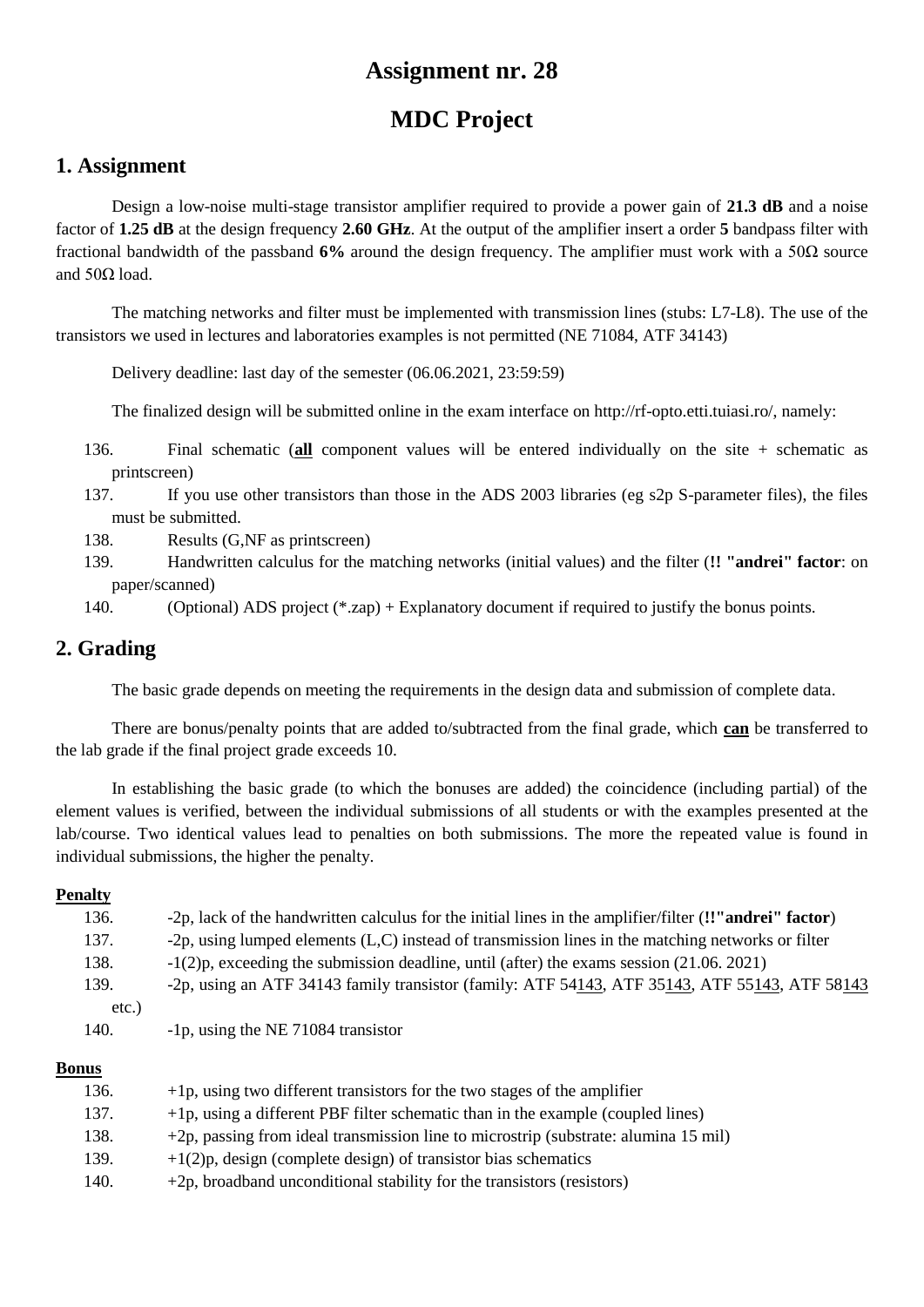# **MDC Project**

### **1. Assignment**

Design a low-noise multi-stage transistor amplifier required to provide a power gain of **19.2 dB** and a noise factor of **1.49 dB** at the design frequency **4.80 GHz**. At the output of the amplifier insert a order **6** bandpass filter with fractional bandwidth of the passband **7%** around the design frequency. The amplifier must work with a 50Ω source and  $50Ω$  load.

The matching networks and filter must be implemented with transmission lines (stubs: L7-L8). The use of the transistors we used in lectures and laboratories examples is not permitted (NE 71084, ATF 34143)

Delivery deadline: last day of the semester (06.06.2021, 23:59:59)

The finalized design will be submitted online in the exam interface on http://rf-opto.etti.tuiasi.ro/, namely:

- 141. Final schematic (**all** component values will be entered individually on the site + schematic as printscreen)
- 142. If you use other transistors than those in the ADS 2003 libraries (eg s2p S-parameter files), the files must be submitted.
- 143. Results (G,NF as printscreen)
- 144. Handwritten calculus for the matching networks (initial values) and the filter (**!! "andrei" factor**: on paper/scanned)
- 145. (Optional) ADS project (\*.zap) + Explanatory document if required to justify the bonus points.

## **2. Grading**

The basic grade depends on meeting the requirements in the design data and submission of complete data.

There are bonus/penalty points that are added to/subtracted from the final grade, which **can** be transferred to the lab grade if the final project grade exceeds 10.

In establishing the basic grade (to which the bonuses are added) the coincidence (including partial) of the element values is verified, between the individual submissions of all students or with the examples presented at the lab/course. Two identical values lead to penalties on both submissions. The more the repeated value is found in individual submissions, the higher the penalty.

#### **Penalty**

| 141.     | -2p, lack of the handwritten calculus for the initial lines in the amplifier/filter (!'"andrei" factor) |
|----------|---------------------------------------------------------------------------------------------------------|
| 142.     | -2p, using lumped elements $(L, C)$ instead of transmission lines in the matching networks or filter    |
| 143.     | $-1(2)p$ , exceeding the submission deadline, until (after) the exams session (21.06.2021)              |
| 144.     | -2p, using an ATF 34143 family transistor (family: ATF 54143, ATF 35143, ATF 55143, ATF 58143           |
| $etc.$ ) |                                                                                                         |
| 145.     | -1p, using the NE 71084 transistor                                                                      |
|          |                                                                                                         |

| 141. | $+1p$ , using two different transistors for the two stages of the amplifier         |
|------|-------------------------------------------------------------------------------------|
| 142. | $+1p$ , using a different PBF filter schematic than in the example (coupled lines)  |
| 143. | +2p, passing from ideal transmission line to microstrip (substrate: alumina 15 mil) |
| 144. | $+1(2)p$ , design (complete design) of transistor bias schematics                   |
| 145. | $+2p$ , broadband unconditional stability for the transistors (resistors)           |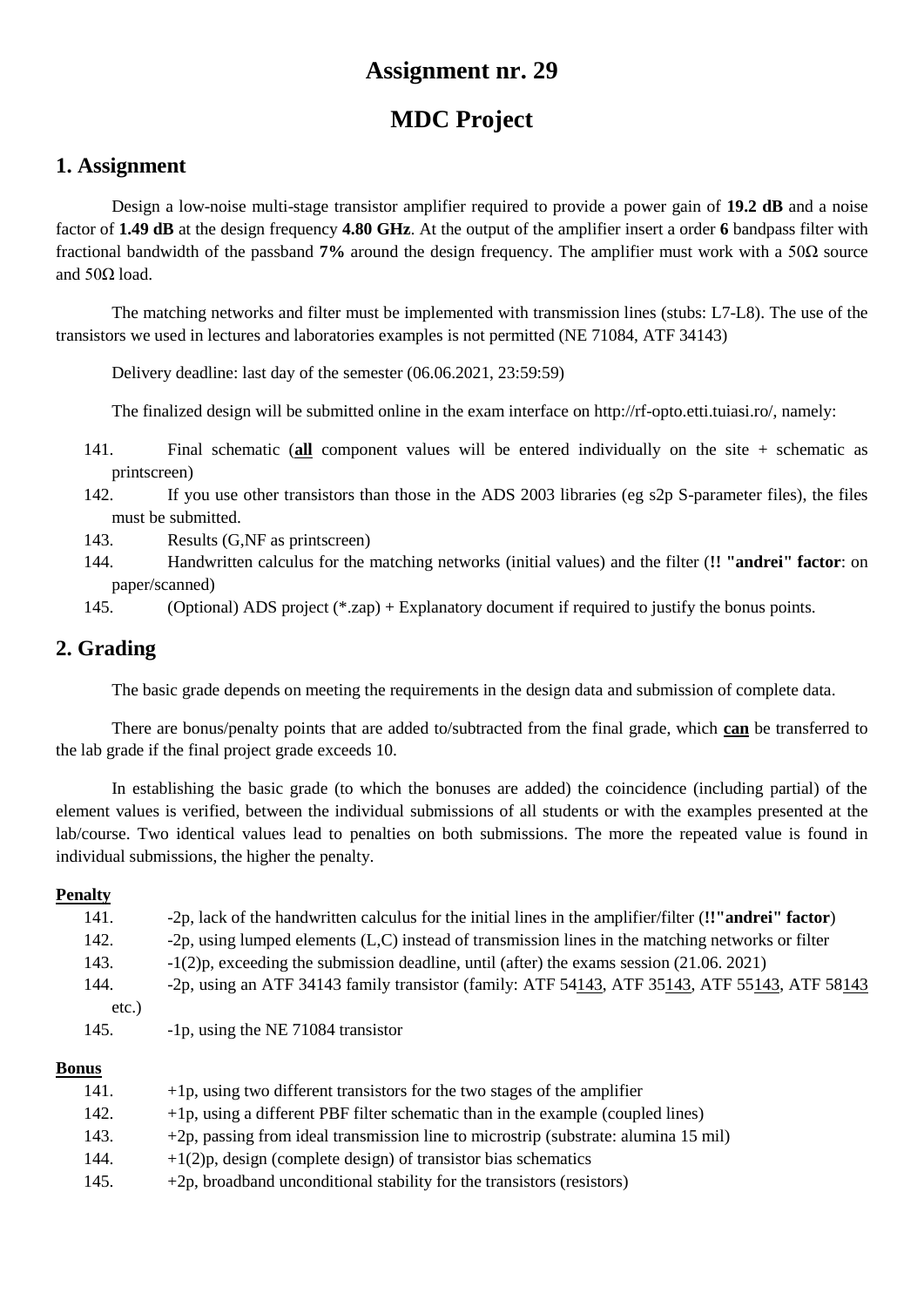# **MDC Project**

### **1. Assignment**

Design a low-noise multi-stage transistor amplifier required to provide a power gain of **23.9 dB** and a noise factor of **1.08 dB** at the design frequency **1.30 GHz**. At the output of the amplifier insert a order **6** bandpass filter with fractional bandwidth of the passband **8%** around the design frequency. The amplifier must work with a 50Ω source and  $50Ω$  load.

The matching networks and filter must be implemented with transmission lines (stubs: L7-L8). The use of the transistors we used in lectures and laboratories examples is not permitted (NE 71084, ATF 34143)

Delivery deadline: last day of the semester (06.06.2021, 23:59:59)

The finalized design will be submitted online in the exam interface on http://rf-opto.etti.tuiasi.ro/, namely:

- 146. Final schematic (**all** component values will be entered individually on the site + schematic as printscreen)
- 147. If you use other transistors than those in the ADS 2003 libraries (eg s2p S-parameter files), the files must be submitted.
- 148. Results (G,NF as printscreen)
- 149. Handwritten calculus for the matching networks (initial values) and the filter (**!! "andrei" factor**: on paper/scanned)
- 150. (Optional) ADS project (\*.zap) + Explanatory document if required to justify the bonus points.

## **2. Grading**

The basic grade depends on meeting the requirements in the design data and submission of complete data.

There are bonus/penalty points that are added to/subtracted from the final grade, which **can** be transferred to the lab grade if the final project grade exceeds 10.

In establishing the basic grade (to which the bonuses are added) the coincidence (including partial) of the element values is verified, between the individual submissions of all students or with the examples presented at the lab/course. Two identical values lead to penalties on both submissions. The more the repeated value is found in individual submissions, the higher the penalty.

#### **Penalty**

| 146.  | -2p, lack of the handwritten calculus for the initial lines in the amplifier/filter (!'"andrei" factor) |
|-------|---------------------------------------------------------------------------------------------------------|
| 147.  | -2p, using lumped elements (L,C) instead of transmission lines in the matching networks or filter       |
| 148.  | $-1(2)p$ , exceeding the submission deadline, until (after) the exams session (21.06.2021)              |
| 149.  | -2p, using an ATF 34143 family transistor (family: ATF 54143, ATF 35143, ATF 55143, ATF 58143           |
| etc.) |                                                                                                         |
| 150.  | -1p, using the NE 71084 transistor                                                                      |

| 146. | $+1p$ , using two different transistors for the two stages of the amplifier         |
|------|-------------------------------------------------------------------------------------|
| 147. | $+1p$ , using a different PBF filter schematic than in the example (coupled lines)  |
| 148. | +2p, passing from ideal transmission line to microstrip (substrate: alumina 15 mil) |
| 149. | $+1(2)p$ , design (complete design) of transistor bias schematics                   |
| 150. | $+2p$ , broadband unconditional stability for the transistors (resistors)           |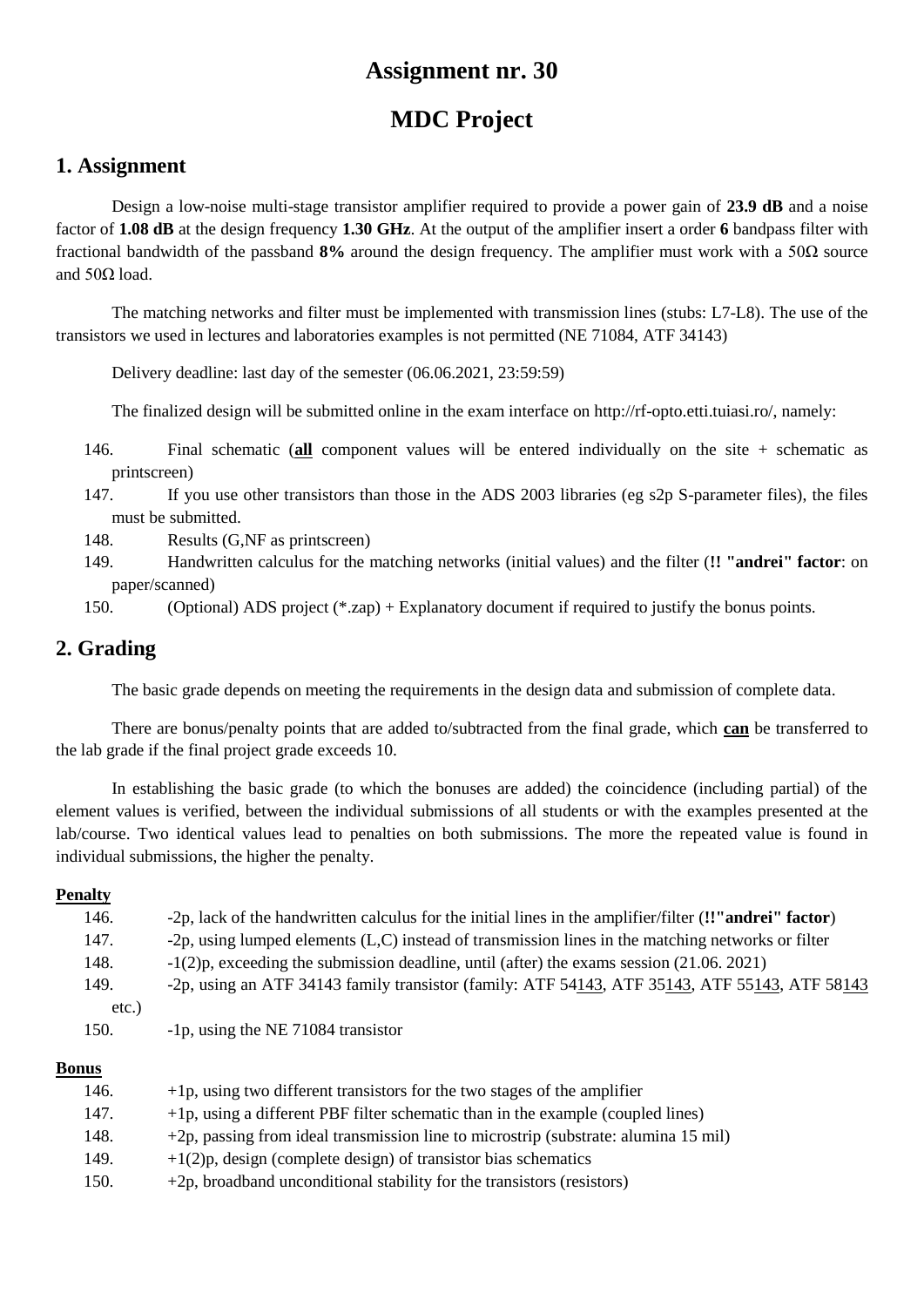# **MDC Project**

### **1. Assignment**

Design a low-noise multi-stage transistor amplifier required to provide a power gain of **18.5 dB** and a noise factor of **1.31 dB** at the design frequency **4.00 GHz**. At the output of the amplifier insert a order **5** bandpass filter with fractional bandwidth of the passband **7%** around the design frequency. The amplifier must work with a 50Ω source and  $50Ω$  load.

The matching networks and filter must be implemented with transmission lines (stubs: L7-L8). The use of the transistors we used in lectures and laboratories examples is not permitted (NE 71084, ATF 34143)

Delivery deadline: last day of the semester (06.06.2021, 23:59:59)

The finalized design will be submitted online in the exam interface on http://rf-opto.etti.tuiasi.ro/, namely:

- 151. Final schematic (**all** component values will be entered individually on the site + schematic as printscreen)
- 152. If you use other transistors than those in the ADS 2003 libraries (eg s2p S-parameter files), the files must be submitted.
- 153. Results (G,NF as printscreen)
- 154. Handwritten calculus for the matching networks (initial values) and the filter (**!! "andrei" factor**: on paper/scanned)
- 155. (Optional) ADS project (\*.zap) + Explanatory document if required to justify the bonus points.

## **2. Grading**

The basic grade depends on meeting the requirements in the design data and submission of complete data.

There are bonus/penalty points that are added to/subtracted from the final grade, which **can** be transferred to the lab grade if the final project grade exceeds 10.

In establishing the basic grade (to which the bonuses are added) the coincidence (including partial) of the element values is verified, between the individual submissions of all students or with the examples presented at the lab/course. Two identical values lead to penalties on both submissions. The more the repeated value is found in individual submissions, the higher the penalty.

#### **Penalty**

| 151.  | -2p, lack of the handwritten calculus for the initial lines in the amplifier/filter (!'"andrei" factor) |
|-------|---------------------------------------------------------------------------------------------------------|
| 152.  | -2p, using lumped elements $(L, C)$ instead of transmission lines in the matching networks or filter    |
| 153.  | $-1(2)p$ , exceeding the submission deadline, until (after) the exams session (21.06.2021)              |
| 154.  | -2p, using an ATF 34143 family transistor (family: ATF 54143, ATF 35143, ATF 55143, ATF 58143           |
| etc.) |                                                                                                         |
| 155.  | -1p, using the NE 71084 transistor                                                                      |
|       |                                                                                                         |

| 151. | $+1p$ , using two different transistors for the two stages of the amplifier         |
|------|-------------------------------------------------------------------------------------|
| 152. | $+1p$ , using a different PBF filter schematic than in the example (coupled lines)  |
| 153. | +2p, passing from ideal transmission line to microstrip (substrate: alumina 15 mil) |
| 154. | $+1(2)p$ , design (complete design) of transistor bias schematics                   |
| 155. | $+2p$ , broadband unconditional stability for the transistors (resistors)           |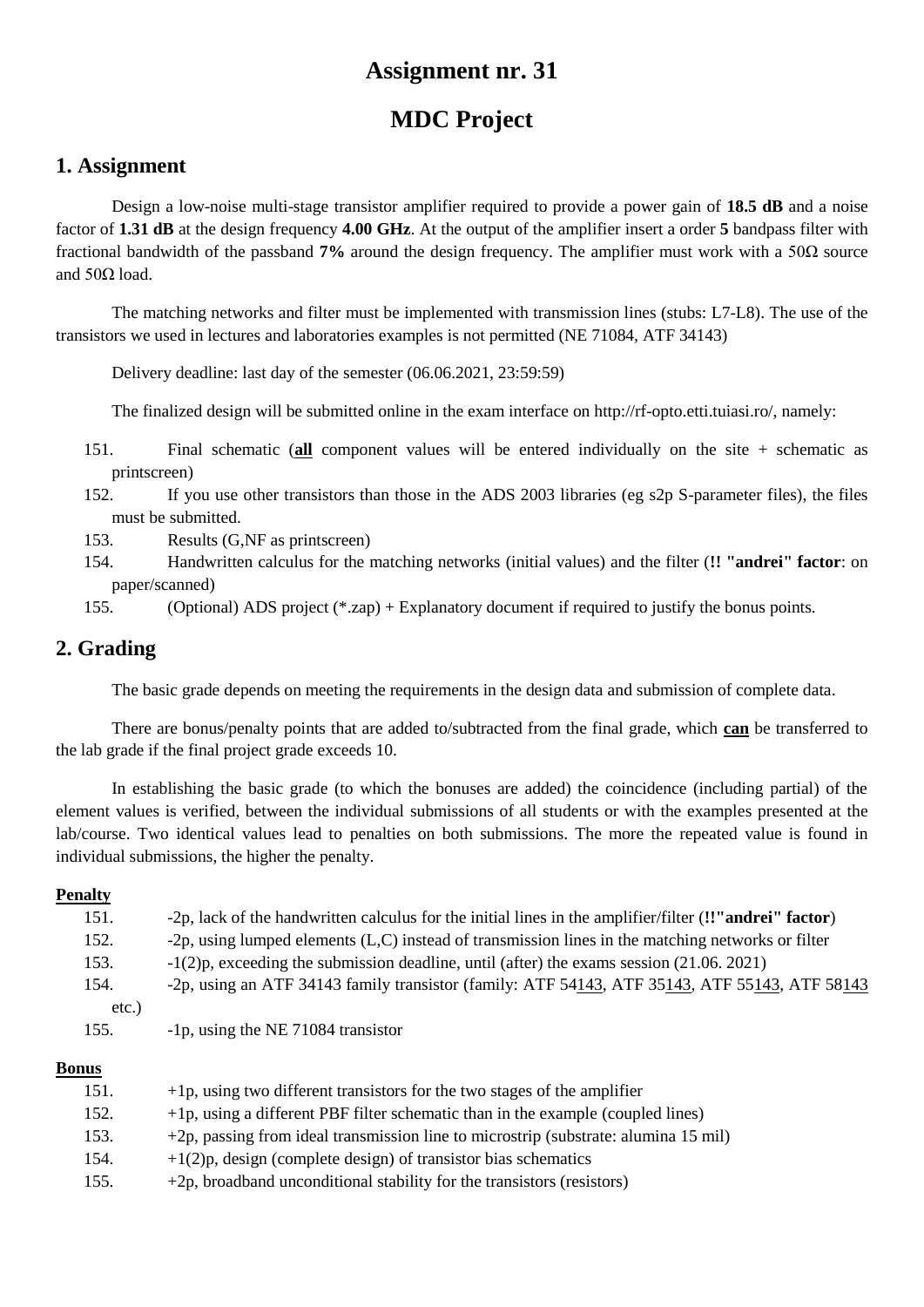# **MDC Project**

### **1. Assignment**

Design a low-noise multi-stage transistor amplifier required to provide a power gain of **22.9 dB** and a noise factor of **1.31 dB** at the design frequency **1.70 GHz**. At the output of the amplifier insert a order **5** bandpass filter with fractional bandwidth of the passband **5%** around the design frequency. The amplifier must work with a 50Ω source and  $50Ω$  load.

The matching networks and filter must be implemented with transmission lines (stubs: L7-L8). The use of the transistors we used in lectures and laboratories examples is not permitted (NE 71084, ATF 34143)

Delivery deadline: last day of the semester (06.06.2021, 23:59:59)

The finalized design will be submitted online in the exam interface on http://rf-opto.etti.tuiasi.ro/, namely:

- 156. Final schematic (**all** component values will be entered individually on the site + schematic as printscreen)
- 157. If you use other transistors than those in the ADS 2003 libraries (eg s2p S-parameter files), the files must be submitted.
- 158. Results (G,NF as printscreen)
- 159. Handwritten calculus for the matching networks (initial values) and the filter (**!! "andrei" factor**: on paper/scanned)

160. (Optional) ADS project (\*.zap) + Explanatory document if required to justify the bonus points.

## **2. Grading**

The basic grade depends on meeting the requirements in the design data and submission of complete data.

There are bonus/penalty points that are added to/subtracted from the final grade, which **can** be transferred to the lab grade if the final project grade exceeds 10.

In establishing the basic grade (to which the bonuses are added) the coincidence (including partial) of the element values is verified, between the individual submissions of all students or with the examples presented at the lab/course. Two identical values lead to penalties on both submissions. The more the repeated value is found in individual submissions, the higher the penalty.

#### **Penalty**

| 156.  | -2p, lack of the handwritten calculus for the initial lines in the amplifier/filter (!'"andrei" factor)  |
|-------|----------------------------------------------------------------------------------------------------------|
| 157.  | -2p, using lumped elements (L,C) instead of transmission lines in the matching networks or filter        |
| 158.  | $-1(2)p$ , exceeding the submission deadline, until (after) the exams session (21.06.2021)               |
| 159.  | -2p, using an ATF 34143 family transistor (family: ATF $54143$ , ATF $35143$ , ATF $55143$ , ATF $58143$ |
| etc.) |                                                                                                          |
| 160.  | -1p, using the NE 71084 transistor                                                                       |
|       |                                                                                                          |

| 156. | $+1p$ , using two different transistors for the two stages of the amplifier         |
|------|-------------------------------------------------------------------------------------|
| 157. | $+1p$ , using a different PBF filter schematic than in the example (coupled lines)  |
| 158. | +2p, passing from ideal transmission line to microstrip (substrate: alumina 15 mil) |
| 159. | $+1(2)p$ , design (complete design) of transistor bias schematics                   |
| 160. | $+2p$ , broadband unconditional stability for the transistors (resistors)           |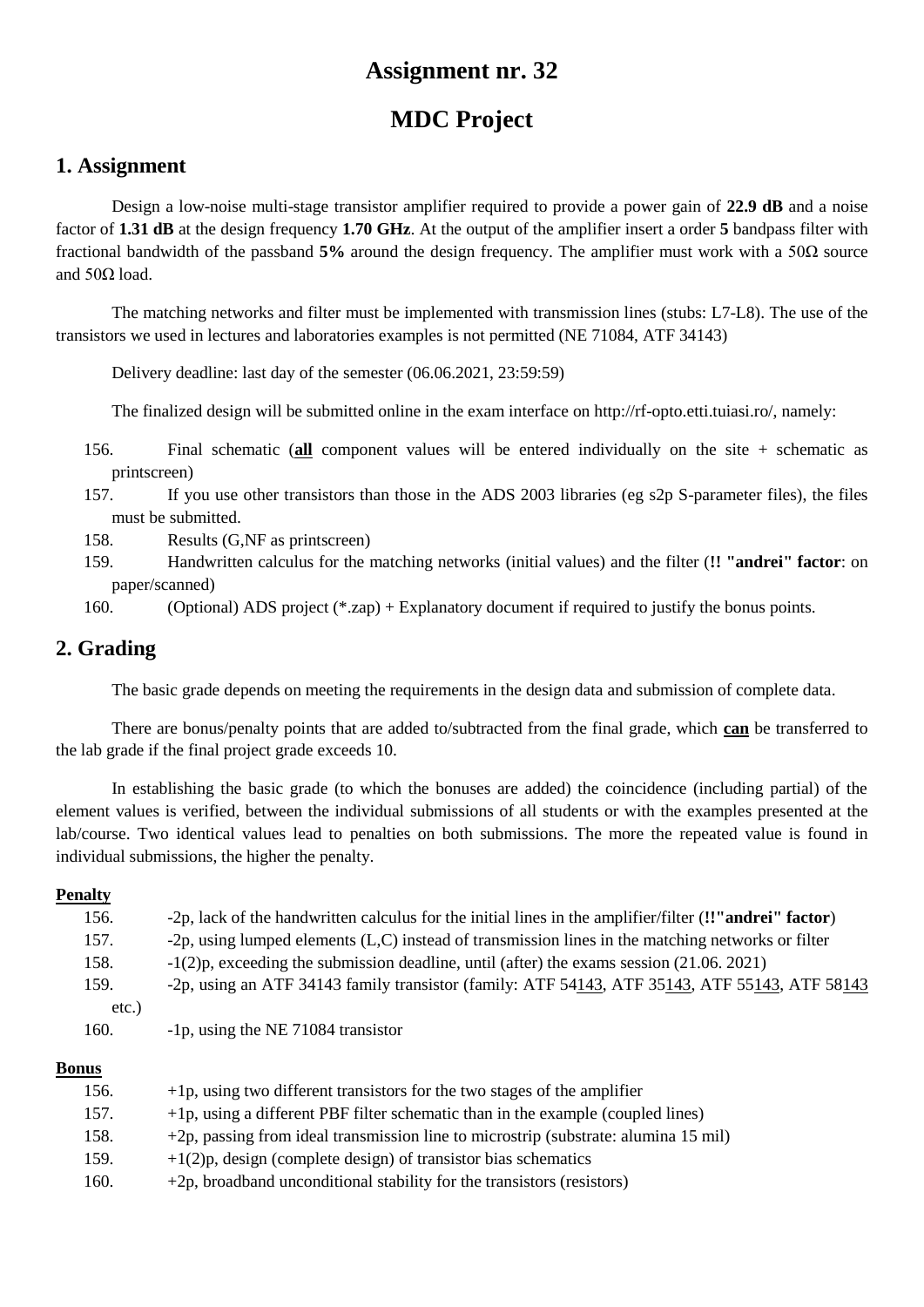# **MDC Project**

### **1. Assignment**

Design a low-noise multi-stage transistor amplifier required to provide a power gain of **23.3 dB** and a noise factor of **1.19 dB** at the design frequency **1.95 GHz**. At the output of the amplifier insert a order **6** bandpass filter with fractional bandwidth of the passband **5%** around the design frequency. The amplifier must work with a 50Ω source and  $50Ω$  load.

The matching networks and filter must be implemented with transmission lines (stubs: L7-L8). The use of the transistors we used in lectures and laboratories examples is not permitted (NE 71084, ATF 34143)

Delivery deadline: last day of the semester (06.06.2021, 23:59:59)

The finalized design will be submitted online in the exam interface on http://rf-opto.etti.tuiasi.ro/, namely:

- 161. Final schematic (**all** component values will be entered individually on the site + schematic as printscreen)
- 162. If you use other transistors than those in the ADS 2003 libraries (eg s2p S-parameter files), the files must be submitted.
- 163. Results (G,NF as printscreen)
- 164. Handwritten calculus for the matching networks (initial values) and the filter (**!! "andrei" factor**: on paper/scanned)

165. (Optional) ADS project (\*.zap) + Explanatory document if required to justify the bonus points.

## **2. Grading**

The basic grade depends on meeting the requirements in the design data and submission of complete data.

There are bonus/penalty points that are added to/subtracted from the final grade, which **can** be transferred to the lab grade if the final project grade exceeds 10.

In establishing the basic grade (to which the bonuses are added) the coincidence (including partial) of the element values is verified, between the individual submissions of all students or with the examples presented at the lab/course. Two identical values lead to penalties on both submissions. The more the repeated value is found in individual submissions, the higher the penalty.

#### **Penalty**

| 161.  | -2p, lack of the handwritten calculus for the initial lines in the amplifier/filter (!'"andrei" factor) |
|-------|---------------------------------------------------------------------------------------------------------|
| 162.  | -2p, using lumped elements $(L, C)$ instead of transmission lines in the matching networks or filter    |
| 163.  | $-1(2)p$ , exceeding the submission deadline, until (after) the exams session (21.06.2021)              |
| 164.  | -2p, using an ATF 34143 family transistor (family: ATF 54143, ATF 35143, ATF 55143, ATF 58143           |
| etc.) |                                                                                                         |
| 165.  | -1p, using the NE 71084 transistor                                                                      |
|       |                                                                                                         |

| 161. | $+1p$ , using two different transistors for the two stages of the amplifier         |
|------|-------------------------------------------------------------------------------------|
| 162. | $+1p$ , using a different PBF filter schematic than in the example (coupled lines)  |
| 163. | +2p, passing from ideal transmission line to microstrip (substrate: alumina 15 mil) |
| 164. | $+1(2)p$ , design (complete design) of transistor bias schematics                   |
| 165. | $+2p$ , broadband unconditional stability for the transistors (resistors)           |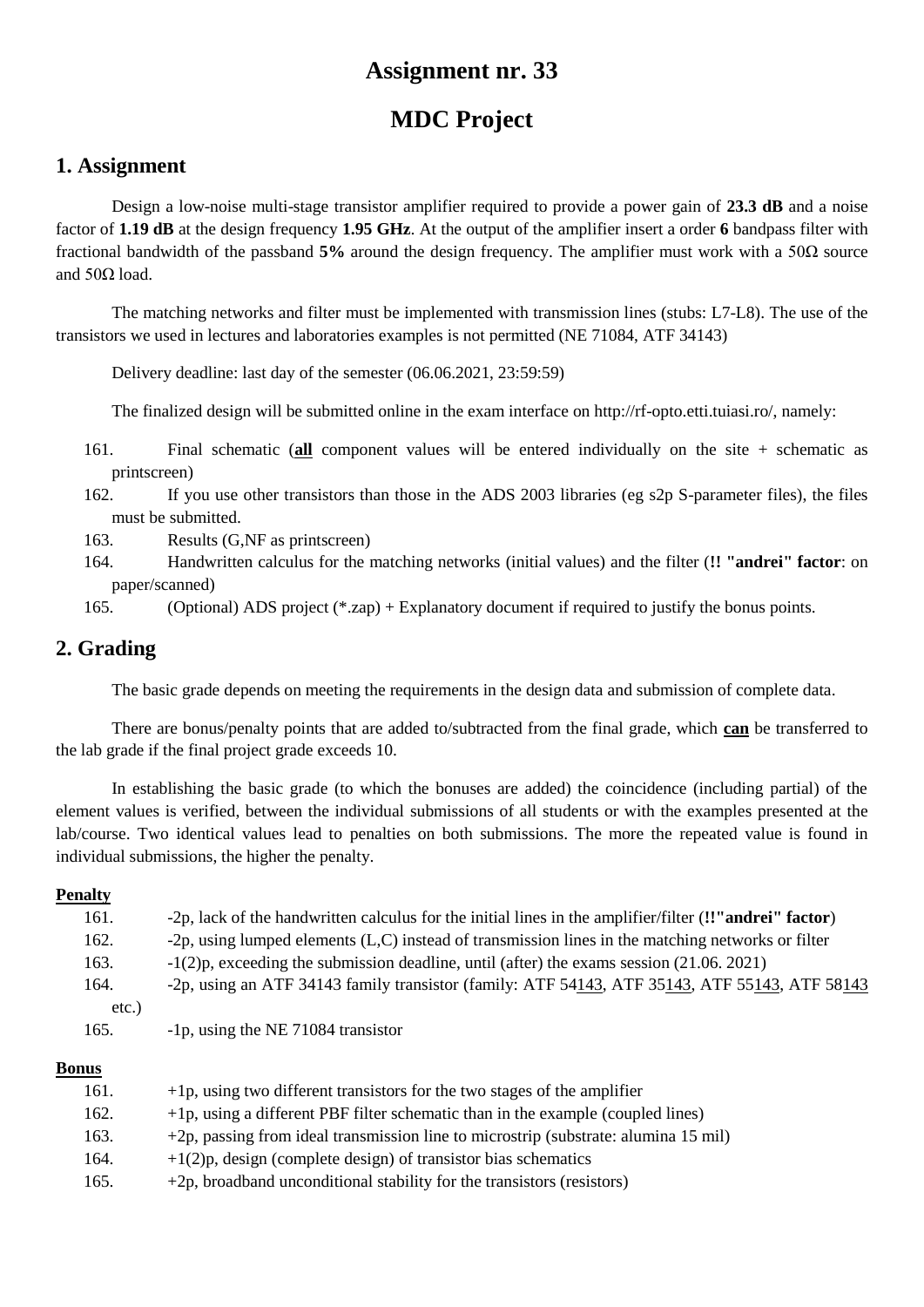# **MDC Project**

### **1. Assignment**

Design a low-noise multi-stage transistor amplifier required to provide a power gain of **22.1 dB** and a noise factor of **1.20 dB** at the design frequency **2.80 GHz**. At the output of the amplifier insert a order **5** bandpass filter with fractional bandwidth of the passband **5%** around the design frequency. The amplifier must work with a 50Ω source and  $50Ω$  load.

The matching networks and filter must be implemented with transmission lines (stubs: L7-L8). The use of the transistors we used in lectures and laboratories examples is not permitted (NE 71084, ATF 34143)

Delivery deadline: last day of the semester (06.06.2021, 23:59:59)

The finalized design will be submitted online in the exam interface on http://rf-opto.etti.tuiasi.ro/, namely:

- 166. Final schematic (**all** component values will be entered individually on the site + schematic as printscreen)
- 167. If you use other transistors than those in the ADS 2003 libraries (eg s2p S-parameter files), the files must be submitted.
- 168. Results (G,NF as printscreen)
- 169. Handwritten calculus for the matching networks (initial values) and the filter (**!! "andrei" factor**: on paper/scanned)

170. (Optional) ADS project (\*.zap) + Explanatory document if required to justify the bonus points.

## **2. Grading**

The basic grade depends on meeting the requirements in the design data and submission of complete data.

There are bonus/penalty points that are added to/subtracted from the final grade, which **can** be transferred to the lab grade if the final project grade exceeds 10.

In establishing the basic grade (to which the bonuses are added) the coincidence (including partial) of the element values is verified, between the individual submissions of all students or with the examples presented at the lab/course. Two identical values lead to penalties on both submissions. The more the repeated value is found in individual submissions, the higher the penalty.

#### **Penalty**

| 166.     | -2p, lack of the handwritten calculus for the initial lines in the amplifier/filter (!'"andrei" factor) |
|----------|---------------------------------------------------------------------------------------------------------|
| 167.     | -2p, using lumped elements (L,C) instead of transmission lines in the matching networks or filter       |
| 168.     | $-1(2)$ , exceeding the submission deadline, until (after) the exams session (21.06.2021)               |
| 169.     | -2p, using an ATF 34143 family transistor (family: ATF 54143, ATF 35143, ATF 55143, ATF 58143           |
| $etc.$ ) |                                                                                                         |
| 170.     | -1p, using the NE 71084 transistor                                                                      |

| 166. | $+1p$ , using two different transistors for the two stages of the amplifier         |
|------|-------------------------------------------------------------------------------------|
| 167. | $+1p$ , using a different PBF filter schematic than in the example (coupled lines)  |
| 168. | +2p, passing from ideal transmission line to microstrip (substrate: alumina 15 mil) |
| 169. | $+1(2)p$ , design (complete design) of transistor bias schematics                   |
| 170. | $+2p$ , broadband unconditional stability for the transistors (resistors)           |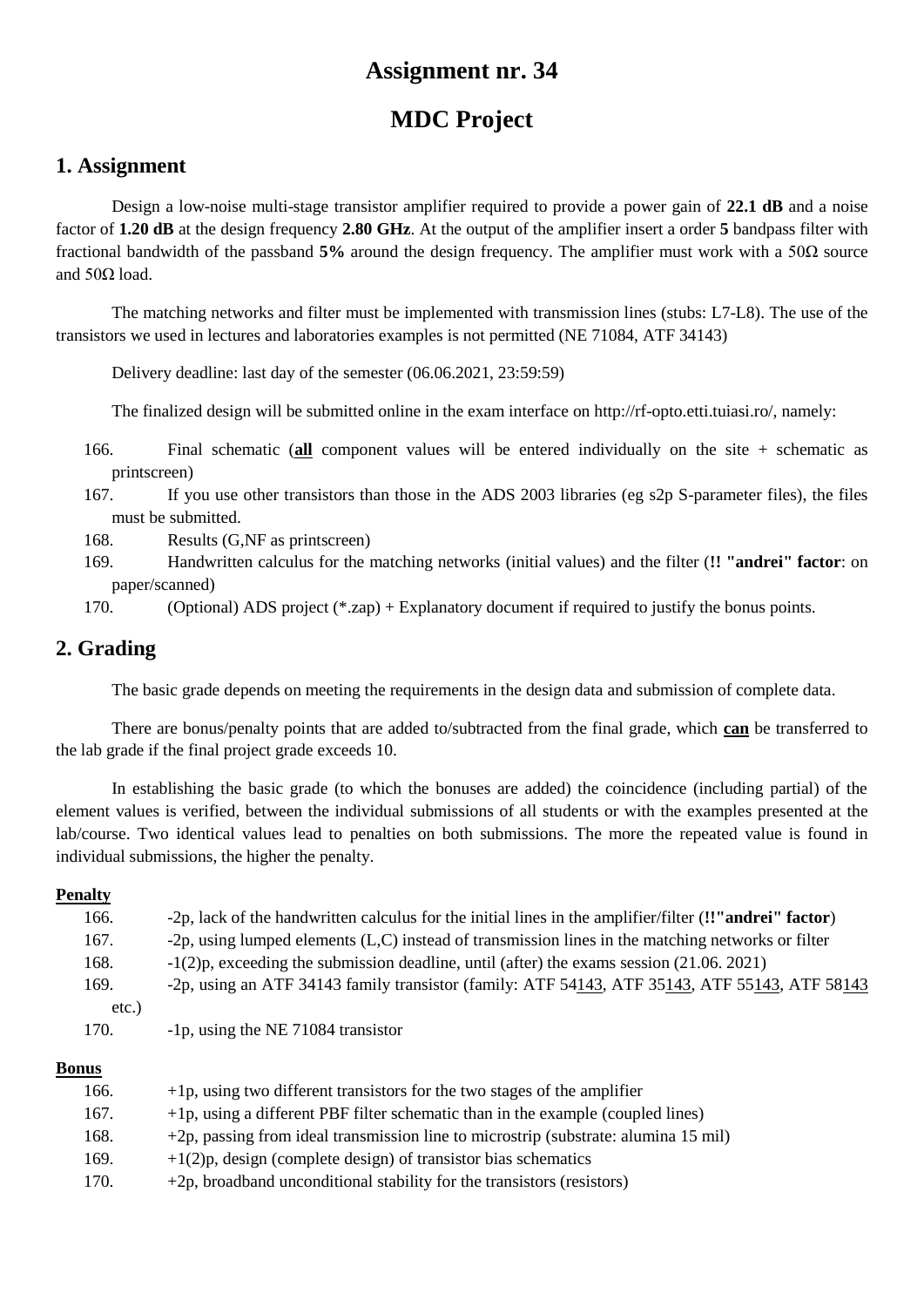# **MDC Project**

### **1. Assignment**

Design a low-noise multi-stage transistor amplifier required to provide a power gain of **22.5 dB** and a noise factor of **1.21 dB** at the design frequency **2.05 GHz**. At the output of the amplifier insert a order **5** bandpass filter with fractional bandwidth of the passband **8%** around the design frequency. The amplifier must work with a 50Ω source and  $50Ω$  load.

The matching networks and filter must be implemented with transmission lines (stubs: L7-L8). The use of the transistors we used in lectures and laboratories examples is not permitted (NE 71084, ATF 34143)

Delivery deadline: last day of the semester (06.06.2021, 23:59:59)

The finalized design will be submitted online in the exam interface on http://rf-opto.etti.tuiasi.ro/, namely:

- 171. Final schematic (**all** component values will be entered individually on the site + schematic as printscreen)
- 172. If you use other transistors than those in the ADS 2003 libraries (eg s2p S-parameter files), the files must be submitted.
- 173. Results (G,NF as printscreen)
- 174. Handwritten calculus for the matching networks (initial values) and the filter (**!! "andrei" factor**: on paper/scanned)
- 175. (Optional) ADS project (\*.zap) + Explanatory document if required to justify the bonus points.

## **2. Grading**

The basic grade depends on meeting the requirements in the design data and submission of complete data.

There are bonus/penalty points that are added to/subtracted from the final grade, which **can** be transferred to the lab grade if the final project grade exceeds 10.

In establishing the basic grade (to which the bonuses are added) the coincidence (including partial) of the element values is verified, between the individual submissions of all students or with the examples presented at the lab/course. Two identical values lead to penalties on both submissions. The more the repeated value is found in individual submissions, the higher the penalty.

#### **Penalty**

| 171. | -2p, lack of the handwritten calculus for the initial lines in the amplifier/filter (!'"andrei" factor)  |
|------|----------------------------------------------------------------------------------------------------------|
| 172. | -2p, using lumped elements $(L, C)$ instead of transmission lines in the matching networks or filter     |
| 173. | $-1(2)p$ , exceeding the submission deadline, until (after) the exams session (21.06.2021)               |
| 174. | -2p, using an ATF 34143 family transistor (family: ATF $54143$ , ATF $35143$ , ATF $55143$ , ATF $58143$ |
| etc. |                                                                                                          |
| 175. | -1p, using the NE 71084 transistor                                                                       |
|      |                                                                                                          |

| 171. | $+1p$ , using two different transistors for the two stages of the amplifier         |
|------|-------------------------------------------------------------------------------------|
| 172. | $+1p$ , using a different PBF filter schematic than in the example (coupled lines)  |
| 173. | +2p, passing from ideal transmission line to microstrip (substrate: alumina 15 mil) |
| 174. | $+1(2)p$ , design (complete design) of transistor bias schematics                   |
| 175. | $+2p$ , broadband unconditional stability for the transistors (resistors)           |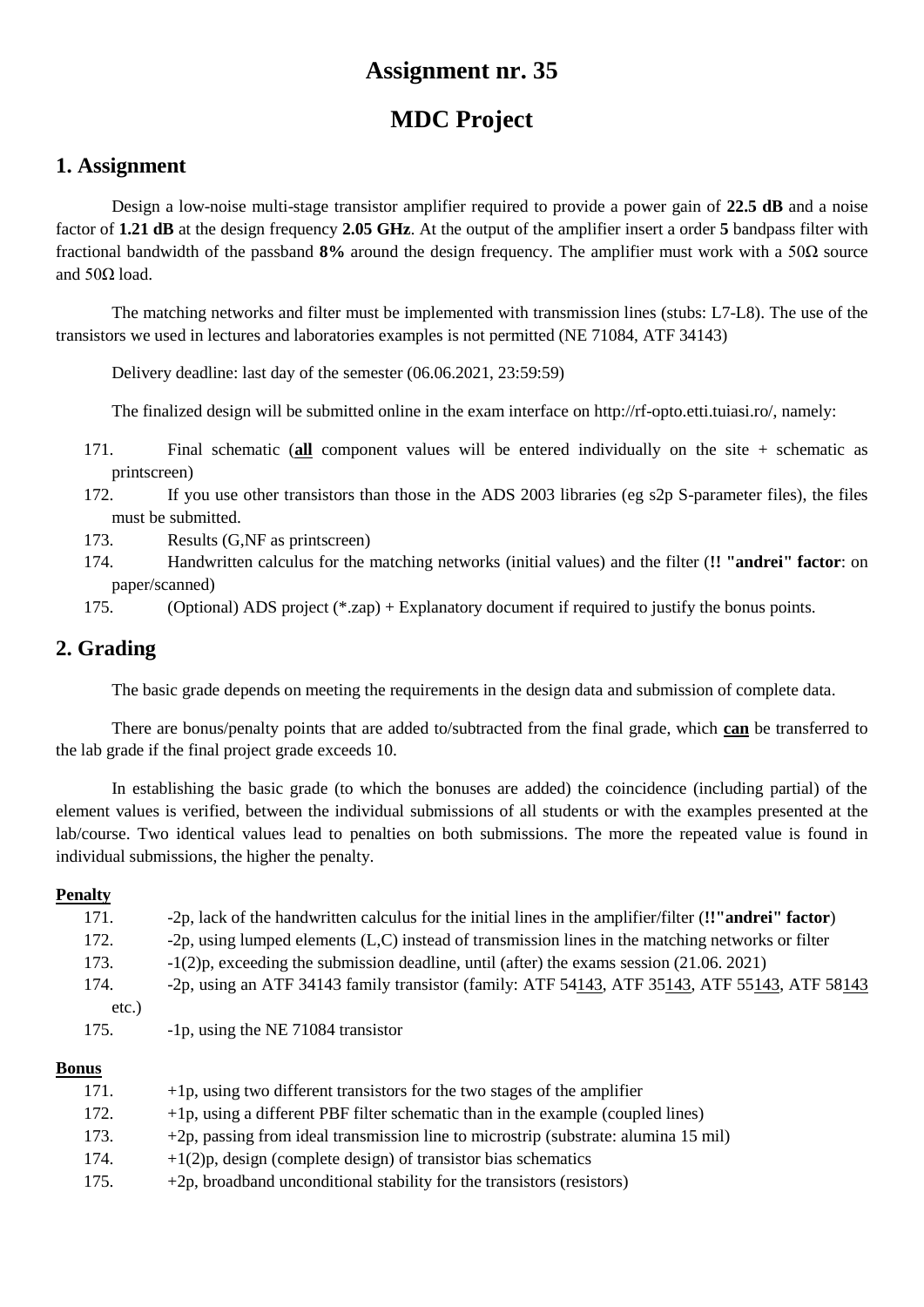# **MDC Project**

### **1. Assignment**

Design a low-noise multi-stage transistor amplifier required to provide a power gain of **18.1 dB** and a noise factor of **1.26 dB** at the design frequency **4.45 GHz**. At the output of the amplifier insert a order **6** bandpass filter with fractional bandwidth of the passband **9%** around the design frequency. The amplifier must work with a 50Ω source and  $50Ω$  load.

The matching networks and filter must be implemented with transmission lines (stubs: L7-L8). The use of the transistors we used in lectures and laboratories examples is not permitted (NE 71084, ATF 34143)

Delivery deadline: last day of the semester (06.06.2021, 23:59:59)

The finalized design will be submitted online in the exam interface on http://rf-opto.etti.tuiasi.ro/, namely:

- 176. Final schematic (**all** component values will be entered individually on the site + schematic as printscreen)
- 177. If you use other transistors than those in the ADS 2003 libraries (eg s2p S-parameter files), the files must be submitted.
- 178. Results (G,NF as printscreen)
- 179. Handwritten calculus for the matching networks (initial values) and the filter (**!! "andrei" factor**: on paper/scanned)

180. (Optional) ADS project (\*.zap) + Explanatory document if required to justify the bonus points.

## **2. Grading**

The basic grade depends on meeting the requirements in the design data and submission of complete data.

There are bonus/penalty points that are added to/subtracted from the final grade, which **can** be transferred to the lab grade if the final project grade exceeds 10.

In establishing the basic grade (to which the bonuses are added) the coincidence (including partial) of the element values is verified, between the individual submissions of all students or with the examples presented at the lab/course. Two identical values lead to penalties on both submissions. The more the repeated value is found in individual submissions, the higher the penalty.

#### **Penalty**

| 176.  | -2p, lack of the handwritten calculus for the initial lines in the amplifier/filter (!'"andrei" factor) |
|-------|---------------------------------------------------------------------------------------------------------|
| 177.  | -2p, using lumped elements (L,C) instead of transmission lines in the matching networks or filter       |
| 178.  | $-1(2)p$ , exceeding the submission deadline, until (after) the exams session (21.06.2021)              |
| 179.  | -2p, using an ATF 34143 family transistor (family: ATF 54143, ATF 35143, ATF 55143, ATF 58143           |
| etc.) |                                                                                                         |
| 180.  | -1p, using the NE 71084 transistor                                                                      |
|       |                                                                                                         |

| 176. | $+1p$ , using two different transistors for the two stages of the amplifier         |
|------|-------------------------------------------------------------------------------------|
| 177. | $+1p$ , using a different PBF filter schematic than in the example (coupled lines)  |
| 178. | +2p, passing from ideal transmission line to microstrip (substrate: alumina 15 mil) |
| 179. | $+1(2)p$ , design (complete design) of transistor bias schematics                   |
| 180. | $+2p$ , broadband unconditional stability for the transistors (resistors)           |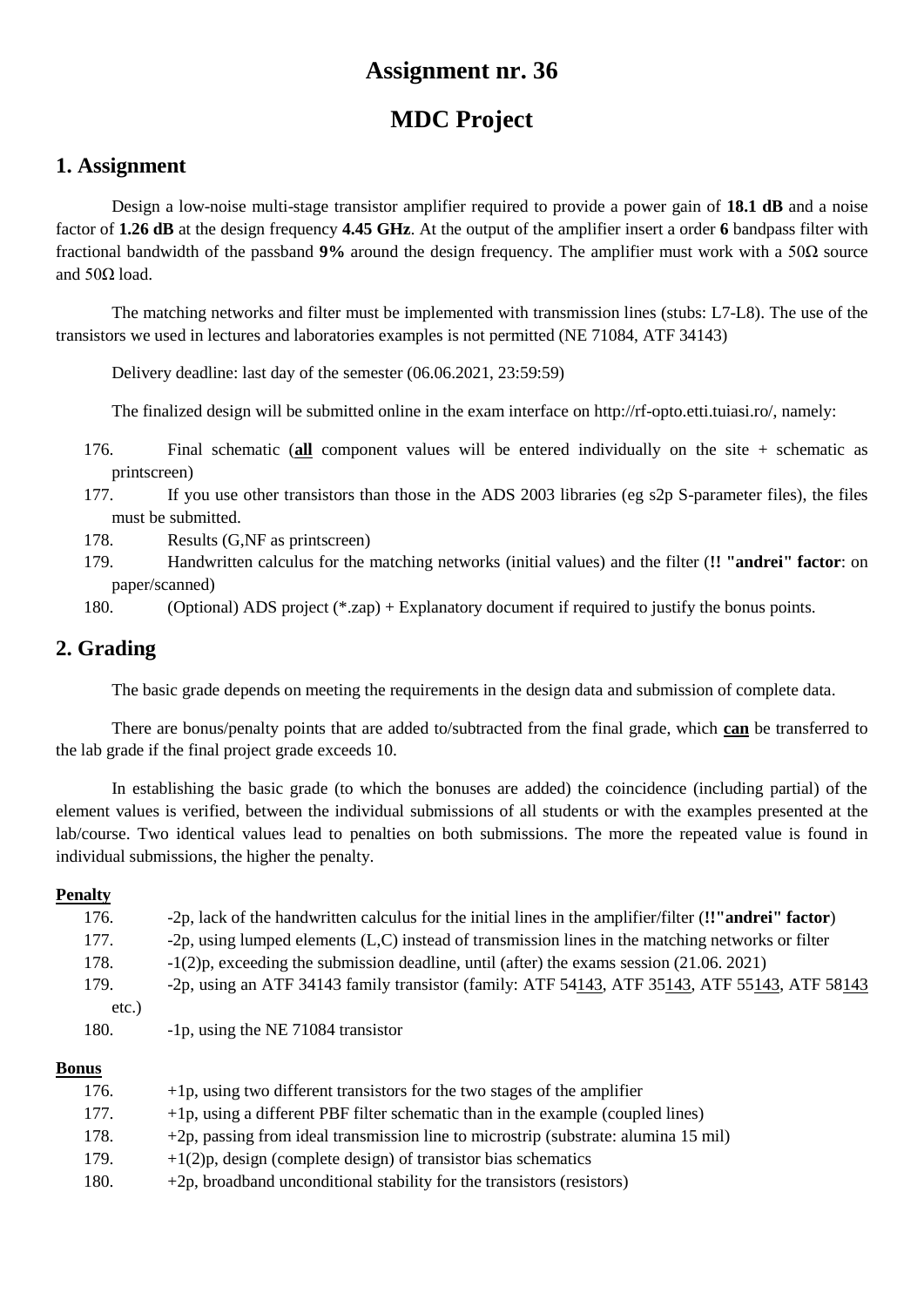# **MDC Project**

### **1. Assignment**

Design a low-noise multi-stage transistor amplifier required to provide a power gain of **22.4 dB** and a noise factor of **1.39 dB** at the design frequency **2.75 GHz**. At the output of the amplifier insert a order **6** bandpass filter with fractional bandwidth of the passband **8%** around the design frequency. The amplifier must work with a 50Ω source and  $50Ω$  load.

The matching networks and filter must be implemented with transmission lines (stubs: L7-L8). The use of the transistors we used in lectures and laboratories examples is not permitted (NE 71084, ATF 34143)

Delivery deadline: last day of the semester (06.06.2021, 23:59:59)

The finalized design will be submitted online in the exam interface on http://rf-opto.etti.tuiasi.ro/, namely:

- 181. Final schematic (**all** component values will be entered individually on the site + schematic as printscreen)
- 182. If you use other transistors than those in the ADS 2003 libraries (eg s2p S-parameter files), the files must be submitted.
- 183. Results (G,NF as printscreen)
- 184. Handwritten calculus for the matching networks (initial values) and the filter (**!! "andrei" factor**: on paper/scanned)

185. (Optional) ADS project (\*.zap) + Explanatory document if required to justify the bonus points.

## **2. Grading**

The basic grade depends on meeting the requirements in the design data and submission of complete data.

There are bonus/penalty points that are added to/subtracted from the final grade, which **can** be transferred to the lab grade if the final project grade exceeds 10.

In establishing the basic grade (to which the bonuses are added) the coincidence (including partial) of the element values is verified, between the individual submissions of all students or with the examples presented at the lab/course. Two identical values lead to penalties on both submissions. The more the repeated value is found in individual submissions, the higher the penalty.

#### **Penalty**

| 181.  | -2p, lack of the handwritten calculus for the initial lines in the amplifier/filter (!'"andrei" factor) |
|-------|---------------------------------------------------------------------------------------------------------|
| 182.  | -2p, using lumped elements $(L, C)$ instead of transmission lines in the matching networks or filter    |
| 183.  | $-1(2)$ , exceeding the submission deadline, until (after) the exams session (21.06.2021)               |
| 184.  | -2p, using an ATF 34143 family transistor (family: ATF 54143, ATF 35143, ATF 55143, ATF 58143           |
| etc.) |                                                                                                         |
| 185.  | -1p, using the NE 71084 transistor                                                                      |
|       |                                                                                                         |

| 181. | $+1p$ , using two different transistors for the two stages of the amplifier         |
|------|-------------------------------------------------------------------------------------|
| 182. | $+1p$ , using a different PBF filter schematic than in the example (coupled lines)  |
| 183. | +2p, passing from ideal transmission line to microstrip (substrate: alumina 15 mil) |
| 184. | $+1(2)p$ , design (complete design) of transistor bias schematics                   |
| 185. | $+2p$ , broadband unconditional stability for the transistors (resistors)           |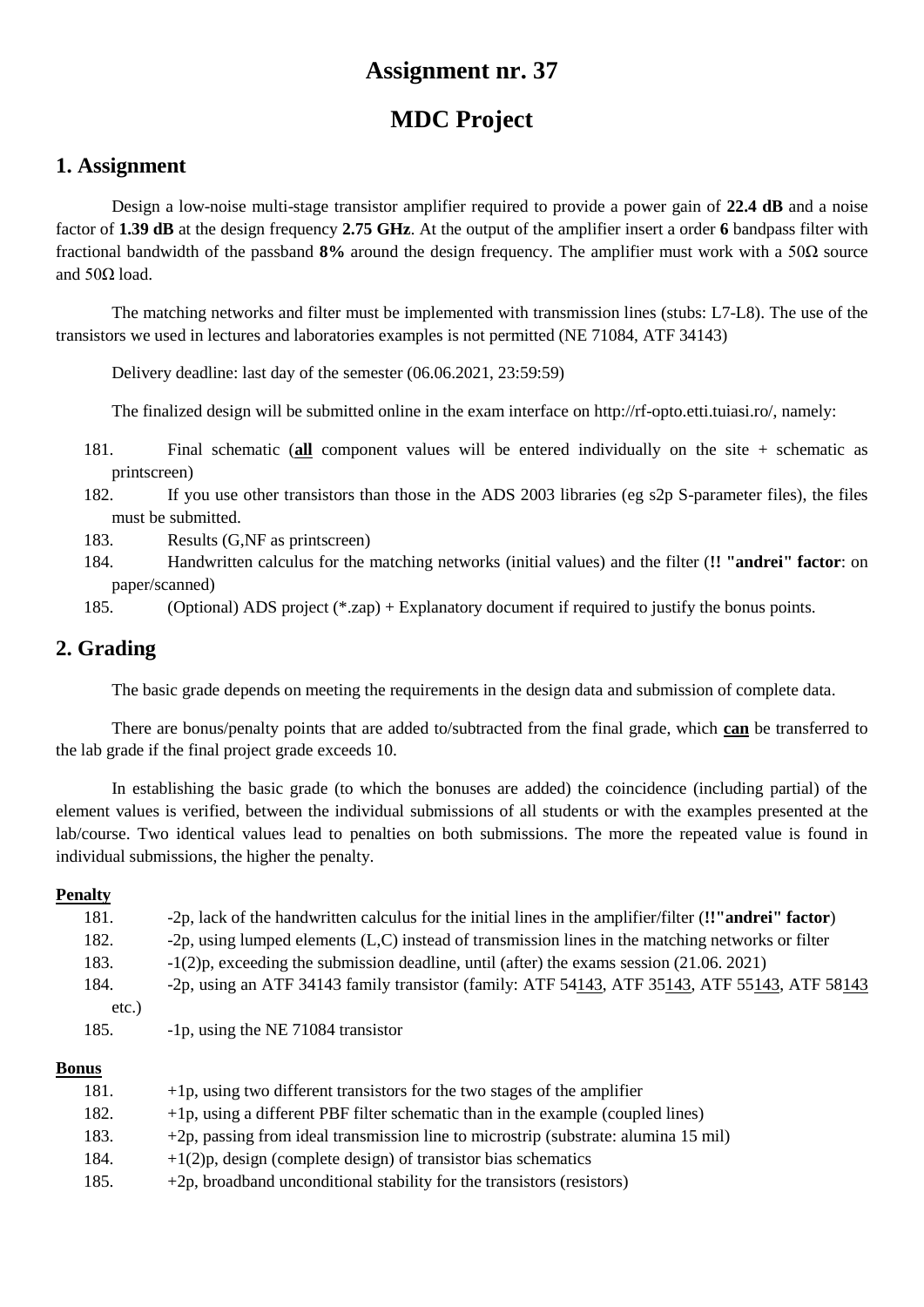# **MDC Project**

### **1. Assignment**

Design a low-noise multi-stage transistor amplifier required to provide a power gain of **20.1 dB** and a noise factor of **1.23 dB** at the design frequency **3.65 GHz**. At the output of the amplifier insert a order **5** bandpass filter with fractional bandwidth of the passband **9%** around the design frequency. The amplifier must work with a 50Ω source and  $50Ω$  load.

The matching networks and filter must be implemented with transmission lines (stubs: L7-L8). The use of the transistors we used in lectures and laboratories examples is not permitted (NE 71084, ATF 34143)

Delivery deadline: last day of the semester (06.06.2021, 23:59:59)

The finalized design will be submitted online in the exam interface on http://rf-opto.etti.tuiasi.ro/, namely:

- 186. Final schematic (**all** component values will be entered individually on the site + schematic as printscreen)
- 187. If you use other transistors than those in the ADS 2003 libraries (eg s2p S-parameter files), the files must be submitted.
- 188. Results (G,NF as printscreen)
- 189. Handwritten calculus for the matching networks (initial values) and the filter (**!! "andrei" factor**: on paper/scanned)
- 190. (Optional) ADS project (\*.zap) + Explanatory document if required to justify the bonus points.

## **2. Grading**

The basic grade depends on meeting the requirements in the design data and submission of complete data.

There are bonus/penalty points that are added to/subtracted from the final grade, which **can** be transferred to the lab grade if the final project grade exceeds 10.

In establishing the basic grade (to which the bonuses are added) the coincidence (including partial) of the element values is verified, between the individual submissions of all students or with the examples presented at the lab/course. Two identical values lead to penalties on both submissions. The more the repeated value is found in individual submissions, the higher the penalty.

#### **Penalty**

| 186.  | -2p, lack of the handwritten calculus for the initial lines in the amplifier/filter (!'"andrei" factor) |
|-------|---------------------------------------------------------------------------------------------------------|
| 187.  | -2p, using lumped elements (L,C) instead of transmission lines in the matching networks or filter       |
| 188.  | $-1(2)p$ , exceeding the submission deadline, until (after) the exams session (21.06.2021)              |
| 189.  | -2p, using an ATF 34143 family transistor (family: ATF 54143, ATF 35143, ATF 55143, ATF 58143           |
| etc.) |                                                                                                         |
| 190.  | -1p, using the NE 71084 transistor                                                                      |
|       |                                                                                                         |

| 186. | $+1p$ , using two different transistors for the two stages of the amplifier         |
|------|-------------------------------------------------------------------------------------|
| 187. | $+1p$ , using a different PBF filter schematic than in the example (coupled lines)  |
| 188. | +2p, passing from ideal transmission line to microstrip (substrate: alumina 15 mil) |
| 189. | $+1(2)p$ , design (complete design) of transistor bias schematics                   |
| 190. | $+2p$ , broadband unconditional stability for the transistors (resistors)           |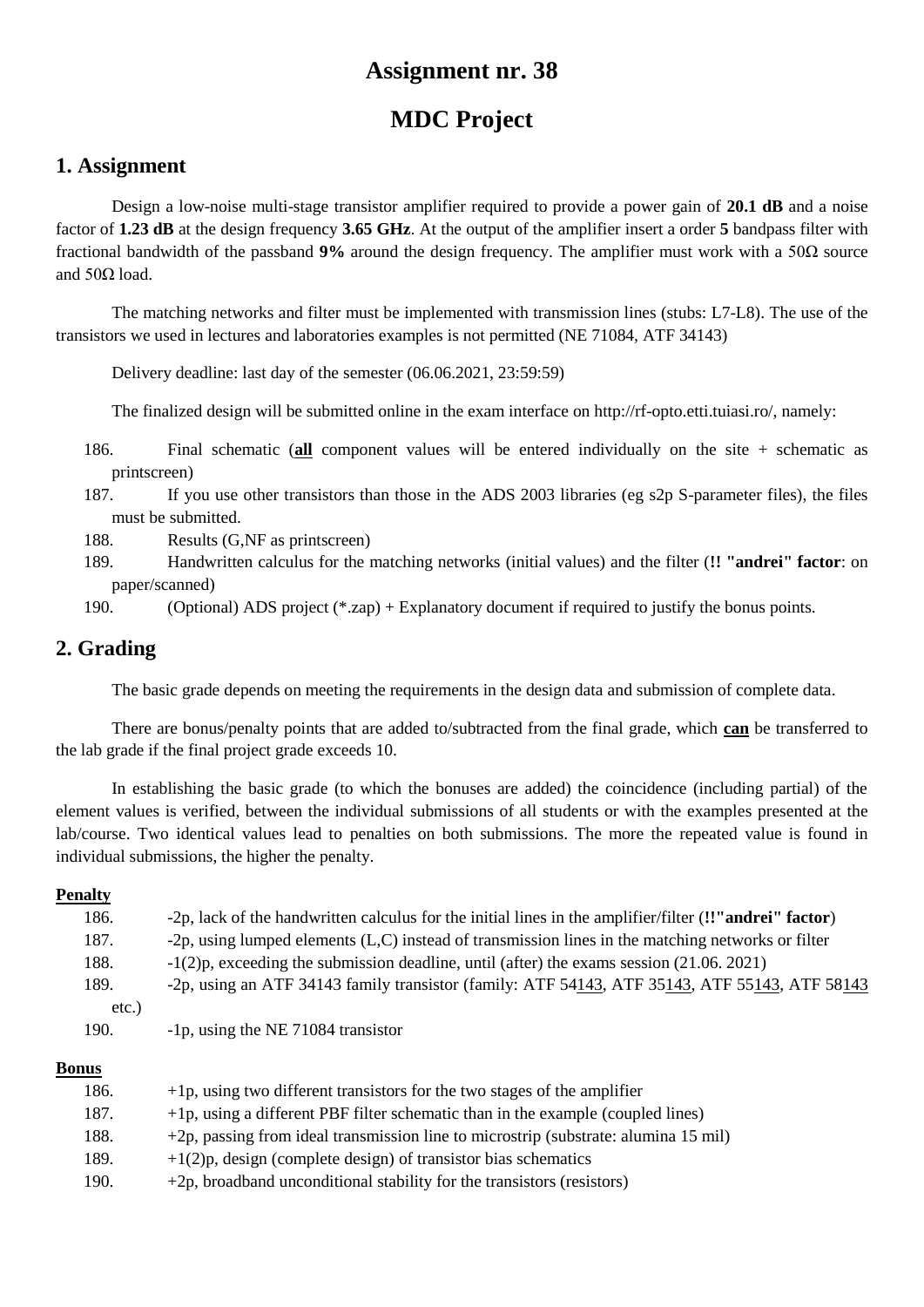# **MDC Project**

### **1. Assignment**

Design a low-noise multi-stage transistor amplifier required to provide a power gain of **19.2 dB** and a noise factor of **1.34 dB** at the design frequency **4.50 GHz**. At the output of the amplifier insert a order **5** bandpass filter with fractional bandwidth of the passband **9%** around the design frequency. The amplifier must work with a 50Ω source and  $50Ω$  load.

The matching networks and filter must be implemented with transmission lines (stubs: L7-L8). The use of the transistors we used in lectures and laboratories examples is not permitted (NE 71084, ATF 34143)

Delivery deadline: last day of the semester (06.06.2021, 23:59:59)

The finalized design will be submitted online in the exam interface on http://rf-opto.etti.tuiasi.ro/, namely:

- 191. Final schematic (**all** component values will be entered individually on the site + schematic as printscreen)
- 192. If you use other transistors than those in the ADS 2003 libraries (eg s2p S-parameter files), the files must be submitted.
- 193. Results (G,NF as printscreen)
- 194. Handwritten calculus for the matching networks (initial values) and the filter (**!! "andrei" factor**: on paper/scanned)
- 195. (Optional) ADS project (\*.zap) + Explanatory document if required to justify the bonus points.

## **2. Grading**

The basic grade depends on meeting the requirements in the design data and submission of complete data.

There are bonus/penalty points that are added to/subtracted from the final grade, which **can** be transferred to the lab grade if the final project grade exceeds 10.

In establishing the basic grade (to which the bonuses are added) the coincidence (including partial) of the element values is verified, between the individual submissions of all students or with the examples presented at the lab/course. Two identical values lead to penalties on both submissions. The more the repeated value is found in individual submissions, the higher the penalty.

#### **Penalty**

| 191.     | -2p, lack of the handwritten calculus for the initial lines in the amplifier/filter (!'"andrei" factor) |
|----------|---------------------------------------------------------------------------------------------------------|
| 192.     | -2p, using lumped elements $(L, C)$ instead of transmission lines in the matching networks or filter    |
| 193.     | $-1(2)$ , exceeding the submission deadline, until (after) the exams session (21.06.2021)               |
| 194.     | -2p, using an ATF 34143 family transistor (family: ATF 54143, ATF 35143, ATF 55143, ATF 58143           |
| $etc.$ ) |                                                                                                         |
| 195.     | -1p, using the NE 71084 transistor                                                                      |
|          |                                                                                                         |

| 191. | $+1p$ , using two different transistors for the two stages of the amplifier         |
|------|-------------------------------------------------------------------------------------|
| 192. | $+1p$ , using a different PBF filter schematic than in the example (coupled lines)  |
| 193. | +2p, passing from ideal transmission line to microstrip (substrate: alumina 15 mil) |
| 194. | $+1(2)p$ , design (complete design) of transistor bias schematics                   |
| 195. | $+2p$ , broadband unconditional stability for the transistors (resistors)           |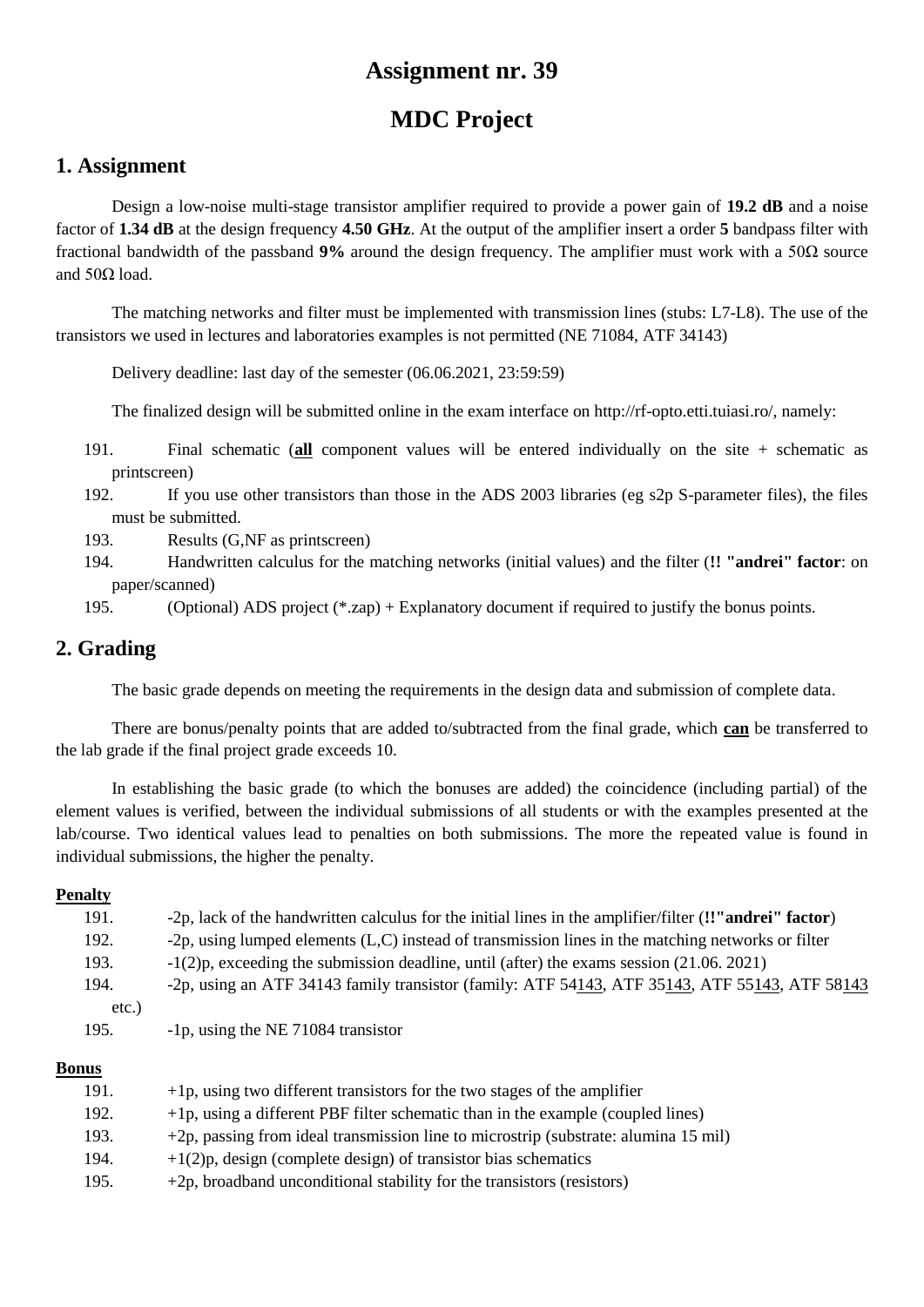# **MDC Project**

### **1. Assignment**

Design a low-noise multi-stage transistor amplifier required to provide a power gain of **19.3 dB** and a noise factor of **1.39 dB** at the design frequency **3.95 GHz**. At the output of the amplifier insert a order **5** bandpass filter with fractional bandwidth of the passband **6%** around the design frequency. The amplifier must work with a 50Ω source and  $50Ω$  load.

The matching networks and filter must be implemented with transmission lines (stubs: L7-L8). The use of the transistors we used in lectures and laboratories examples is not permitted (NE 71084, ATF 34143)

Delivery deadline: last day of the semester (06.06.2021, 23:59:59)

The finalized design will be submitted online in the exam interface on http://rf-opto.etti.tuiasi.ro/, namely:

- 196. Final schematic (**all** component values will be entered individually on the site + schematic as printscreen)
- 197. If you use other transistors than those in the ADS 2003 libraries (eg s2p S-parameter files), the files must be submitted.
- 198. Results (G,NF as printscreen)
- 199. Handwritten calculus for the matching networks (initial values) and the filter (**!! "andrei" factor**: on paper/scanned)

200. (Optional) ADS project (\*.zap) + Explanatory document if required to justify the bonus points.

## **2. Grading**

The basic grade depends on meeting the requirements in the design data and submission of complete data.

There are bonus/penalty points that are added to/subtracted from the final grade, which **can** be transferred to the lab grade if the final project grade exceeds 10.

In establishing the basic grade (to which the bonuses are added) the coincidence (including partial) of the element values is verified, between the individual submissions of all students or with the examples presented at the lab/course. Two identical values lead to penalties on both submissions. The more the repeated value is found in individual submissions, the higher the penalty.

#### **Penalty**

| 196.  | -2p, lack of the handwritten calculus for the initial lines in the amplifier/filter (!'"andrei" factor)  |
|-------|----------------------------------------------------------------------------------------------------------|
| 197.  | -2p, using lumped elements (L,C) instead of transmission lines in the matching networks or filter        |
| 198.  | $-1(2)p$ , exceeding the submission deadline, until (after) the exams session (21.06.2021)               |
| 199.  | -2p, using an ATF 34143 family transistor (family: ATF $54143$ , ATF $35143$ , ATF $55143$ , ATF $58143$ |
| etc.) |                                                                                                          |
| 200.  | -1p, using the NE 71084 transistor                                                                       |
|       |                                                                                                          |

| 196. | $+1p$ , using two different transistors for the two stages of the amplifier         |
|------|-------------------------------------------------------------------------------------|
| 197. | $+1p$ , using a different PBF filter schematic than in the example (coupled lines)  |
| 198. | +2p, passing from ideal transmission line to microstrip (substrate: alumina 15 mil) |
| 199. | $+1(2)p$ , design (complete design) of transistor bias schematics                   |
| 200. | $+2p$ , broadband unconditional stability for the transistors (resistors)           |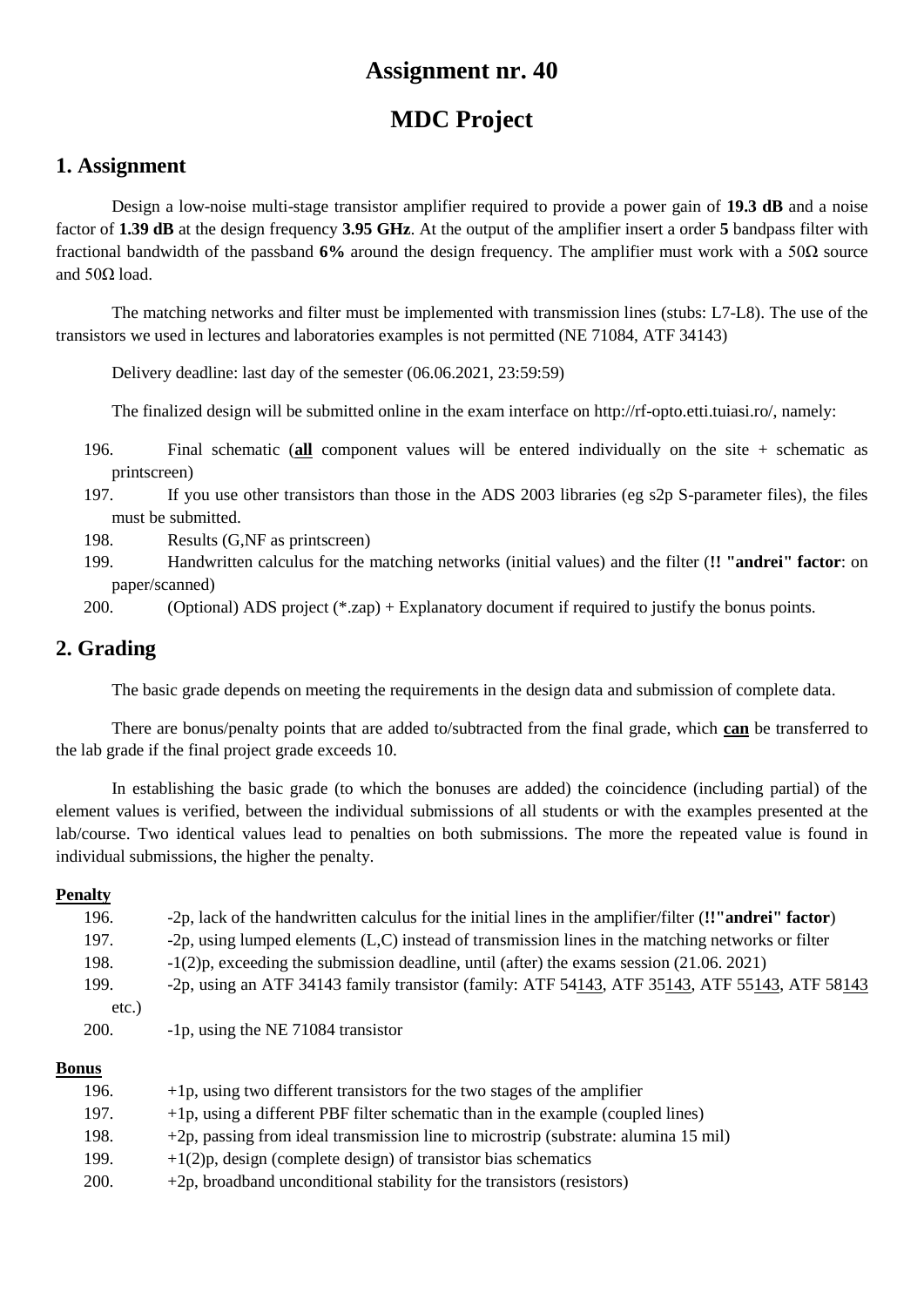# **MDC Project**

### **1. Assignment**

Design a low-noise multi-stage transistor amplifier required to provide a power gain of **21.4 dB** and a noise factor of **1.23 dB** at the design frequency **3.40 GHz**. At the output of the amplifier insert a order **5** bandpass filter with fractional bandwidth of the passband **9%** around the design frequency. The amplifier must work with a 50Ω source and  $50Ω$  load.

The matching networks and filter must be implemented with transmission lines (stubs: L7-L8). The use of the transistors we used in lectures and laboratories examples is not permitted (NE 71084, ATF 34143)

Delivery deadline: last day of the semester (06.06.2021, 23:59:59)

The finalized design will be submitted online in the exam interface on http://rf-opto.etti.tuiasi.ro/, namely:

- 201. Final schematic (**all** component values will be entered individually on the site + schematic as printscreen)
- 202. If you use other transistors than those in the ADS 2003 libraries (eg s2p S-parameter files), the files must be submitted.
- 203. Results (G,NF as printscreen)
- 204. Handwritten calculus for the matching networks (initial values) and the filter (**!! "andrei" factor**: on paper/scanned)

205. (Optional) ADS project (\*.zap) + Explanatory document if required to justify the bonus points.

## **2. Grading**

The basic grade depends on meeting the requirements in the design data and submission of complete data.

There are bonus/penalty points that are added to/subtracted from the final grade, which **can** be transferred to the lab grade if the final project grade exceeds 10.

In establishing the basic grade (to which the bonuses are added) the coincidence (including partial) of the element values is verified, between the individual submissions of all students or with the examples presented at the lab/course. Two identical values lead to penalties on both submissions. The more the repeated value is found in individual submissions, the higher the penalty.

#### **Penalty**

| 201. | -2p, lack of the handwritten calculus for the initial lines in the amplifier/filter (!'"andrei" factor)  |
|------|----------------------------------------------------------------------------------------------------------|
| 202. | -2p, using lumped elements $(L, C)$ instead of transmission lines in the matching networks or filter     |
| 203. | $-1(2)p$ , exceeding the submission deadline, until (after) the exams session (21.06.2021)               |
| 204. | -2p, using an ATF 34143 family transistor (family: ATF $54143$ , ATF $35143$ , ATF $55143$ , ATF $58143$ |
| etc. |                                                                                                          |
| 205. | -1p, using the NE 71084 transistor                                                                       |
|      |                                                                                                          |

| 201. | $+1p$ , using two different transistors for the two stages of the amplifier         |
|------|-------------------------------------------------------------------------------------|
| 202. | $+1p$ , using a different PBF filter schematic than in the example (coupled lines)  |
| 203. | +2p, passing from ideal transmission line to microstrip (substrate: alumina 15 mil) |
| 204. | $+1(2)p$ , design (complete design) of transistor bias schematics                   |
| 205. | $+2p$ , broadband unconditional stability for the transistors (resistors)           |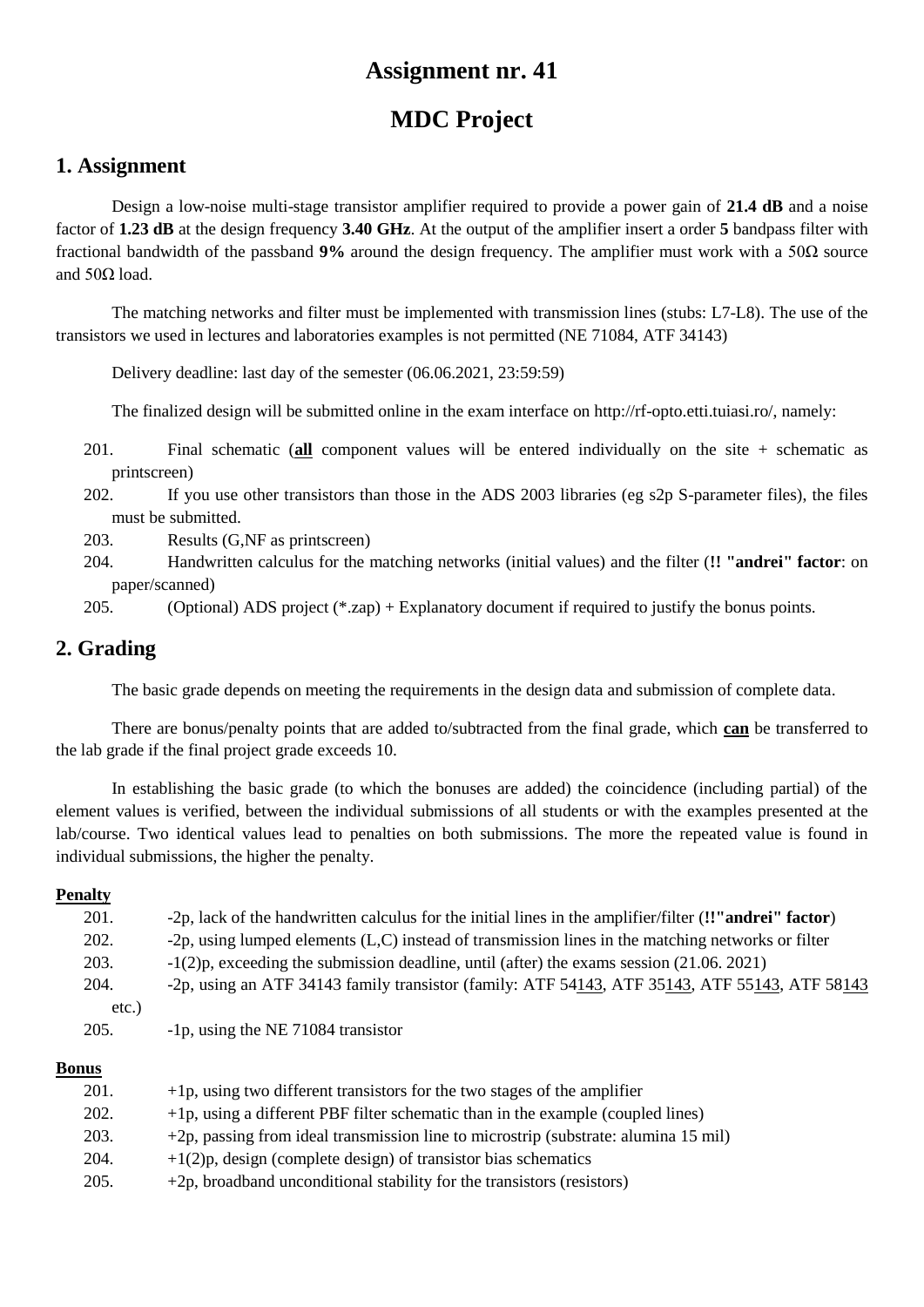# **MDC Project**

### **1. Assignment**

Design a low-noise multi-stage transistor amplifier required to provide a power gain of **19.1 dB** and a noise factor of **1.21 dB** at the design frequency **4.05 GHz**. At the output of the amplifier insert a order **5** bandpass filter with fractional bandwidth of the passband **9%** around the design frequency. The amplifier must work with a 50Ω source and  $50Ω$  load.

The matching networks and filter must be implemented with transmission lines (stubs: L7-L8). The use of the transistors we used in lectures and laboratories examples is not permitted (NE 71084, ATF 34143)

Delivery deadline: last day of the semester (06.06.2021, 23:59:59)

The finalized design will be submitted online in the exam interface on http://rf-opto.etti.tuiasi.ro/, namely:

- 206. Final schematic (**all** component values will be entered individually on the site + schematic as printscreen)
- 207. If you use other transistors than those in the ADS 2003 libraries (eg s2p S-parameter files), the files must be submitted.
- 208. Results (G,NF as printscreen)
- 209. Handwritten calculus for the matching networks (initial values) and the filter (**!! "andrei" factor**: on paper/scanned)
- 210. (Optional) ADS project (\*.zap) + Explanatory document if required to justify the bonus points.

## **2. Grading**

The basic grade depends on meeting the requirements in the design data and submission of complete data.

There are bonus/penalty points that are added to/subtracted from the final grade, which **can** be transferred to the lab grade if the final project grade exceeds 10.

In establishing the basic grade (to which the bonuses are added) the coincidence (including partial) of the element values is verified, between the individual submissions of all students or with the examples presented at the lab/course. Two identical values lead to penalties on both submissions. The more the repeated value is found in individual submissions, the higher the penalty.

#### **Penalty**

| 206.  | -2p, lack of the handwritten calculus for the initial lines in the amplifier/filter (!'"andrei" factor) |
|-------|---------------------------------------------------------------------------------------------------------|
| 207.  | -2p, using lumped elements (L,C) instead of transmission lines in the matching networks or filter       |
| 208.  | $-1(2)p$ , exceeding the submission deadline, until (after) the exams session (21.06.2021)              |
| 209.  | -2p, using an ATF 34143 family transistor (family: ATF 54143, ATF 35143, ATF 55143, ATF 58143           |
| etc.) |                                                                                                         |
| 210.  | -1p, using the NE 71084 transistor                                                                      |
|       |                                                                                                         |

| 206. | $+1p$ , using two different transistors for the two stages of the amplifier         |
|------|-------------------------------------------------------------------------------------|
| 207. | $+1p$ , using a different PBF filter schematic than in the example (coupled lines)  |
| 208. | +2p, passing from ideal transmission line to microstrip (substrate: alumina 15 mil) |
| 209. | $+1(2)p$ , design (complete design) of transistor bias schematics                   |
| 210. | $+2p$ , broadband unconditional stability for the transistors (resistors)           |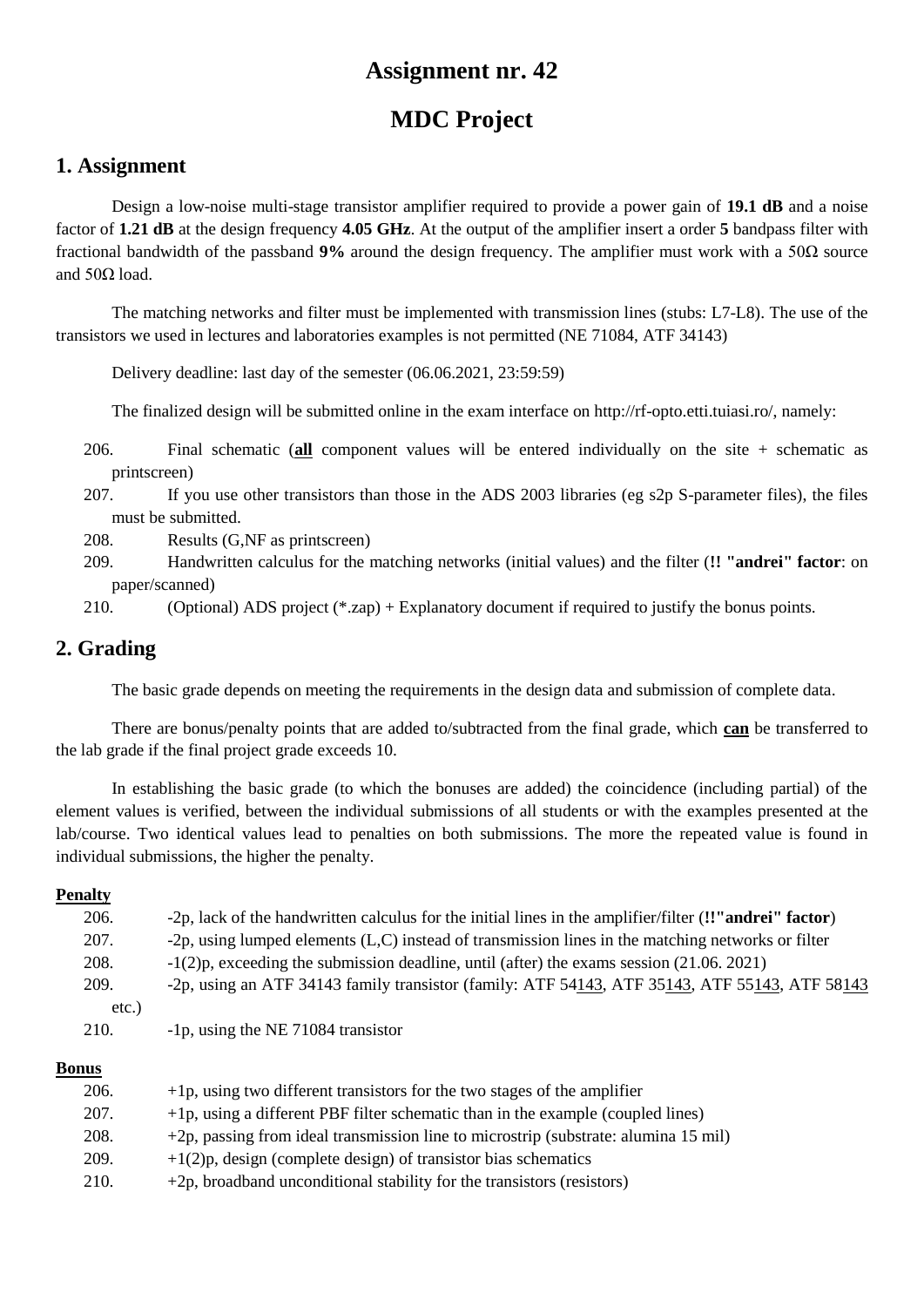# **MDC Project**

### **1. Assignment**

Design a low-noise multi-stage transistor amplifier required to provide a power gain of **19.5 dB** and a noise factor of **1.30 dB** at the design frequency **4.10 GHz**. At the output of the amplifier insert a order **6** bandpass filter with fractional bandwidth of the passband **5%** around the design frequency. The amplifier must work with a 50Ω source and  $50Ω$  load.

The matching networks and filter must be implemented with transmission lines (stubs: L7-L8). The use of the transistors we used in lectures and laboratories examples is not permitted (NE 71084, ATF 34143)

Delivery deadline: last day of the semester (06.06.2021, 23:59:59)

The finalized design will be submitted online in the exam interface on http://rf-opto.etti.tuiasi.ro/, namely:

- 211. Final schematic (**all** component values will be entered individually on the site + schematic as printscreen)
- 212. If you use other transistors than those in the ADS 2003 libraries (eg s2p S-parameter files), the files must be submitted.
- 213. Results (G,NF as printscreen)
- 214. Handwritten calculus for the matching networks (initial values) and the filter (**!! "andrei" factor**: on paper/scanned)
- 215. (Optional) ADS project (\*.zap) + Explanatory document if required to justify the bonus points.

## **2. Grading**

The basic grade depends on meeting the requirements in the design data and submission of complete data.

There are bonus/penalty points that are added to/subtracted from the final grade, which **can** be transferred to the lab grade if the final project grade exceeds 10.

In establishing the basic grade (to which the bonuses are added) the coincidence (including partial) of the element values is verified, between the individual submissions of all students or with the examples presented at the lab/course. Two identical values lead to penalties on both submissions. The more the repeated value is found in individual submissions, the higher the penalty.

#### **Penalty**

| 211. | -2p, lack of the handwritten calculus for the initial lines in the amplifier/filter (!'"andrei" factor)  |
|------|----------------------------------------------------------------------------------------------------------|
| 212. | -2p, using lumped elements (L,C) instead of transmission lines in the matching networks or filter        |
| 213. | $-1(2)p$ , exceeding the submission deadline, until (after) the exams session (21.06.2021)               |
| 214. | -2p, using an ATF 34143 family transistor (family: ATF $54143$ , ATF $35143$ , ATF $55143$ , ATF $58143$ |
| etc. |                                                                                                          |
| 215. | -1p, using the NE 71084 transistor                                                                       |
|      |                                                                                                          |

| 211. | $+1p$ , using two different transistors for the two stages of the amplifier         |
|------|-------------------------------------------------------------------------------------|
| 212. | $+1p$ , using a different PBF filter schematic than in the example (coupled lines)  |
| 213. | +2p, passing from ideal transmission line to microstrip (substrate: alumina 15 mil) |
| 214. | $+1(2)p$ , design (complete design) of transistor bias schematics                   |
| 215. | $+2p$ , broadband unconditional stability for the transistors (resistors)           |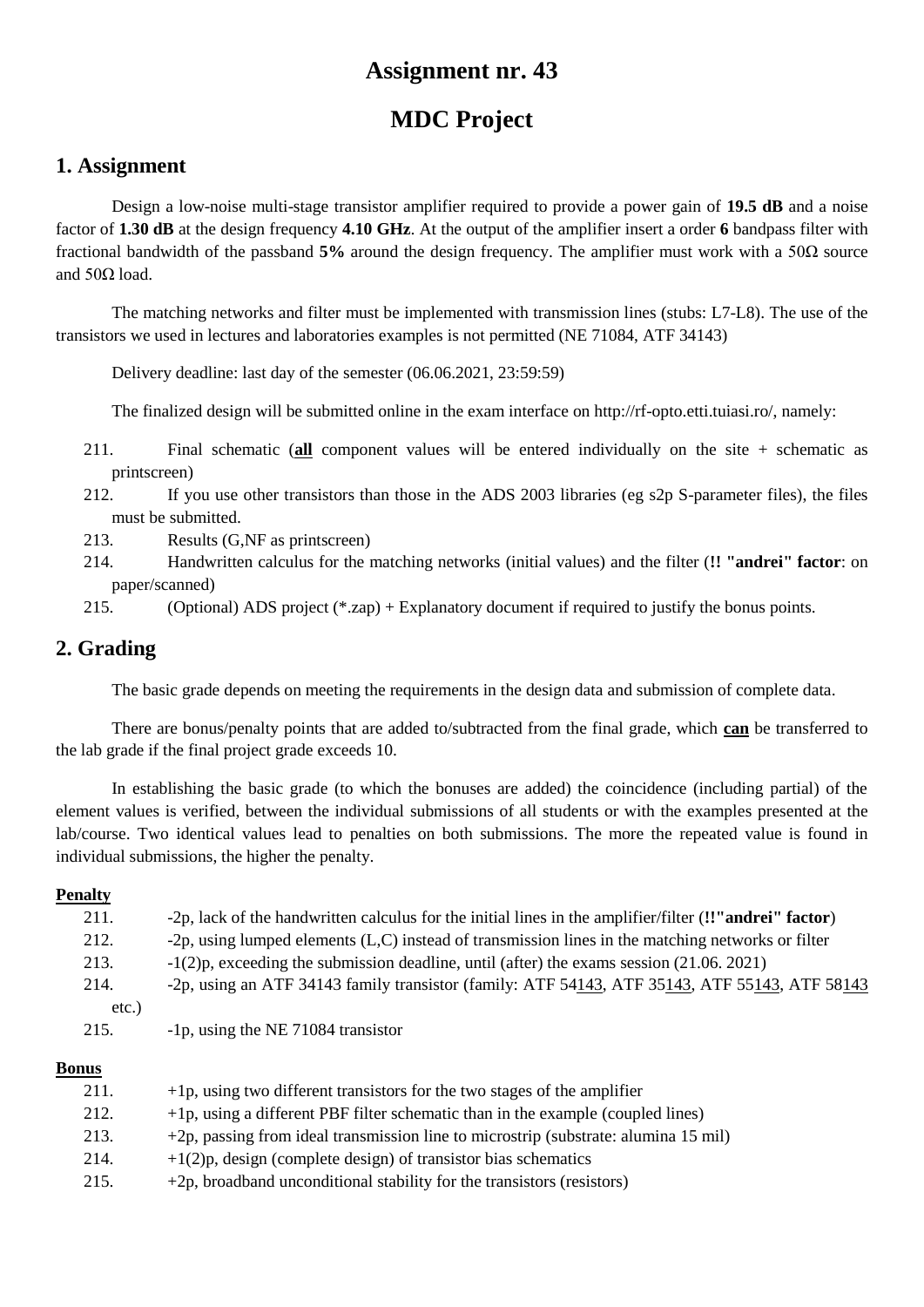# **MDC Project**

### **1. Assignment**

Design a low-noise multi-stage transistor amplifier required to provide a power gain of **20.2 dB** and a noise factor of **1.29 dB** at the design frequency **4.25 GHz**. At the output of the amplifier insert a order **5** bandpass filter with fractional bandwidth of the passband **9%** around the design frequency. The amplifier must work with a 50Ω source and  $50Ω$  load.

The matching networks and filter must be implemented with transmission lines (stubs: L7-L8). The use of the transistors we used in lectures and laboratories examples is not permitted (NE 71084, ATF 34143)

Delivery deadline: last day of the semester (06.06.2021, 23:59:59)

The finalized design will be submitted online in the exam interface on http://rf-opto.etti.tuiasi.ro/, namely:

- 216. Final schematic (**all** component values will be entered individually on the site + schematic as printscreen)
- 217. If you use other transistors than those in the ADS 2003 libraries (eg s2p S-parameter files), the files must be submitted.
- 218. Results (G,NF as printscreen)
- 219. Handwritten calculus for the matching networks (initial values) and the filter (**!! "andrei" factor**: on paper/scanned)

220. (Optional) ADS project (\*.zap) + Explanatory document if required to justify the bonus points.

## **2. Grading**

The basic grade depends on meeting the requirements in the design data and submission of complete data.

There are bonus/penalty points that are added to/subtracted from the final grade, which **can** be transferred to the lab grade if the final project grade exceeds 10.

In establishing the basic grade (to which the bonuses are added) the coincidence (including partial) of the element values is verified, between the individual submissions of all students or with the examples presented at the lab/course. Two identical values lead to penalties on both submissions. The more the repeated value is found in individual submissions, the higher the penalty.

#### **Penalty**

| 216.  | -2p, lack of the handwritten calculus for the initial lines in the amplifier/filter (!'"andrei" factor) |
|-------|---------------------------------------------------------------------------------------------------------|
| 217.  | -2p, using lumped elements (L,C) instead of transmission lines in the matching networks or filter       |
| 218.  | $-1(2)p$ , exceeding the submission deadline, until (after) the exams session (21.06.2021)              |
| 219.  | -2p, using an ATF 34143 family transistor (family: ATF 54143, ATF 35143, ATF 55143, ATF 58143           |
| etc.) |                                                                                                         |
| 220.  | -1p, using the NE 71084 transistor                                                                      |
|       |                                                                                                         |

| 216. | $+1p$ , using two different transistors for the two stages of the amplifier         |
|------|-------------------------------------------------------------------------------------|
| 217. | $+1p$ , using a different PBF filter schematic than in the example (coupled lines)  |
| 218. | +2p, passing from ideal transmission line to microstrip (substrate: alumina 15 mil) |
| 219. | $+1(2)p$ , design (complete design) of transistor bias schematics                   |
| 220. | $+2p$ , broadband unconditional stability for the transistors (resistors)           |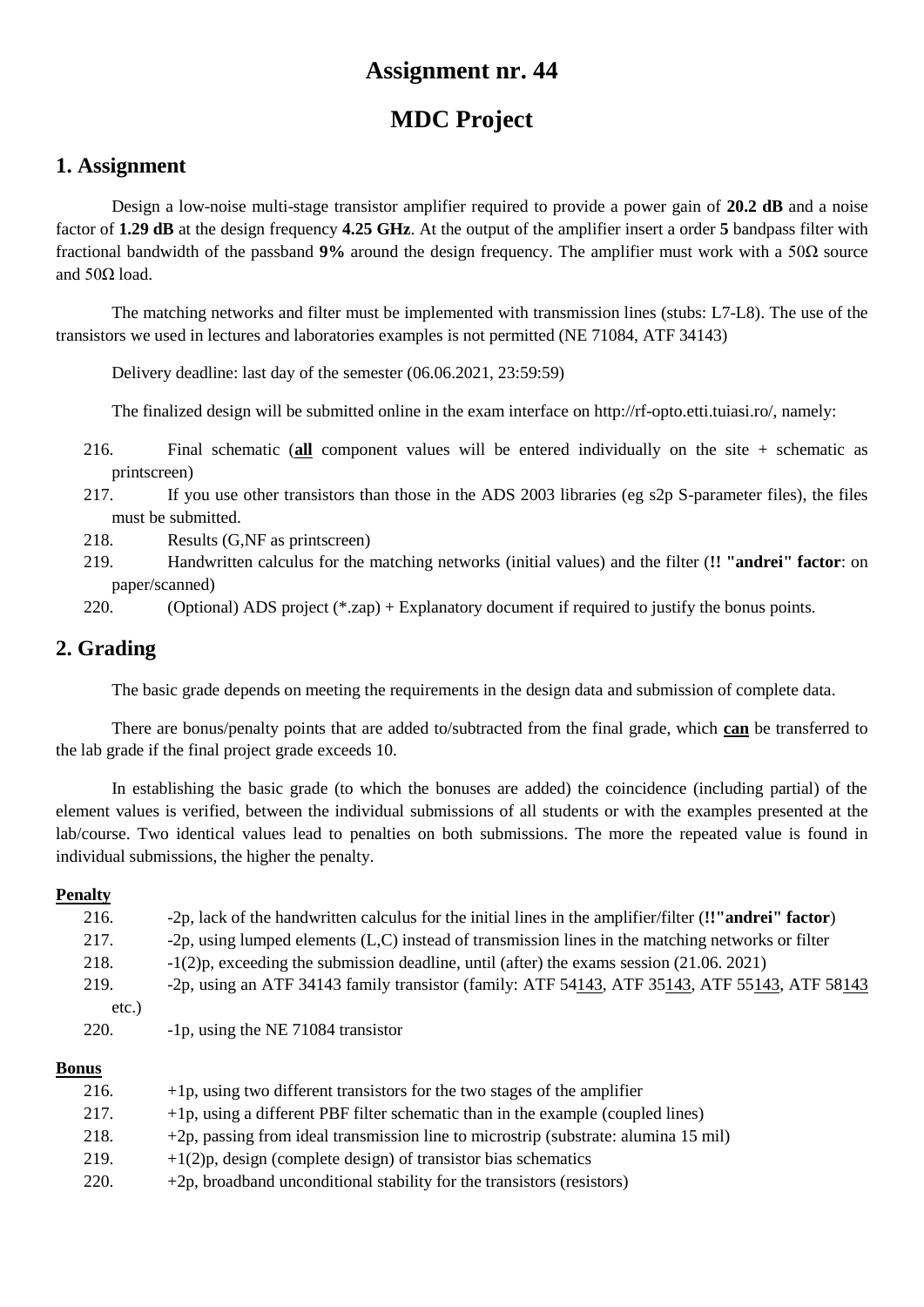# **MDC Project**

### **1. Assignment**

Design a low-noise multi-stage transistor amplifier required to provide a power gain of **20.3 dB** and a noise factor of **1.25 dB** at the design frequency **4.25 GHz**. At the output of the amplifier insert a order **6** bandpass filter with fractional bandwidth of the passband **8%** around the design frequency. The amplifier must work with a 50Ω source and  $50Ω$  load.

The matching networks and filter must be implemented with transmission lines (stubs: L7-L8). The use of the transistors we used in lectures and laboratories examples is not permitted (NE 71084, ATF 34143)

Delivery deadline: last day of the semester (06.06.2021, 23:59:59)

The finalized design will be submitted online in the exam interface on http://rf-opto.etti.tuiasi.ro/, namely:

- 221. Final schematic (**all** component values will be entered individually on the site + schematic as printscreen)
- 222. If you use other transistors than those in the ADS 2003 libraries (eg s2p S-parameter files), the files must be submitted.
- 223. Results (G,NF as printscreen)
- 224. Handwritten calculus for the matching networks (initial values) and the filter (**!! "andrei" factor**: on paper/scanned)
- 225. (Optional) ADS project (\*.zap) + Explanatory document if required to justify the bonus points.

## **2. Grading**

The basic grade depends on meeting the requirements in the design data and submission of complete data.

There are bonus/penalty points that are added to/subtracted from the final grade, which **can** be transferred to the lab grade if the final project grade exceeds 10.

In establishing the basic grade (to which the bonuses are added) the coincidence (including partial) of the element values is verified, between the individual submissions of all students or with the examples presented at the lab/course. Two identical values lead to penalties on both submissions. The more the repeated value is found in individual submissions, the higher the penalty.

#### **Penalty**

| 221.  | -2p, lack of the handwritten calculus for the initial lines in the amplifier/filter (!'"andrei" factor) |
|-------|---------------------------------------------------------------------------------------------------------|
| 222.  | -2p, using lumped elements (L,C) instead of transmission lines in the matching networks or filter       |
| 223.  | $-1(2)p$ , exceeding the submission deadline, until (after) the exams session (21.06.2021)              |
| 224.  | -2p, using an ATF 34143 family transistor (family: ATF 54143, ATF 35143, ATF 55143, ATF 58143           |
| etc.) |                                                                                                         |
| 225.  | -1p, using the NE 71084 transistor                                                                      |
|       |                                                                                                         |
| лппс  |                                                                                                         |

| 221. | $+1p$ , using two different transistors for the two stages of the amplifier         |
|------|-------------------------------------------------------------------------------------|
| 222. | $+1p$ , using a different PBF filter schematic than in the example (coupled lines)  |
| 223. | +2p, passing from ideal transmission line to microstrip (substrate: alumina 15 mil) |
| 224. | $+1(2)p$ , design (complete design) of transistor bias schematics                   |
| 225. | $+2p$ , broadband unconditional stability for the transistors (resistors)           |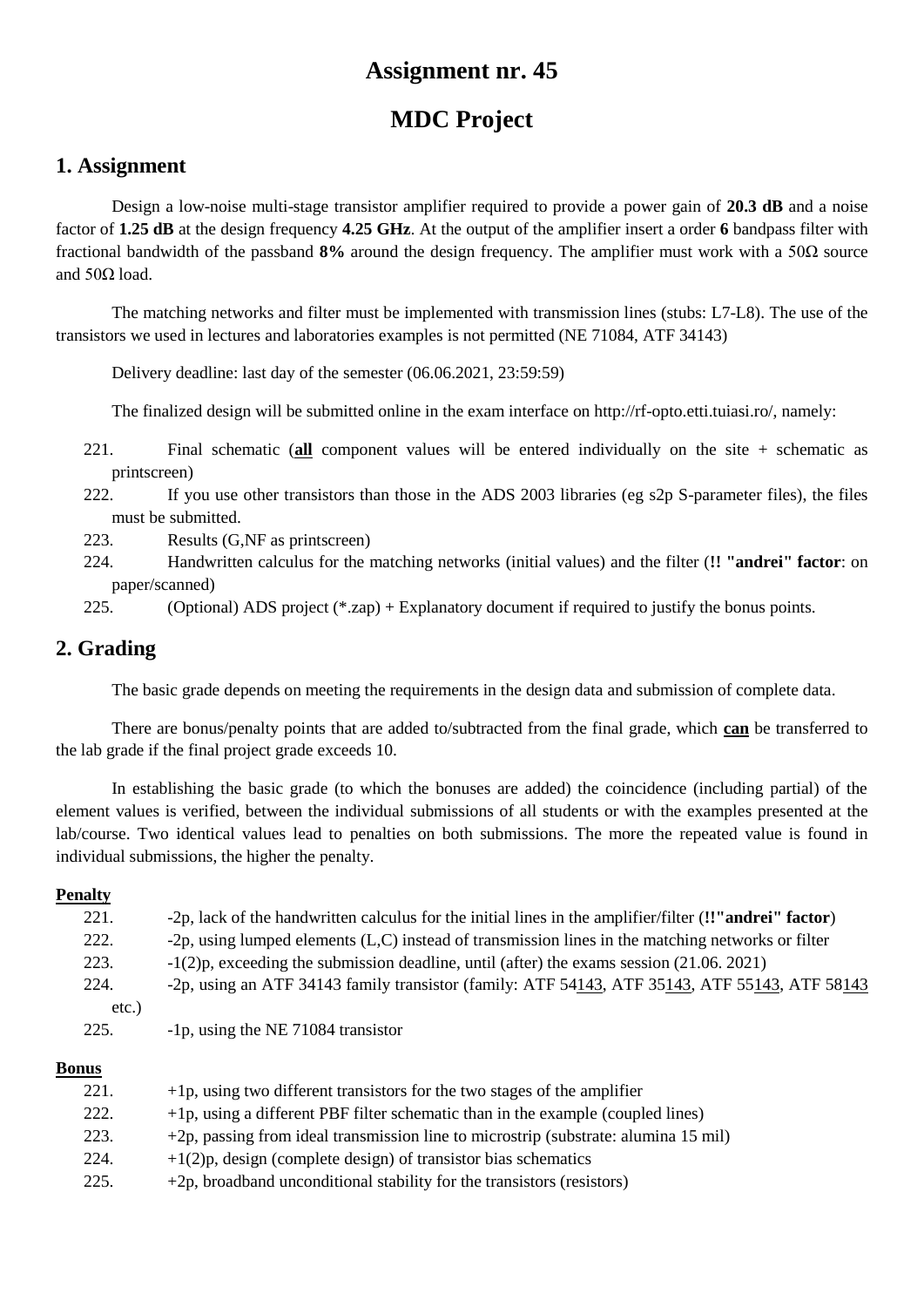# **MDC Project**

### **1. Assignment**

Design a low-noise multi-stage transistor amplifier required to provide a power gain of **21.5 dB** and a noise factor of **1.33 dB** at the design frequency **3.05 GHz**. At the output of the amplifier insert a order **6** bandpass filter with fractional bandwidth of the passband **7%** around the design frequency. The amplifier must work with a 50Ω source and  $50Ω$  load.

The matching networks and filter must be implemented with transmission lines (stubs: L7-L8). The use of the transistors we used in lectures and laboratories examples is not permitted (NE 71084, ATF 34143)

Delivery deadline: last day of the semester (06.06.2021, 23:59:59)

The finalized design will be submitted online in the exam interface on http://rf-opto.etti.tuiasi.ro/, namely:

- 226. Final schematic (**all** component values will be entered individually on the site + schematic as printscreen)
- 227. If you use other transistors than those in the ADS 2003 libraries (eg s2p S-parameter files), the files must be submitted.
- 228. Results (G,NF as printscreen)
- 229. Handwritten calculus for the matching networks (initial values) and the filter (**!! "andrei" factor**: on paper/scanned)

230. (Optional) ADS project (\*.zap) + Explanatory document if required to justify the bonus points.

## **2. Grading**

The basic grade depends on meeting the requirements in the design data and submission of complete data.

There are bonus/penalty points that are added to/subtracted from the final grade, which **can** be transferred to the lab grade if the final project grade exceeds 10.

In establishing the basic grade (to which the bonuses are added) the coincidence (including partial) of the element values is verified, between the individual submissions of all students or with the examples presented at the lab/course. Two identical values lead to penalties on both submissions. The more the repeated value is found in individual submissions, the higher the penalty.

#### **Penalty**

| 226.  | -2p, lack of the handwritten calculus for the initial lines in the amplifier/filter (!!"andrei" factor) |
|-------|---------------------------------------------------------------------------------------------------------|
| 227.  | -2p, using lumped elements (L,C) instead of transmission lines in the matching networks or filter       |
| 228.  | $-1(2)p$ , exceeding the submission deadline, until (after) the exams session (21.06.2021)              |
| 229.  | -2p, using an ATF 34143 family transistor (family: ATF 54143, ATF 35143, ATF 55143, ATF 58143           |
| etc.) |                                                                                                         |
| 230.  | -1p, using the NE 71084 transistor                                                                      |
|       |                                                                                                         |

| 226. | $+1p$ , using two different transistors for the two stages of the amplifier         |
|------|-------------------------------------------------------------------------------------|
| 227. | $+1p$ , using a different PBF filter schematic than in the example (coupled lines)  |
| 228. | +2p, passing from ideal transmission line to microstrip (substrate: alumina 15 mil) |
| 229. | $+1(2)p$ , design (complete design) of transistor bias schematics                   |
| 230. | $+2p$ , broadband unconditional stability for the transistors (resistors)           |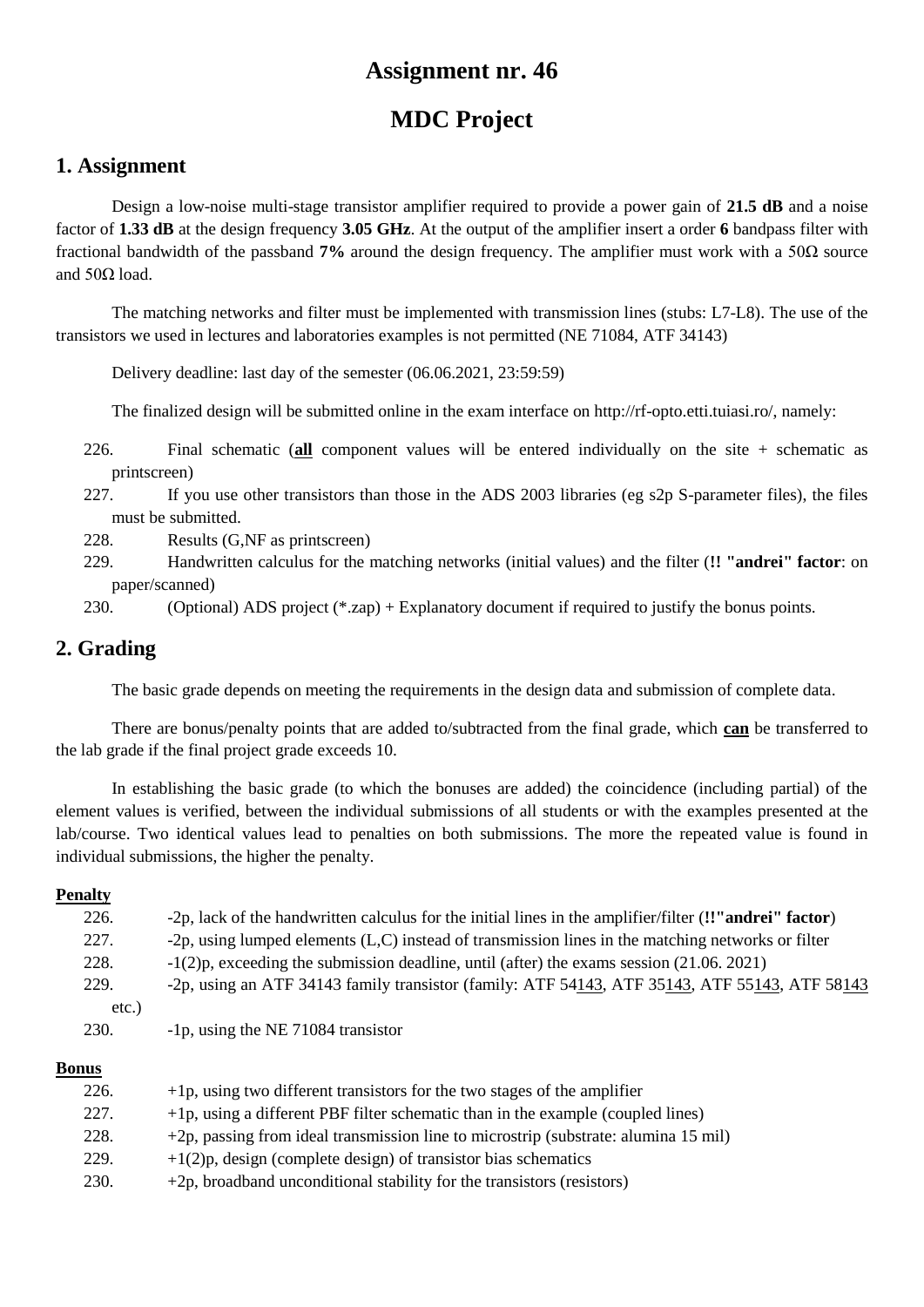# **MDC Project**

### **1. Assignment**

Design a low-noise multi-stage transistor amplifier required to provide a power gain of **22.9 dB** and a noise factor of **1.31 dB** at the design frequency **2.00 GHz**. At the output of the amplifier insert a order **6** bandpass filter with fractional bandwidth of the passband **5%** around the design frequency. The amplifier must work with a 50Ω source and  $50Ω$  load.

The matching networks and filter must be implemented with transmission lines (stubs: L7-L8). The use of the transistors we used in lectures and laboratories examples is not permitted (NE 71084, ATF 34143)

Delivery deadline: last day of the semester (06.06.2021, 23:59:59)

The finalized design will be submitted online in the exam interface on http://rf-opto.etti.tuiasi.ro/, namely:

- 231. Final schematic (**all** component values will be entered individually on the site + schematic as printscreen)
- 232. If you use other transistors than those in the ADS 2003 libraries (eg s2p S-parameter files), the files must be submitted.
- 233. Results (G,NF as printscreen)
- 234. Handwritten calculus for the matching networks (initial values) and the filter (**!! "andrei" factor**: on paper/scanned)

235. (Optional) ADS project (\*.zap) + Explanatory document if required to justify the bonus points.

## **2. Grading**

The basic grade depends on meeting the requirements in the design data and submission of complete data.

There are bonus/penalty points that are added to/subtracted from the final grade, which **can** be transferred to the lab grade if the final project grade exceeds 10.

In establishing the basic grade (to which the bonuses are added) the coincidence (including partial) of the element values is verified, between the individual submissions of all students or with the examples presented at the lab/course. Two identical values lead to penalties on both submissions. The more the repeated value is found in individual submissions, the higher the penalty.

#### **Penalty**

| 231.  | -2p, lack of the handwritten calculus for the initial lines in the amplifier/filter (!'"andrei" factor) |
|-------|---------------------------------------------------------------------------------------------------------|
| 232.  | -2p, using lumped elements (L,C) instead of transmission lines in the matching networks or filter       |
| 233.  | $-1(2)p$ , exceeding the submission deadline, until (after) the exams session (21.06.2021)              |
| 234.  | -2p, using an ATF 34143 family transistor (family: ATF 54143, ATF 35143, ATF 55143, ATF 58143           |
| etc.) |                                                                                                         |
| 235.  | -1p, using the NE 71084 transistor                                                                      |
|       |                                                                                                         |

| 231. | $+1p$ , using two different transistors for the two stages of the amplifier         |
|------|-------------------------------------------------------------------------------------|
| 232. | $+1p$ , using a different PBF filter schematic than in the example (coupled lines)  |
| 233. | +2p, passing from ideal transmission line to microstrip (substrate: alumina 15 mil) |
| 234. | $+1(2)p$ , design (complete design) of transistor bias schematics                   |
| 235. | $+2p$ , broadband unconditional stability for the transistors (resistors)           |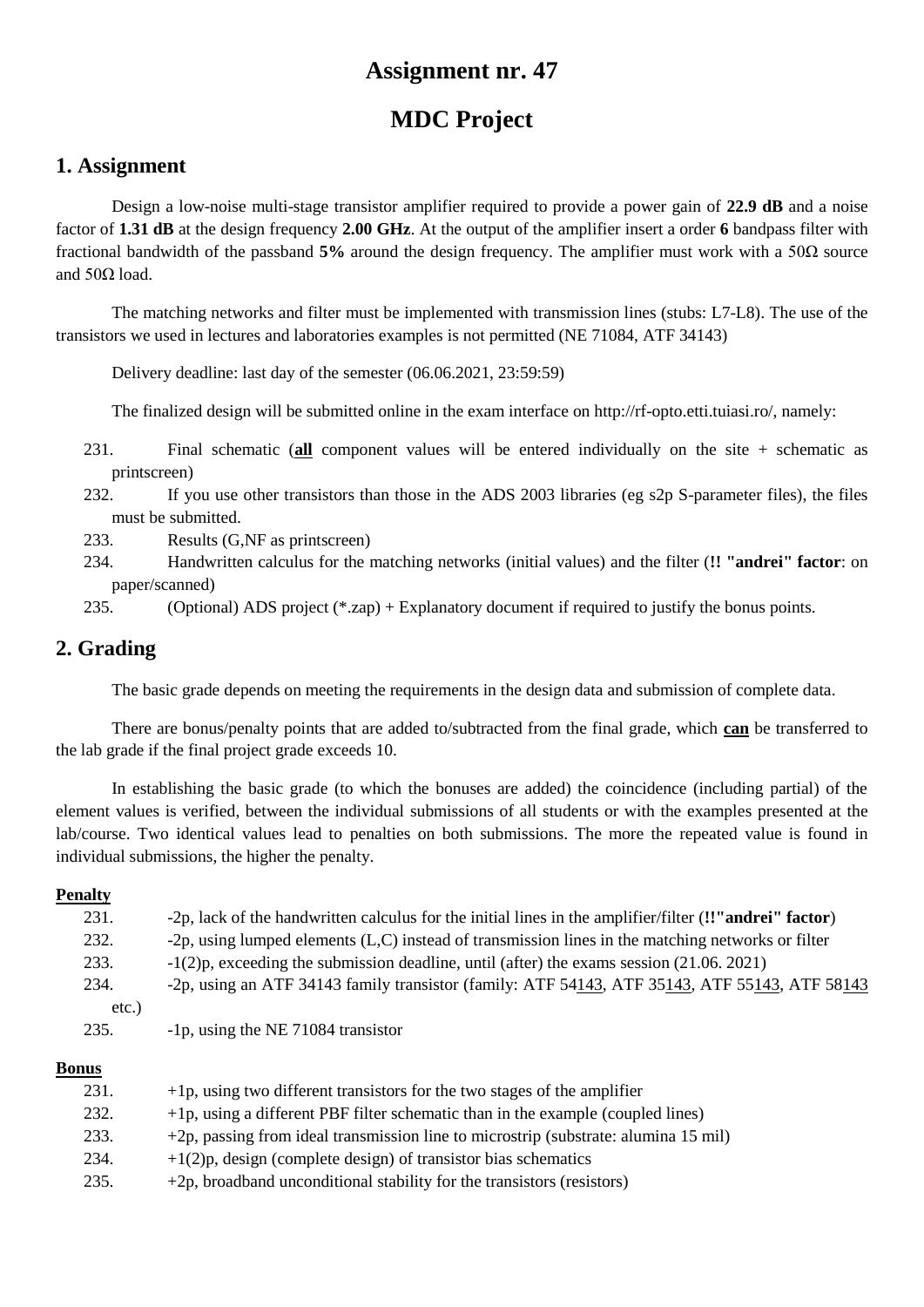# **MDC Project**

### **1. Assignment**

Design a low-noise multi-stage transistor amplifier required to provide a power gain of **20.3 dB** and a noise factor of **1.41 dB** at the design frequency **3.65 GHz**. At the output of the amplifier insert a order **5** bandpass filter with fractional bandwidth of the passband **6%** around the design frequency. The amplifier must work with a 50Ω source and  $50Ω$  load.

The matching networks and filter must be implemented with transmission lines (stubs: L7-L8). The use of the transistors we used in lectures and laboratories examples is not permitted (NE 71084, ATF 34143)

Delivery deadline: last day of the semester (06.06.2021, 23:59:59)

The finalized design will be submitted online in the exam interface on http://rf-opto.etti.tuiasi.ro/, namely:

- 236. Final schematic (**all** component values will be entered individually on the site + schematic as printscreen)
- 237. If you use other transistors than those in the ADS 2003 libraries (eg s2p S-parameter files), the files must be submitted.
- 238. Results (G,NF as printscreen)
- 239. Handwritten calculus for the matching networks (initial values) and the filter (**!! "andrei" factor**: on paper/scanned)

240. (Optional) ADS project (\*.zap) + Explanatory document if required to justify the bonus points.

## **2. Grading**

The basic grade depends on meeting the requirements in the design data and submission of complete data.

There are bonus/penalty points that are added to/subtracted from the final grade, which **can** be transferred to the lab grade if the final project grade exceeds 10.

In establishing the basic grade (to which the bonuses are added) the coincidence (including partial) of the element values is verified, between the individual submissions of all students or with the examples presented at the lab/course. Two identical values lead to penalties on both submissions. The more the repeated value is found in individual submissions, the higher the penalty.

#### **Penalty**

| 236.  | -2p, lack of the handwritten calculus for the initial lines in the amplifier/filter (!'"andrei" factor)  |
|-------|----------------------------------------------------------------------------------------------------------|
| 237.  | -2p, using lumped elements (L,C) instead of transmission lines in the matching networks or filter        |
| 238.  | $-1(2)p$ , exceeding the submission deadline, until (after) the exams session (21.06. 2021)              |
| 239.  | -2p, using an ATF 34143 family transistor (family: ATF $54143$ , ATF $35143$ , ATF $55143$ , ATF $58143$ |
| etc.) |                                                                                                          |
| 240.  | -1p, using the NE 71084 transistor                                                                       |
|       |                                                                                                          |

| 236. | $+1p$ , using two different transistors for the two stages of the amplifier         |
|------|-------------------------------------------------------------------------------------|
| 237. | $+1p$ , using a different PBF filter schematic than in the example (coupled lines)  |
| 238. | +2p, passing from ideal transmission line to microstrip (substrate: alumina 15 mil) |
| 239. | $+1(2)p$ , design (complete design) of transistor bias schematics                   |
| 240. | $+2p$ , broadband unconditional stability for the transistors (resistors)           |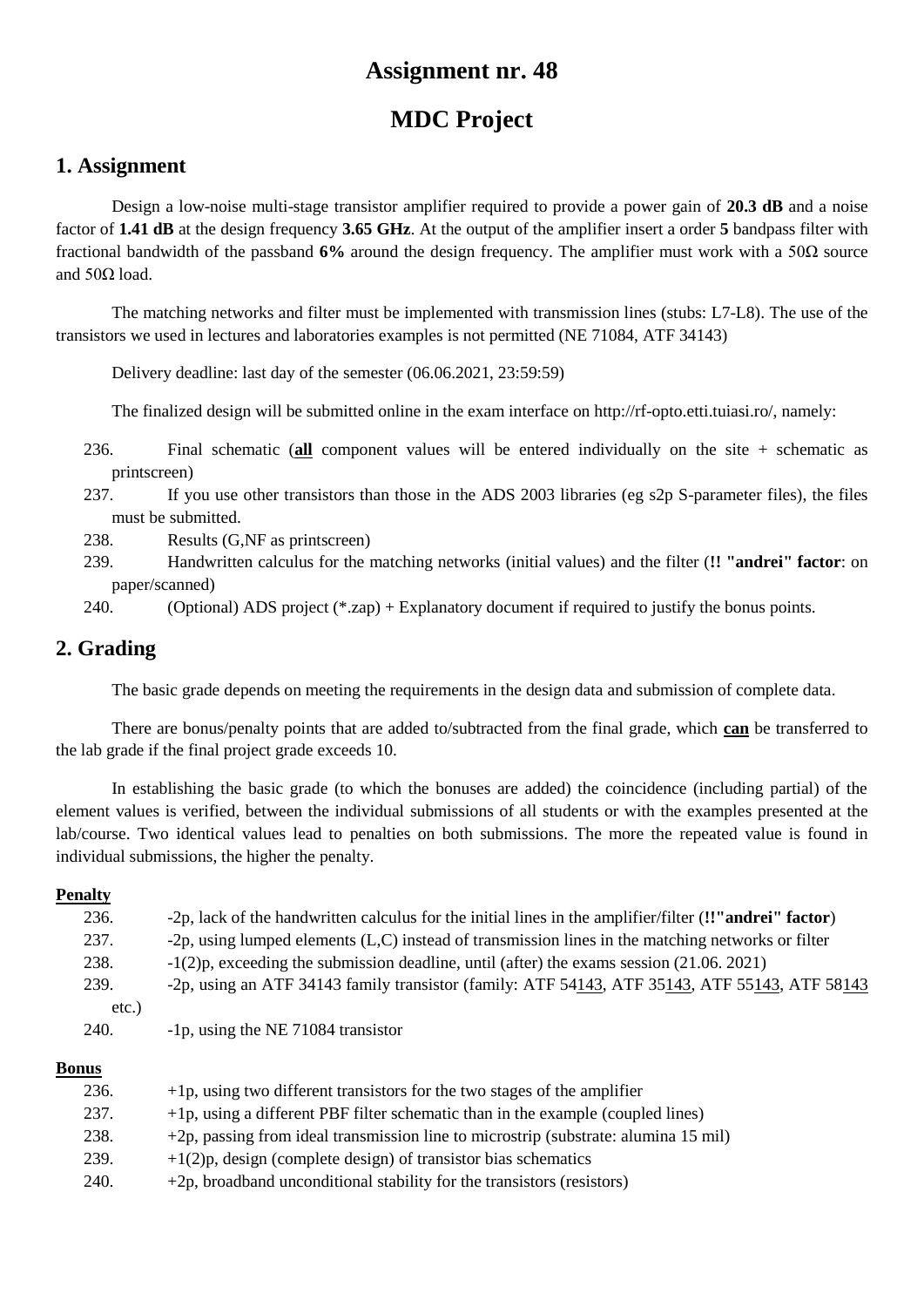# **MDC Project**

### **1. Assignment**

Design a low-noise multi-stage transistor amplifier required to provide a power gain of **21.7 dB** and a noise factor of **1.23 dB** at the design frequency **2.20 GHz**. At the output of the amplifier insert a order **6** bandpass filter with fractional bandwidth of the passband **9%** around the design frequency. The amplifier must work with a 50Ω source and  $50Ω$  load.

The matching networks and filter must be implemented with transmission lines (stubs: L7-L8). The use of the transistors we used in lectures and laboratories examples is not permitted (NE 71084, ATF 34143)

Delivery deadline: last day of the semester (06.06.2021, 23:59:59)

The finalized design will be submitted online in the exam interface on http://rf-opto.etti.tuiasi.ro/, namely:

- 241. Final schematic (**all** component values will be entered individually on the site + schematic as printscreen)
- 242. If you use other transistors than those in the ADS 2003 libraries (eg s2p S-parameter files), the files must be submitted.
- 243. Results (G,NF as printscreen)
- 244. Handwritten calculus for the matching networks (initial values) and the filter (**!! "andrei" factor**: on paper/scanned)
- 245. (Optional) ADS project (\*.zap) + Explanatory document if required to justify the bonus points.

## **2. Grading**

The basic grade depends on meeting the requirements in the design data and submission of complete data.

There are bonus/penalty points that are added to/subtracted from the final grade, which **can** be transferred to the lab grade if the final project grade exceeds 10.

In establishing the basic grade (to which the bonuses are added) the coincidence (including partial) of the element values is verified, between the individual submissions of all students or with the examples presented at the lab/course. Two identical values lead to penalties on both submissions. The more the repeated value is found in individual submissions, the higher the penalty.

#### **Penalty**

| 241. | -2p, lack of the handwritten calculus for the initial lines in the amplifier/filter (!'"andrei" factor) |
|------|---------------------------------------------------------------------------------------------------------|
| 242. | -2p, using lumped elements $(L, C)$ instead of transmission lines in the matching networks or filter    |
| 243. | $-1(2)p$ , exceeding the submission deadline, until (after) the exams session (21.06, 2021)             |
| 244. | -2p, using an ATF 34143 family transistor (family: ATF 54143, ATF 35143, ATF 55143, ATF 58143           |
| etc. |                                                                                                         |
| 245. | -1p, using the NE 71084 transistor                                                                      |
|      |                                                                                                         |

| 241. | $+1p$ , using two different transistors for the two stages of the amplifier         |
|------|-------------------------------------------------------------------------------------|
| 242. | $+1p$ , using a different PBF filter schematic than in the example (coupled lines)  |
| 243. | +2p, passing from ideal transmission line to microstrip (substrate: alumina 15 mil) |
| 244. | $+1(2)p$ , design (complete design) of transistor bias schematics                   |
| 245. | $+2p$ , broadband unconditional stability for the transistors (resistors)           |